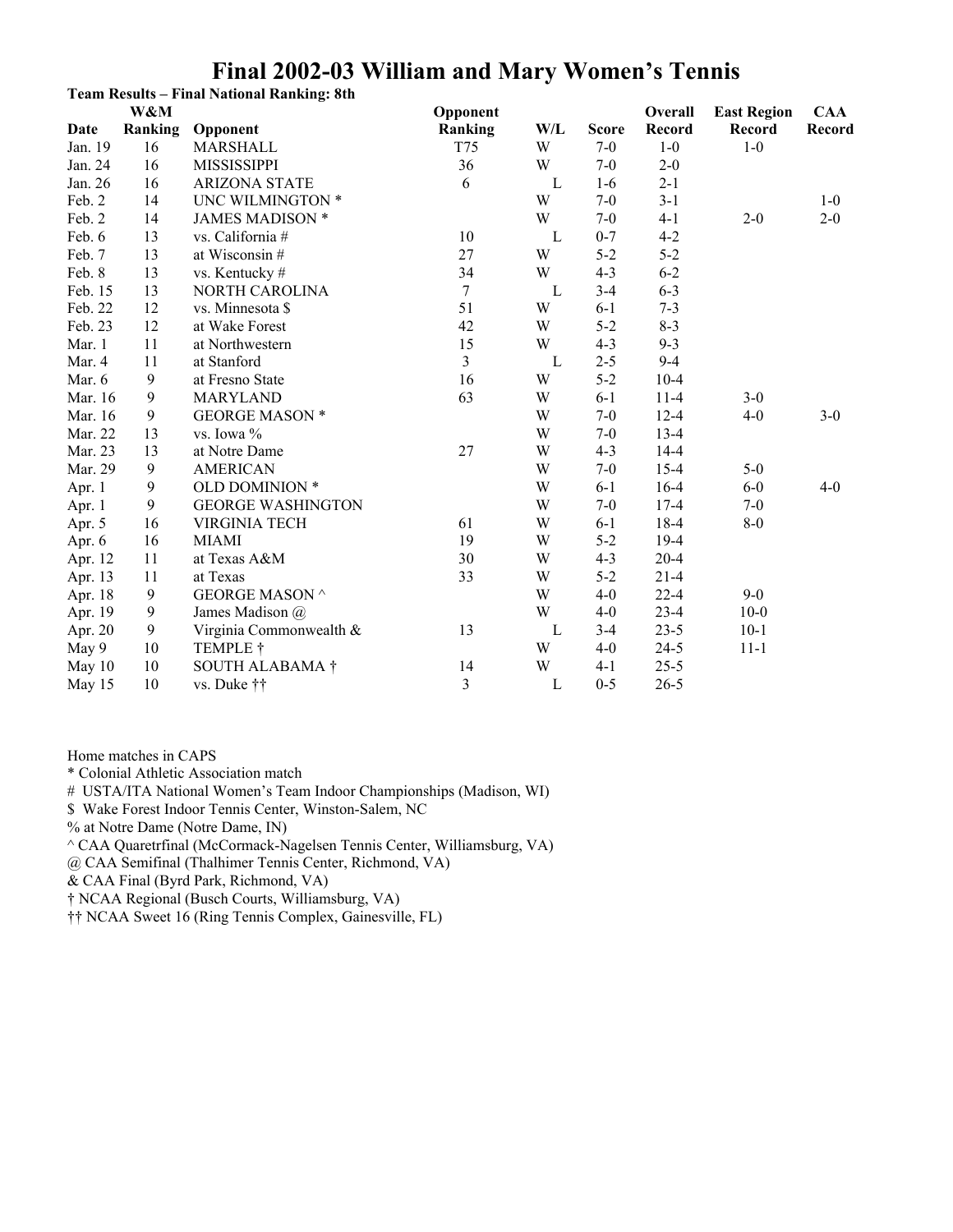- **#1 #16 William and Mary 7, #75 Marshall 0 1/19/03**
- 1S: **#40 Candice Fuchs (WM)** d. #95 Jessica Johnson; 6-2, 6-2
- 2S. **#52 Megan Muth (WM)** d. Alice Sukner; 6-3, 6-4
- 3S. **Kate Boomershine (WM)** d. Lille Nzudie; 4-6, 7-5, 6-1
- 4S. **#113 Nina Kamp (WM)** d. Joelle Good; 6-1, 6-4
- 5S. **Lena Sherbakov (WM)** d. Ashley Kroh; 6-1, 6-0
- 6S. **Kari Olsen (WM)** d. Danielle Hock; 6-1, 6-0
- 1D. #35 Johnson/Sukner (MU) d. **#18 Boomershine/Fuchs**; 8-1
- 2D. **Olsen/Amy Wei (WM)** d. Kroh/Nzudie; 8-5
- 3D. **Muth/Lingda Yang (WM)** d. Hock/Skalsky; 8-1
- **#2 #16 William and Mary 7, #36 Mississippi 0 1/24/03**
- 1S: **#40 Candice Fuchs (WM)** d. #8 Mira Radu; 4-6, 6-1, 1-0 (10-7)
- 2S. **#52 Megan Muth (WM)** d. Florencia Basile; 6-2, 6-2
- 3S. **Kate Boomershine (WM)** d. #122 Karem Harboe; 5-7, 6-3, 1-0 (10-7)
- 4S. **#113 Nina Kamp (WM)** d. #118 Virginia Tomatis; 6-4, 6-0
- 5S. **Lena Sherbakov (WM)** d. Audra Adams; 6-0, 6-2
- 6S. **Kari Olsen (WM)** d. Savrina Peppl; 4-6, 6-2, 1-0 (12-10)
- 1D. **#18 Boomershine/Fuchs (WM)** d. Radu/Tomatis; 8-3
- 2D. **Muth/Amy Wei (WM)** d. Adams/Peppl; 8-4
- 3D. **Olsen/Lingda Yang (WM)** d. Basile/Harboe; 8-2

### **#3 #6 Arizona State 6, #16 William and Mary 1 1/26/03**

- 1S: #21 Adria Engel (ASU) d. **#40 Candice Fuchs**; 7-5, 5-7, 6-1
- 2S. #39 Dora Krstulovic (ASU) d. **#52 Megan Muth**; 6-3, 3-6, 6-4
- 3S. #109 Mhairi Brown (ASU) d. **#113 Nina Kamp**; 6-4, 6-4
- 4S. Cindy Sureephong (ASU) d. **Kate Boomershine**; 6-1, 3-6, 6-4
- 5S. **Lena Sherbakov (WM)** d. Joslynn Burkett; 1-6, 7-5, 6-3
- 6S. Laurel Colalillo (ASU) d. **#114 Amy Wei**; 6-4, 6-3
- 1D. Engel/Colalillo (ASU) d. **#18 Boomershine/Fuchs**; 8-4
- 2D. #37 Brown/Sureephong (ASU) d. **Muth/Wei**; 8-5
- 3D. **Kari Olsen/Lingda Yang (WM)** d. Burkett/Megan Yeats; 8-5
- **#4 #14 William and Mary 7, UNC Wilmington 0 2/2/03**
- 1S: **#52 Megan Muth (WM)** d. Lindsey Hess; 6-0, 6-1
- 2S. **Kate Boomershine (WM)** d. Cheri Elkin; 6-0, 6-0
- 3S. **Lena Sherbakov (WM)** d. Sallie Kiser; 6-0, 6-1
- 4S. **#114 Amy Wei (WM)** d. Kristin Mears; 6-1, 6-0
- 5S. **Kari Olsen (WM)** d. Lauren Filliettaz; 3-2, ret.
- 6S. **Lingda Yang (WM)** d. Cary Wyeth; 6-1, 6-0
- 1D. **Muth/Wei (WM)** d. Hess/Kiser; 8-0
- 2D. **Boomershine/Sherbakov (WM)** d. Elkin/Wyeth; 8-0
- 3D. **Nina Kamp/Kelli Partlow (WM)** d. Filliettaz/Mears; 8-1

### **#5 #14 William and Mary 7, James Madison 0 2/2/03**

- 1S: **#52 Megan Muth (WM)** d. Margie Zesinger; 6-0, 6-0
- 2S. **#113 Nina Kamp (WM)** d. Spencer Brown; 6-0, 6-2
- 3S. **Lena Sherbakov (WM)** d. Kristen Veith; 6-0, 6-1
- 4S. **#114 Amy Wei (WM)** d. Rebecca Vanderelst; 6-0, 6-3
- 5S. **Kari Olsen (WM)** d. Ashley Reyer; 6-0, 6-2
- 6S. **Lingda Yang (WM)** d. Kristin Nordstrom; 6-0, 6-1
- 1D. **Candice Fuchs/Muth (WM)** d. Vanderelst/Veith; 8-1
- 2D. **Kate Boomershine/Yang (WM)** d. Brown/Zesinger; 8-1
- 3D. **Kamp/Kelli Partlow (WM)** d. Shell Grover/Nordstrom; 8-2
- **#6 #10 California 7, #13 William and Mary 0, 2/6/03**
- 1S: #12 Raquel Kops-Jones (Cal) d. **#40 Candice Fuchs**; 6-4, 6-3
- 2S. #34 Christina Fusano (Cal) d. **#52 Megan Muth**; 1-6, 6-4, 6-4
- 3S. #46 Catherine Lynch (Cal) d. **Kate Boomershine**; 6-2, 3-6, 1-0 (10-2)
- 4S. #54 Jieun Jacobs (Cal) d. **#113 Nina Kamp**; 6-2, 6-3
- 5S. Nicole Havlicek (Cal) d. **Lena Sherbakov**; 6-7, 6-2, 1-0 (10-5)
- 6S Jody Scheldt (Cal) d. **Kari Olsen**; 4-6, 7-6, 6-1
- 1D. #4 Fusano/Kops-Jones (Cal) d. **Fuchs/Muth**; 8-6
- 2D. **Olsen/Amy Wei (WM)** d. Jacobs/Scheldt; 8-6
- 3D. Havlicek/Lynch (Cal) d. **Boomershine/Lingda Yang**; 8-2
- **#7 #13 William and Mary 5, # 27 Wisconsin 2 2/7/03**
- 1S: **#40 Candice Fuchs (WM)** d. Shana McElroy; 7-6 (3), 7-6 (4)
- 2S. Linde Mues (UW) d. **#52 Megan Muth;** 4-6, 6-0, 6-4
- 3S. Katie McGaffigan (UW) d. **Kate Boomershine**; 6-4, 6-3
- 4S. **#113 Nina Kamp (WM)** d. Lindsay Martin; 6-2, 6-1
- 5S. **Lena Sherbakov (WM)** d. Lara Vojnov; 6-1, 6-3
- 6S. **#114 Amy Wei (WM)** d. Teresa Gonzaga; 7-6 (4), 1-6, 1-0 (10-5)
- 1D. **Fuchs/Muth (WM)** d. McGaffigan/Mues; 8-3
- 2D. **Kari Olsen/Wei (WM)** d. Gonzaga/Martin; 8-2
- 3D. **Boomershine/Lingda Yang (WM)** d. Alise Cogger/McElroy; 8-4
- **#8 #13 William and Mary 4, #34 Kentucky 3 2/8/03**
- 1S: **#40 Candice Fuchs (WM)** d. #37 Sarah Witten; 4-6, 7-5, 6-2
- 2S. **#52 Megan Muth (WM)** d. #48 Nathalie Roels; 5-7, 7-6 (2), 6-4
- 3S. **#113 Nina Kamp (WM)** d. Jill Buckley; 6-3, 6-2
- 4S. Shannon Stafford (UK) d. **Lena Sherbakov**; 6-1, 1-6, 7-6 (4)
- 5S. #89 Amy Trefethen (UK) d. **#114 Amy Wei**; 6-2, 7-5
- 6S. **Kari Olsen (WM)** d. Shannon Stough; 3-6, 6-2, 7-5
- 1D. #10 Witten/Roels (UK) d. **Fuchs/Muth**; 8-4
- 2D. #17 Buckley/Trefethen (UK) d. **Olsen/Wei**; 8-6
- 3D. **Kate Boomershine/Sherbakov (WM)** d. Bradwell/Stafford; 8-6
- **#9 #7 North Carolina 4, #13 William and Mary 3 2/15/03**
- 1S: **#40 Candice Fuchs (WM)** d. #38 Marlene Mejia; 6-1, 6-1
- 2S. #11 Kate Pinchbeck (UNC) d. **#52 Megan Muth**; 6-1, 6-3
- 3S. #61 Aniela Mojzis (UNC) d. **#113 Nina Kamp**; 6-3, 2-6, 6-1
- 4S. Kendall Cline (UNC) d. **Kate Boomershine**; 6-3, 6-4
- 5S. **Lena Sherbakov (WM)** d. Lee Bairos; 6-4, 6-1
- 6S. **#114 Amy Wei (WM)** d. 4-6, 7-6, 1-0 (10-5)
- 1D. #19 Bunn/Pinchbeck (UNC) d. **Muth/Wei**; 8-5
- 2D. Cline/Mojzis (UNC) d. **Fuchs/Kari Olsen**; 9-7
- 3D. Bairos/Mejia (UNC) d. **Boomershine/Sherbakov**; 9-7

**#10 #12 William and Mary 6, #51 Minnesota 1 2/22/03**

- 1S: **#40 Candice Fuchs (WM)** d. Angela Buergis; 6-4, 6-2
- 2S. **#52 Megan Muth (WM)** d. #119 Valerie Vladea; 7-6, 7-6
- 3S. Michaela Havelkova (UM) d. **Kate Boomershine**; 3-6, 6-4, 6-2
- 4S. **#113 Nina Kamp (WM)** d. Amy Thomas; 6-3, 4-6, 6-2
- 5S. **#114 Amy Wei (WM)** d. Nischela Reddy; 7-5, 6-2
- 6S. **Kari Olsen (WM)** d. Brandi Watts; 6-2, 6-4
- 1D. **#18 Boomershine/Fuchs (WM)** d. Thomas/Vladea; 8-5

3D. **Olsen/Lingda Yang (WM)** d. Havelkova/Watts; 8-3

2D. Buergis/Reddy (UM) d. **Muth/Wei**; 9-7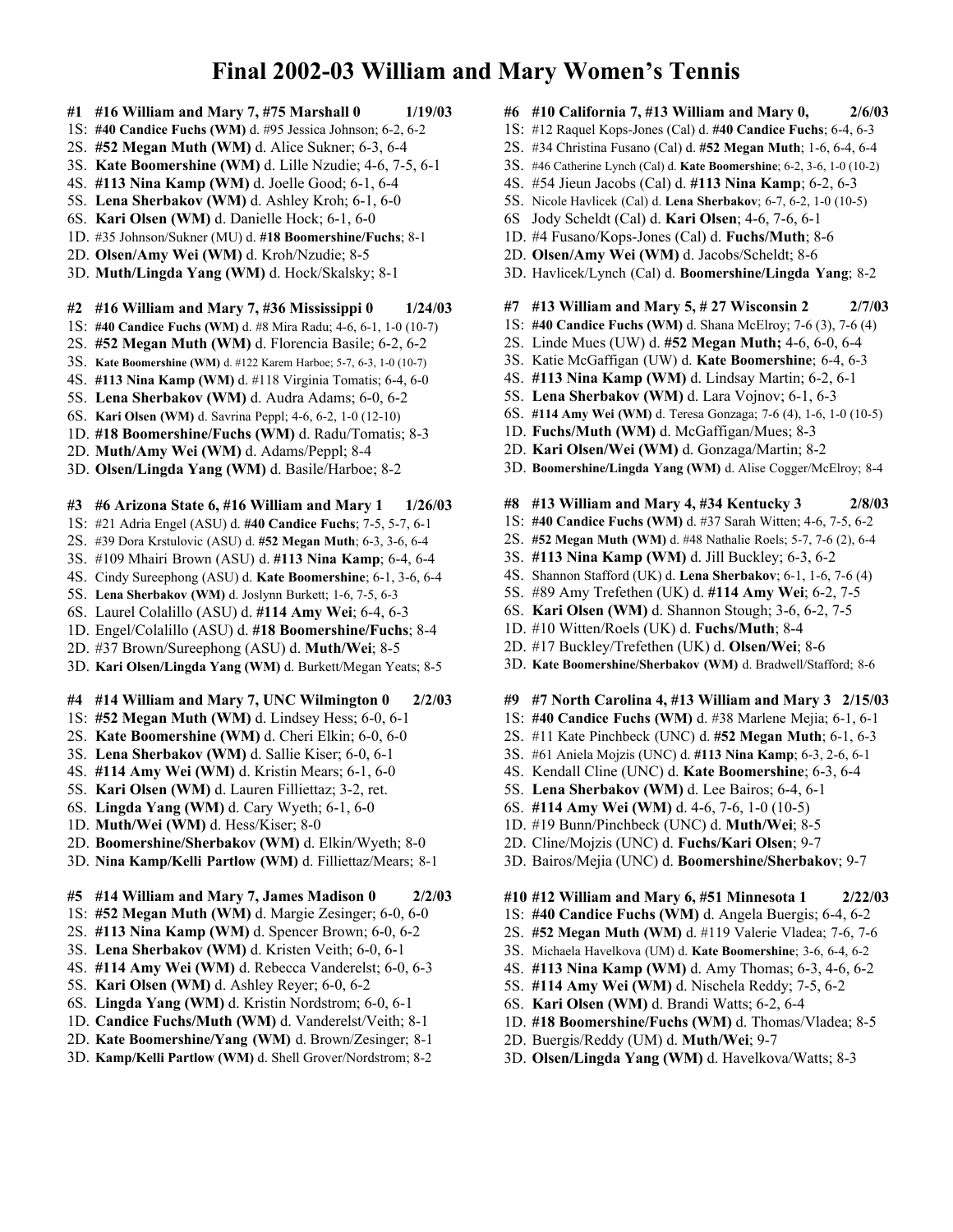- **#11 #12 William and Mary 5, #42 Wake Forest 2 2/23/03**
- 1S: **#40 Candice Fuchs (WM)** d. #62 Karin Coetzee; 7-5, 6-0
- 2S. **#52 Megan Muth (WM)** d. #70 Katie Martzolf; 6-2, 6-2
- 3S. Danielle Schwartz (WF) d. **Kate Boomershine**; 3-6, 6-3, 6-3
- 4S. **#113 Nina Kamp (WM)** d. Aimee Smith; 6-2, 6-2
- 5S. **#114 Amy Wei (WM)** d. Elizabeth Proctor; 6-3, 5-7, 1-0 (12-10)
- 6S. **Kari Olsen (WM)** d. Sandie Knight; 7-5, 6-1
- 1D. Coetzee/Smith (WF) d. **#18 Boomershine/Fuchs**; 8-4
- 2D. Martzolf/Schwartz (WF) d. **Muth/Wei**; 8-6
- 3D. **Olsen/Lingda Yang (WM)** d. Knight/Proctor; 8-4

### **#12 #11 William and Mary 4, #15 Northwestern 3 3/1/03**

- 1S: #6 Cristelle Grier (NU) d. **#21 Candice Fuchs**; 7-5, 6-2
- 2S. #104 Jessica Rush (NU) d. **#72 Megan Muth**; 6-2, 6-2
- 3S. **Nina Kamp (WM)** d. #67 Andrea Yung; 6-1, 6-3
- 4S. Jamie Peisel (NU) d. **Lena Sherbakov**; 6-4, 6-3
- 5S. **#102 Amy Wei (WM)** d. Ruth Barnes; 6-3, 6-4
- 6S. **Kari Olsen (WM)** d. Kristi Roemer; 6-1, 3-6, 6-1
- 1D. **#25 Kate Boomershine/Fuchs (WM)** d. #9 Grier/Rush; 8-3
- 2D. Barnes/Yung (NU) d. **Olsen/Wei**; 8-1
- 3D. **Muth/Lingda Yang (WM)** d. Peisel/Roemer; 8-3

### **#13 #3 Stanford 5, #11 William and Mary 2 3/4/03**

- 1S: #10 Amber Liu (SU) d. **#21 Candice Fuchs**; 6-2, 4-6, 6-4
- 2S. #26 Lauren Barnikow (SU) d. **Nina Kamp**; 6-3, 6-1
- 3S. **#72 Megan Muth (WM)** d. #43 Erin Burdette; 7-6, 6-4
- 4S. #5 Alice Barnes (SU) d. **Kate Boomershine**; 6-2, 6-1
- 5S. Emilia Anderson (SU) d. **Lena Sherbakov**; 3-6, 6-1, 6-1
- 6S. **#102 Amy Wei (WM)** d. Story Tweedie-Yates; 2-6, 7-5, 6-3
- 1D. **#25 Boomershine/Fuchs (WM)** d. #1 Barnikow/Burdette; 8-5
- 2D. Barnes/Liu (SU) d. **Muth/Sherbakov**; 8-4
- 3D. Anderson/Tweedie-Yates (SU) d. **Kari Olsen/Lingda Yang**; 8-6

### **#14 #9 William and Mary 5, #16 Fresno State 2 3/6/03**

- 1S: **#21 Candice Fuchs (WM)** d. #11 Chloe Carlotti; 6-4, 6-2
- 2S. **#72 Megan Muth (WM)** d. Lucia Sainz; 6-0, 6-2
- 3S. Lucia Tallo (FS) d. **Nina Kamp**; 6-1, 6-0
- 4S. **Kate Boomershine (WM)** d. Kathrin Winterhalter; 6-1, 6-4
- 5S. **Lena Sherbakov (WM)** d. Vlatka Jovanovic; 7-5, 4-6, 1-0 (10-7)
- 6S. **#102 Amy Wei (WM)** d. Kristy McRae; 6-4, 6-4
- 1D. Carlotti/Tallo (FS) d. **#25 Boomershine/Fuchs**; 8-6
- 2D. Sainz/Winterhalter (FS) d. **Muth/Lingda Yang**; 8-0
- 3D. Jovanovic/McRae (FS) d. **Kari Olsen/Wei**; 8-2

### **#15 #9 William and Mary 6, #63 Maryland 1 3/16/03**

- 1S: **#26 Candice Fuchs (WM)** d. Ramona But; 6-2, 4-6, 1-0 (10-7)
- 2S. **#82 Megan Muth (WM)** d. Emily Marker; 7-6, 6-4
- 3S. Marta Jedrzejak (MD) d. **Kate Boomershine**; 6-4, 6-2
- 4S. **Nina Kamp (WM)** d. Andreea Fusea; 6-1, 6-3
- 5S. **#114 Amy Wei (WM)** d. Jennifer Dent; 6-4, 6-2
- 6S. **Lena Sherbakov (WM)** d. Chloe Chavardes; 6-1, 6-2
- 1D. **#15 Boomershine/Fuchs (WM)** d. But/Marker; 8-3
- 2D. **Muth/Wei (WM)** d. Dent/Jedrzejak; 8-4
- 3D. **Kari Olsen/Lingda Yang (WM)** d. Chavardes/Fusea; 8-2
- **#16 #9 William and Mary 7, George Mason 0 3/16/03**
- 1S: **#26 Candice Fuchs (WM)** d. Dinali DeSilva; 6-1, 6-0
- 2S. **#82 Megan Muth (WM)** d. Jenn Dektas; 6-1, 6-3
- 3S. **Nina Kamp (WM)** d. Katie Sloper; 6-0, 6-0
- 4S. **Kari Olsen (WM)** d. Deepti Bhalla; 6-0, 6-1
- 5S. **Lingda Yang (WM)** d. Caroline Kanaskie; 6-0, 6-0
- 6S. **Kelli Partlow (WM)** d. Kathleen Moore; 6-0, 6-0
- 1D. **Fuchs/Olsen (WM)** d. Dektas/DeSilva; 8-0
- 2D. **Kamp/Amy Wei (WM)** d. Bhalla/Sloper; 8-0
- 3D. **Partlow/Yang (WM)** d. Kanaskie/Moore; 8-0

#### **#17 #13 William and Mary 7, Iowa 0 3/22/03**

- 1S: **#26 Candice Fuchs (WM)** d. Cassie Haas; 6-0, 3-6, 6-1
- 2S. **#82 Megan Muth (WM)** d. Steffi Hoch; 6-4, 6-4
- 3S. **Kate Boomershine (WM)** d. Gloria Okino; 6-2, 6-1
- 4S. **Nina Kamp (WM)** d. Chelsea Glynn; 6-4, 6-2
- 5S. **Lena Sherbakov (WM)** d. Denitza Alexandrova; 6-2, 6-1
- 6S. **#114 Amy Wei (WM)** d. Jennifer Hodgman; 6-7, 7-5, 1-0 (13-11)
- 1D. **#15 Boomershine/Fuchs (WM)** d. Hoch/Okino; 9-8 (6)
- 2D. **Kamp/Wei (WM)** d. Alexandrova/Haas; 8-4
- 3D. **Kari Olsen/Lingda Yang (WM)** d. Glynn/Jenny Schulte; 8-1

### **#18 #13 William and Mary 4, #27 Notre Dame 3 3/23/03**

- 1S: #51 Caylan Leslie (ND) d. **#26 Candice Fuchs**; 6-3, 6-1
- 2S. **#82 Megan Muth (WM)** d. #65 Alicia Salas; 3-6, 6-4, 6-4
- 3S. **Kate Boomershine (WM)** d. Katie Cunha; 7-5, 6-3
- 4S. **Nina Kamp (WM)** d. Kristina Stastny; 6-4, 5-7, 6-2
- 5S. Sarah Jane Connelly (ND) d. **Lena Sherbakov**; 6-1, 6-7 (4), 6-1
- 6S. **#114 Amy Wei (WM)** d. Lauren Connelly; 7-6 (4), 6-0
- 1D. **#15 Boomershine/Fuchs (WM)** d. #27 Cunha/Stastny; 8-4
- 2D. L. Connelly/Salas (ND) d. **Muth/Sherbakov**; 8-2
- 3D. Leslie/Jennifer Smith (ND) d. **Kari Olsen/Lingda Yang**; 8-4

### **#19 #9 William and Mary 7, American 0 3/29/03**

- 1S: **#100 Megan Muth (WM)** d. Katarina Kollarova; 6-2, 6-1
- 2S. **Nina Kamp (WM)** d. Kristina Georgieva; 6-0, 6-1
- 3S. **Amy Wei (WM)** d. Aleksandra Zerkalova; 6-1, ret.
- 4S. **Lena Sherbakov (WM)** d. Olga Mikhailova; 6-2, 7-6 (6)
- 5S. **Kari Olsen (WM)** d. Ashley Retlev; 6-0, 6-0
- 6S. **Lingda Yang (WM)** d. Brandi Kligman; 6-0, 6-0
- 1D. **#9 Boomershine/Fuchs (WM)** d. Georgieva/Kollarova; 8-4
- 2D. **Olsen/Yang (WM)** d. Mikhailova/Zerkalova; 8-3
- 3D. **Kelli Partlow/Wei (WM)** d. Kligman/Retlev; 8-2

### **#20 #9 William and Mary 6, Old Dominion 1 4/1/03**

- 1S: #18 Nataly Cahana (ODU) d. **#28 Candice Fuchs**; 6-3, 6-4
- 2S. **#100 Megan Muth (WM)** d. Maretha van Niekerk; 3-0, ret.
- 3S. **Kate Boomershine (WM)** d. Kerstin Endlich; 6-4, 3-6, 1-0 (5)
- 4S. **Nina Kamp (WM)** d. Julia Sotiriu; 6-0, 6-2
- 5S. **Amy Wei (WM)** d. Coralie Herrmann; 6-0, 6-0
- 6S. **Lena Sherbakov (WM)** d. Verena Munzinger; 6-0, 6-2
- 1D. **#9 Boomershine/Fuchs (WM)** d. Cahana/van Niekerk; 8-5

3D. **Kari Olsen/Lingda Yang (WM)** d. Endlich/Munzinger; 8-1

2D. **Muth/Wei (WM)** d. Herrmann/Sotiriu; 8-2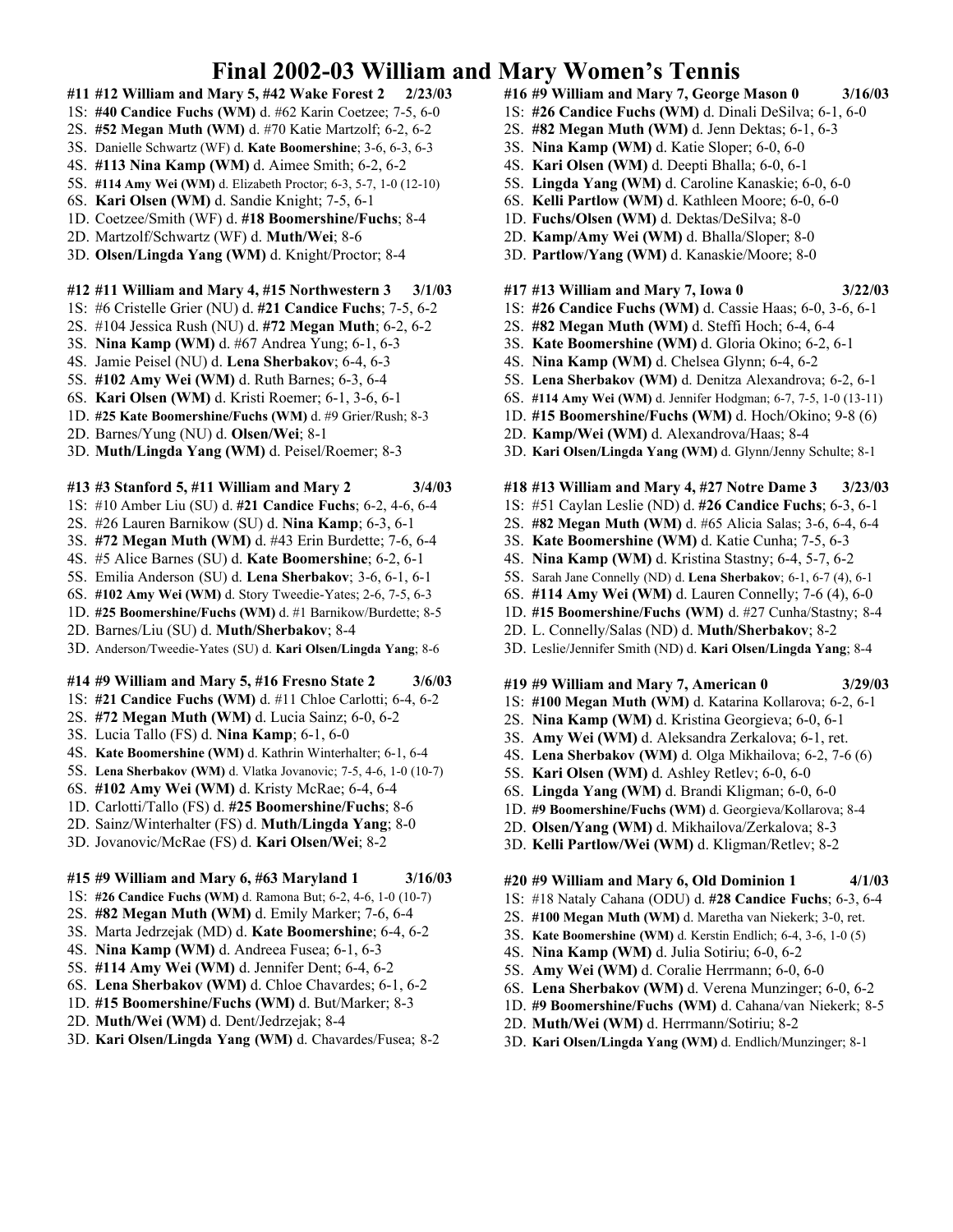- **#21 #9 William and Mary 7, George Washington 0 4/1/03**
- 1S: **#100 Megan Muth (WM)** d. Nazli Gencsoy; 6-1, 6-2
- 2S. **Nina Kamp (WM)** d. Tracy Wei; 6-0, ret.
- 3S. **Amy Wei (WM)** d. Natasha Bode; 6-0, 6-0
- 4S. **Lena Sherbakov (WM)** d. Sevla Gonca; 6-0, 6-0
- 5S. **Kari Olsen (WM)** d. Samantha Fisher; 6-1, 6-0
- 6S. **Lingda Yang (WM)** d. Estee Bartell; 6-0, 6-0
- 1D. **Muth/Olsen (WM)** d. Lindy First/Fisher; 8-1
- 2D. **Wei/Yang (WM)** d. Gencsoy/Gonca; 8-4
- 3D. **Kate Boomershine/Kelli Partlow (WM)** d. Bode/Bartell; 8-2

#### **#22 #16 William and Mary 6, #61 Virginia Tech 1 4/5/03**

- 1S: Kristen Stubbs (VT) d. **#28 Candice Fuchs**; 7-5, 6-7 (5), 1-0 (9)
- 2S. **#100 Megan Muth (WM)** d. Elissa Kinard; 6-4, 6-0
- 3S. **Kate Boomershine (WM)** d. Carolyn Kramer; 6-3, 6-0
- 4S. **Nina Kamp (WM)** d. Felice Lam; 6-4, 6-4
- 5S. **Lena Sherbakov (WM)** d. Ginger Lowdermilk; 6-0, 6-2
- 6S. **Kari Olsen (WM)** d. Zdenka Videnova; 4-6, 6-4, 6-2
- 1D. **#9 Boomershine/Fuchs (WM)** d. Kinard/Kramer; 8-4
- 2D. **Muth/Amy Wei (WM)** d. Lowdermilk/Stubbs; 9-8
- 3D. **Olsen/Lingda Yang (WM)** d. Lam/Videnova; 8-5
- **#23 #16 William and Mary 5, #19 Miami 2 4/6/03**
- 1S: **#28 Candice Fuchs (WM)** d. #73 Melissa Applebaum; 6-2, 6-4
- 2S. **#100 Megan Muth (WM)** d. Megan Bradley; 6-4, 7-5
- 3S. **Kate Boomershine (WM)** d. #117 Mari Toro; 6-1, 1-6, 6-0
- 4S. Staci Stevens (UM) d. **Nina Kamp**; 6-7, 6-4, 1-0 (10-4)
- 5S. **Amy Wei (WM)** d. Sihem Bennacer; 6-2, 6-2
- 6S. **Lena Sherbakov (WM)** d. Ewelina Skaza; 7-6, 6-2
- 1D. Applebaum/Bradley (UM) d. **#9 Boomershine/Fuchs**; 8-4
- 2D. Igna deVilliers/Abby Smith (UM) d. **Kari Olsen/Lingda Yang**; 8-5
- 3D. **Muth/Wei (WM)** d. Stevens/Toro; 8-5

#### **#24 #11 William and Mary 4, #30 Texas A&M 3 4/12/03**

- 1S: #100 Jessica Roland (A&M) d. **#27 Candice Fuchs**; 6-1, 6-7 (4), 6-4
- 2S. **#78 Megan Muth (WM)** d. Ashley Hedberg; 6-4, 7-6 (4)
- 3S. Roberta Spencer (A&M) d. **Kate Boomershine**; 6-4, 6-4
- 4S. Lauren Walker (A&M) d. **Nina Kamp**; 4-6, 6-4, 6-3
- 5S. **#122 Amy Wei (WM)** d. Nicki Mechem; 2-6, 6-2, 6-3
- 6S. **Lena Sherbakov (WM)** d. Seva Iwinski; 6-2, 6-3
- 1D. **#12 Boomershine/Fuchs (WM)** d. #58 Roland/Spencer; 8-3
- 2D. Hedberg/Walker (A&M) d. **Muth/Wei**; 8-3
- 3D. **Kari Olsen/Lingda Yang (WM)** d. Danielle Lee/Mechem; 8-6

#### **#25 #11 William and Mary 5, #33 Texas 2 4/13/03**

- 1S: #74 Kendra Strohm (UT) d. **#27 Candice Fuchs**; 6-3, 2-6, 1-0 (10-1)
- 2S. **#78 Megan Muth (WM)** d. Michelle Krinke; 7-5, 6-4
- 3S. **Kate Boomershine (WM)** d. Kelly Baritot; 2-6, 6-2, 6-2
- 4S. **#T122 Amy Wei (WM)** d. Ziva Grasic; 7-5, 6-1
- 5S. **Nina Kamp (WM)** d. Lindsay Blau; 7-6, 6-0
- 6S. **Lena Sherbakov (WM)** d. Macey Breece; 6-2, 7-5
- 1D. #32 Grasic/Strohm (UT) d. **#12 Boomershine/Fuchs**; 8-5
- 2D. Baritot/Blau (UT) d. **Muth/Wei**; 8-5
- 3D. Breece/Krinke (UT) d. **Kari Olsen/Lingda Yang**; 8-6

### **#26 #9 William and Mary 4, George Mason 0 4/18/03** *CAA Quarterfinal*

- 1S: **#78 Megan Muth (WM)** vs. Dinali DeSilva; suspended
- 2S. **Kate Boomershine (WM)** vs. Jennifer Dektas; suspended
- 3S. **#T122 Amy Wei (WM)** d. Katie Sloper; 6-0, 6-0
- 4S. **Nina Kamp (WM)** d. Kelly Melichar; 6-0, 6-0
- 5S. **Kari Olsen (WM)** d. Katie Moore; 6-0, 6-0
	- 6S. **Lingda Yang (WM)** d. Caroline Kanaskie; 6-0, 6-0
	- 1D. Not played
	- 2D. Not played
	- 3D. Not played

#### **#27 #9 William and Mary 4, James Madison 0 4/19/03** *CAA Semifinal*

- 1S: **#78 Megan Muth (WM)** vs. Margie Zesinger; suspended
- 2S. **#T122 Amy Wei (WM)** d. Spencer Brown; 6-1, 6-2
- 3S. **Nina Kamp (WM)** d. Kristen Veith; 6-1, 6-0
- 4S. **Lena Sherbakov (WM)** d. Rebecca Vanderelst; 6-1, 6-0
- 5S. **Kari Olsen (WM)** d. Shell Grover; 6-1, 6-3
- 6S. **Lingda Yang (WM)** vs. Kristin Nordstrom; suspended
- 1D. **#12 Boomershine/Fuchs (WM)** d. Vanderelst/Veith; 8-1
- 2D. **Muth/Wei (WM)** d. Brown/Zesinger; 8-2
- 3D. **Olsen/Yang (WM)** d. Nordstrom/Grover; suspended

#### **#28 #13 VCU 4, #9 William and Mary 3 4/20/03** *CAA Championship*

- 1S: #43 Barbora Zahnova (VCU) d. **#27 Candice Fuchs**; 1-6, 6-4, 6-1
- 2S. #36 Marina Escobar-Martinez (VCU) d. **#78 Megan Muth**; 4-6, 7-5, 6-2
- 3S. #T89 Beatriz Cabrera (VCU) d. **Kate Boomershine**; 6-1, 6-3
- 4S. Silvia Urickova (VCU) d. **#T122 Amy Wei**; 1-6, 7-5, 6-2
- 5S. **Nina Kamp (WM)** d. Ana Franco-Lopez; 6-4, 6-4
- 6S. **Lena Sherbakov (WM)** d. Cristina Gago; 6-4, 6-4
- 1D. **#12 Boomershine/Fuchs (WM)** d. #18 Urickova/Zahnova; 8-5
- 2D. **Muth/Wei (WM)** vs. Escobar-Martinez/Cabrera; suspended
- 3D. **Kamp/Kari Olsen (WM)** d. Gago/Franco-Lopez; 9-7

#### **#29 #10 William and Mary 4, Temple 0 5/9/03** *NCAA First Round*

- 1S: **#30 Candice Fuchs (WM)** vs. Danira Penic; suspended
- 2S. **#73 Megan Muth (WM)** d. Mia Marovic; 6-2, 6-0
- 3S. **Kate Boomershine (WM)** vs. Ana Maslesa; suspended
- 4S. **#112 Amy Wei (WM)** d. Lauren Verrall; 6-0, 6-0
- 5S. **Nina Kamp (WM)** d. Rene Deyzel; 6-0, 6-0
- 6S. **Lena Sherbakov (WM)** vs. Laura Seiverling; suspended
- 1D. **#12 Boomershine/Fuchs (WM)** vs. Maslesa/Penic; suspended
- 2D. **Muth/Wei (WM)** d. Marovic/Verrall; 8-3
- 3D. **Kari Olsen/Lingda Yang (WM)** d. Deyzel/Seiverling; 8-0

#### **#30 #10 William and Mary 4, #14 South Alabama 1 5/10/03** *NCAA Second Round*

- 1S: **#30 Candice Fuchs (WM)** d. #32 Viktoria Stoklasova; 6-2, 6-2
- 2S. **#73 Megan Muth (WM)** d. Andrea Kurekova; 3-1, ret.
- 3S. **Kate Boomershine (WM)** d. Marlieke Jager; 6-3, 6-3
- 4S. **#112 Amy Wei (WM)** vs. Dominika Nemcovicova; suspended
- 5S. **Nina Kamp (WM)** vs. Katarina Palenikova; suspended
- 6S. **Lena Sherbakov (WM)** d. Klara Jarova; 6-1, 6-4
- 1D. **#12 Boomershine/Fuchs (WM)** d. Palenikova/Stoklasova; 8-2

3D. Jager/Nemcovicova (USA) d. **Kari Olsen/Lingda Yang**; 8-6

2D. Jarova/Kurekova (USA) d. **Muth/Wei**; 9-8 (5)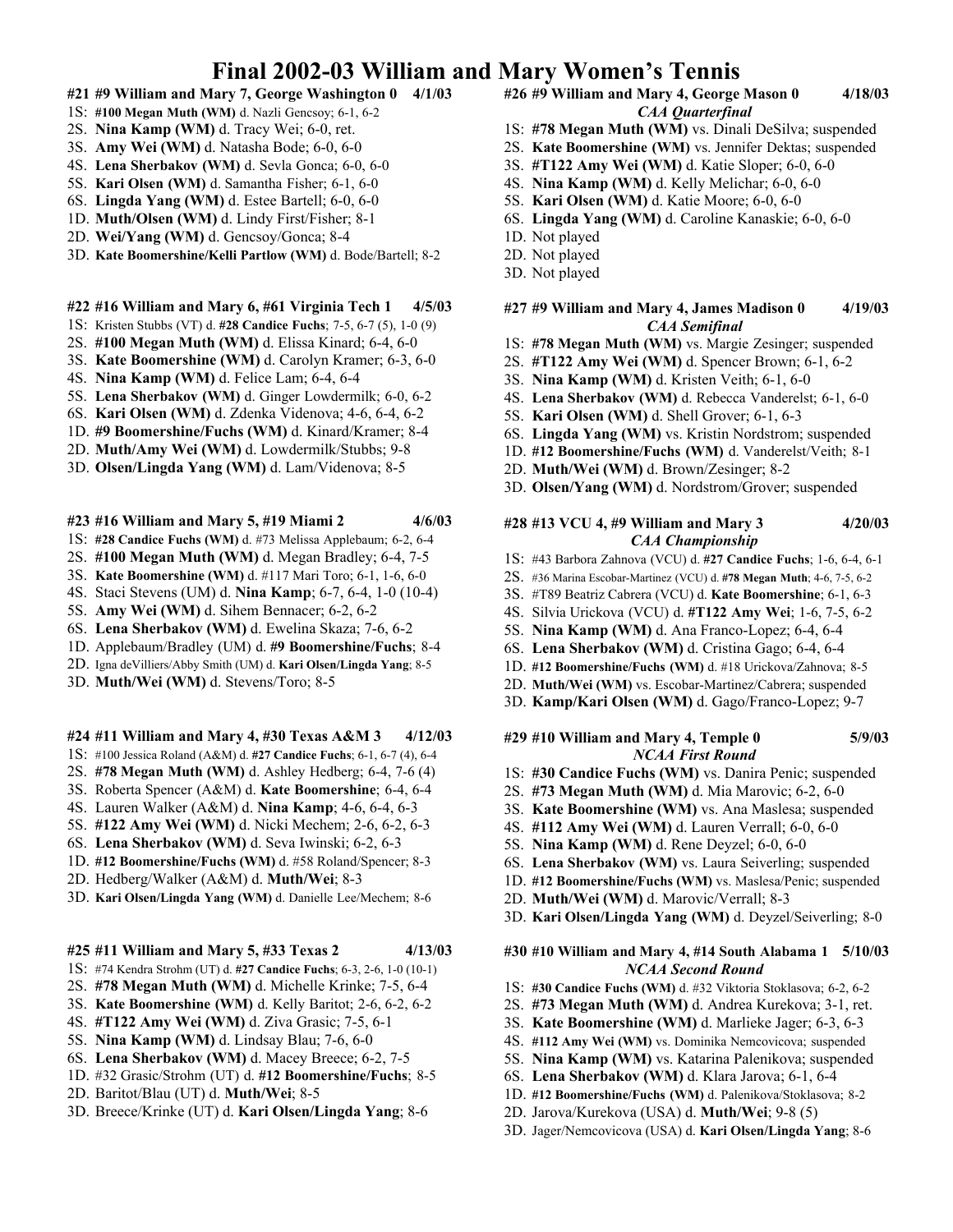### #31 #3 Duke 5, #10 William and Mary 0 *NCAA Third Round*

- 1S: #2 Kelly McCain (DU) d. **#30 Candice Fuchs**; 6-3, 6-4
- 2S. #19 Amanda Johnson (DU) d. **#70 Megan Muth**; 6-2, 7-5
- 3S. **Kate Boomershine (WM)** vs. #60 Sarah Arasu; suspended
- 4S. **#112 Amy Wei (WM)** vs. Julie DeRoo; suspended
- 5S. #69 Katie Blaszak (DU) d. **Nina Kamp**; 6-4, 6-3
- 6S. Katie Granson (DU) d. **Lena Sherbakov**; 6-4, 6-2
- 1D. #8 DeRoo/Johnson (DU) d. **#12 Boomershine/Fuchs**; 8-1
- 2D. #14 Hillary Adams/McCain (DU) d. **Muth/Sherbakov**; 8-1
- 3D. **Kamp/Kari Olsen (WM)** d. Blaszak/Granson; suspended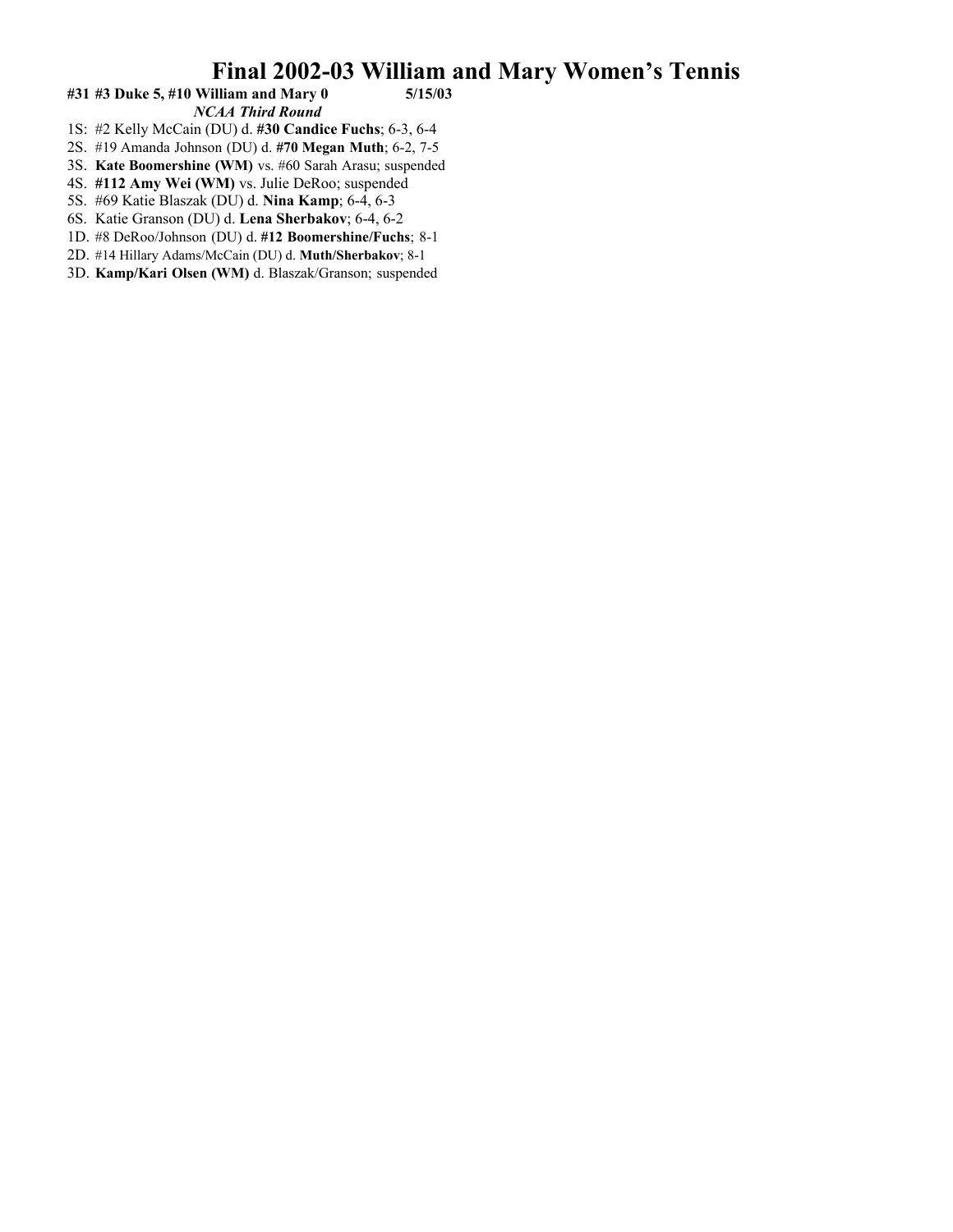# **Final 2002-03 William and Mary Women's Tennis Cumulative Records**

| <b>Singles</b>          |                |                                   |                  |                  |                  |                  |                                |                                    |                    |                       |                     |                                |                                   |                         |                  |                  |         |                |                |                |
|-------------------------|----------------|-----------------------------------|------------------|------------------|------------------|------------------|--------------------------------|------------------------------------|--------------------|-----------------------|---------------------|--------------------------------|-----------------------------------|-------------------------|------------------|------------------|---------|----------------|----------------|----------------|
|                         |                | 1                                 | $\boldsymbol{2}$ |                  | 3                |                  | 4                              |                                    |                    | 5                     | 6                   |                                | <b>Tourn</b>                      |                         | Dual             |                  | Overall |                | Career         |                |
| Name                    |                | W L                               | W                | L                | W L              |                  | W L                            |                                    | W L                |                       | $W$ L               |                                | W                                 | L                       | W                | L                | W       | L              | W              | L              |
| Kate Boomershine        |                |                                   | $\overline{1}$   | $\Omega$         | 9                | $7\phantom{.0}$  | $\mathbf{1}$                   | 3                                  |                    |                       |                     |                                | 6                                 | $\sqrt{2}$              | 11               | $10\,$           | 17      | 12             | 28             | 28             |
| Candice Fuchs           | 13             | 11                                |                  |                  |                  |                  |                                |                                    |                    |                       |                     |                                | 6                                 | $\overline{3}$          | 13               | 11               | 19      | 14             | 35             | 20             |
| Nina Kamp               |                |                                   | 3                | 1                | $\overline{4}$   | $\mathfrak{Z}$   | 11                             | 3                                  | 3                  | 1                     |                     |                                | 15                                | $\overline{\mathbf{3}}$ | 21               | 8                | 36      | 11             | 83             | 42             |
| Megan Muth              | 4              | $\mathbf{0}$                      | 17               | 7                | 1                | $\mathbf{0}$     |                                |                                    |                    |                       |                     |                                | 10                                | 5                       | 22               | 7                | 32      | 12             | 32             | $12\,$         |
| Kari Olsen              |                |                                   |                  |                  |                  |                  | 1                              | $\mathbf{0}$                       | 6                  | $\overline{0}$        | 7                   | 1                              | 12                                | $\overline{3}$          | 14               | 1                | 26      | $\overline{4}$ | 72             | 33             |
| Kelli Partlow           |                |                                   |                  |                  |                  |                  |                                |                                    |                    |                       | $\mathbf{1}$        | $\Omega$                       | 5                                 | $\overline{\mathbf{3}}$ | 1                | $\boldsymbol{0}$ | 6       | 3              | 25             | 21             |
| Melissa Reed            |                |                                   |                  |                  |                  |                  |                                |                                    |                    |                       |                     |                                | 6                                 | 5                       | $\boldsymbol{0}$ | $\boldsymbol{0}$ | 6       | 5              | $\overline{7}$ | 10             |
| Lena Sherbakov          |                |                                   |                  |                  | $\overline{2}$   | $\mathbf{0}$     | 3                              | 2                                  | 8                  | 3                     | 7                   | 1                              | 6                                 | $\,8\,$                 | 20               | 6                | 26      | 14             | 50             | 27             |
| Amy Wei                 |                |                                   | -1               | 0                | 3                | $\mathbf{0}$     | $\overline{4}$                 | 1                                  | $\overline{7}$     | 1                     | 6                   | $\mathbf{1}$                   | 9                                 | 3                       | 21               | 3                | 30      | 6              | 53             | 17             |
| Lingda Yang             |                |                                   |                  |                  |                  |                  |                                |                                    | 1                  | $\boldsymbol{0}$      | 5                   | $\boldsymbol{0}$               | 9                                 | $\overline{4}$          | 6                | $\boldsymbol{0}$ | 15      | $\overline{4}$ | 15             | $\overline{4}$ |
| <b>Totals</b>           | 17             | $11 \overline{\smash{\big)}\ 22}$ |                  | $\bf8$           | $19 \t10 \t20$   |                  |                                | 9                                  | 25                 | $\overline{5}$        | 26                  | 3                              | 84                                | 39                      | 129              | 46               | 213     | 85             | 400            | 214            |
|                         |                |                                   |                  |                  |                  |                  |                                |                                    |                    |                       |                     |                                |                                   |                         |                  |                  |         |                |                |                |
| <b>Doubles</b>          |                |                                   |                  |                  |                  |                  |                                |                                    |                    |                       |                     |                                |                                   |                         |                  |                  |         |                |                |                |
|                         |                | 1                                 | $\mathbf{2}$     |                  | 3                |                  | <b>Tourn</b>                   |                                    |                    | Dual                  | Overall             |                                |                                   |                         |                  |                  |         |                |                |                |
| <b>Teams</b>            | W              | $\mathbf{L}$                      | W                | L                | W L              |                  | W                              | L                                  | W                  | L                     | W                   | L                              |                                   |                         |                  |                  |         |                |                |                |
| Boomershine/Fuchs       | 14             | $7\phantom{.0}$                   |                  |                  |                  |                  | $\overline{7}$                 | 1                                  | 14                 | $\tau$                | 21                  | 8                              |                                   |                         |                  |                  |         |                |                |                |
| Boomershine/Partlow     |                |                                   |                  |                  | 1                | $\mathbf{0}$     | $\mathbf{0}$                   | $\mathbf{0}$                       | 1                  | $\mathbf{0}$          | 1                   | $\boldsymbol{0}$               |                                   |                         |                  |                  |         |                |                |                |
| Boomershine/Sherbakov   |                |                                   | 1                | $\boldsymbol{0}$ |                  | 1                | $\boldsymbol{0}$               | $\boldsymbol{0}$                   | $\overline{2}$     | 1                     | $\overline{c}$      | $\mathbf{1}$                   |                                   |                         |                  |                  |         |                |                |                |
| Boomershine/Yang        |                |                                   | 1                | $\theta$         | 1                | $\mathbf{1}$     | $\mathbf{0}$                   | $\mathbf{0}$                       | $\overline{2}$     | $\mathbf{1}$          | $\overline{2}$      | $\mathbf{1}$                   |                                   |                         |                  |                  |         |                |                |                |
| Fuchs/Kamp              |                |                                   |                  |                  |                  |                  | 1                              | $\mathbf{0}$                       | $\boldsymbol{0}$   | $\boldsymbol{0}$      | 1                   | $\boldsymbol{0}$               |                                   |                         |                  |                  |         |                |                |                |
| Fuchs/Muth              | 2              | 2                                 |                  |                  |                  |                  | $\theta$                       | $\mathbf{0}$                       | $\overline{2}$     | $\overline{c}$        | $\overline{2}$      | $\overline{c}$                 |                                   |                         |                  |                  |         |                |                |                |
| Fuchs/Olsen             |                | $\overline{0}$                    | $\theta$         | 1                |                  |                  | $\mathbf{0}$                   | $\overline{0}$                     | 1                  | 1                     | 1                   | $\mathbf{1}$                   |                                   |                         |                  |                  |         |                |                |                |
| Fuchs/Wei               |                |                                   |                  |                  |                  |                  | 1                              | $\mathbf{0}$                       | $\boldsymbol{0}$   | $\boldsymbol{0}$      | 1                   | $\boldsymbol{0}$               |                                   |                         |                  |                  |         |                |                |                |
| Kamp/Olsen              |                |                                   |                  |                  | $\mathfrak{D}$   | $\mathbf{0}$     | $\mathbf{0}$                   | $\mathbf{0}$                       | 1                  | $\boldsymbol{0}$      | $\mathbf{1}$        | $\mathbf{0}$                   |                                   |                         |                  |                  |         |                |                |                |
| Kamp/Partlow            |                |                                   |                  |                  |                  | $\theta$         | 1                              | $\mathbf{0}$                       | $\overline{2}$     | $\boldsymbol{0}$      | 3                   | $\boldsymbol{0}$               |                                   |                         |                  |                  |         |                |                |                |
| Kamp/Sherbakov          |                |                                   |                  |                  |                  |                  | $\overline{2}$                 | $\overline{2}$                     | $\boldsymbol{0}$   | $\boldsymbol{0}$      | $\overline{c}$      | $\sqrt{2}$                     |                                   |                         |                  |                  |         |                |                |                |
| Kamp/Wei                |                |                                   | $\overline{2}$   | 0                |                  |                  | $\mathbf{0}$<br>$\overline{4}$ | $\mathbf{0}$                       | $\overline{2}$     | $\boldsymbol{0}$      | $\overline{c}$      | $\boldsymbol{0}$<br>$\sqrt{2}$ |                                   |                         |                  |                  |         |                |                |                |
| Kamp/Yang<br>Muth/Olsen |                |                                   |                  |                  |                  |                  | $\mathbf{0}$                   | $\overline{c}$<br>$\boldsymbol{0}$ | $\mathbf{0}$       | $\boldsymbol{0}$      | 4                   | $\boldsymbol{0}$               |                                   |                         |                  |                  |         |                |                |                |
| Muth/Sherbakov          | 1              | $\boldsymbol{0}$                  | $\theta$         | 3                |                  |                  | $\overline{2}$                 | 1                                  | 1<br>$\mathbf{0}$  | $\boldsymbol{0}$<br>3 | 1<br>$\overline{2}$ | $\overline{4}$                 |                                   |                         |                  |                  |         |                |                |                |
| Muth/Wei                | 1              |                                   | 6                | 6                | 1                | $\boldsymbol{0}$ | 5                              | 1                                  | 8                  | $\tau$                | 13                  | $\,8\,$                        |                                   |                         |                  |                  |         |                |                |                |
| Muth/Yang               |                |                                   | $\theta$         | 1                | $\overline{2}$   | $\mathbf{0}$     | $\boldsymbol{0}$               | $\boldsymbol{0}$                   | $\overline{2}$     | $\mathbf{1}$          | $\overline{2}$      | $\mathbf{1}$                   |                                   |                         |                  |                  |         |                |                |                |
| Olsen/Sherbakov         |                |                                   |                  |                  |                  |                  | 3                              | 1                                  | $\boldsymbol{0}$   | $\boldsymbol{0}$      | 3                   | $\mathbf{1}$                   |                                   |                         |                  |                  |         |                |                |                |
| Olsen/Wei               |                |                                   | 3                | 2                | $\mathbf{0}$     | 1                | 1                              | 1                                  | $\mathfrak{Z}$     | 3                     | 4                   | $\overline{4}$                 |                                   |                         |                  |                  |         |                |                |                |
| Olsen/Yang              |                |                                   | $\mathbf{1}$     | $\mathbf{1}$     | 10               | $\overline{4}$   | 3                              | $\overline{2}$                     | 11                 | 5                     | 14                  | $\boldsymbol{7}$               |                                   |                         |                  |                  |         |                |                |                |
| Partlow/Reed            |                |                                   |                  |                  |                  |                  | $\theta$                       | $\overline{c}$                     | $\mathbf{0}$       | $\boldsymbol{0}$      | $\mathbf{0}$        | $\overline{c}$                 |                                   |                         |                  |                  |         |                |                |                |
| Partlow/Yang            |                |                                   |                  |                  | 1                | $\boldsymbol{0}$ | $\boldsymbol{0}$               | $\mathbf{1}$                       | $\mathbf{1}$       | $\boldsymbol{0}$      | 1                   | $\mathbf{1}$                   |                                   |                         |                  |                  |         |                |                |                |
| Partlow/Wei             |                |                                   |                  |                  | $\mathbf{1}$     | $\vert 0 \vert$  | $\overline{0}$                 | $\boldsymbol{0}$                   | $\,1\,$            | $\mathbf{0}$          | $\,1\,$             | $\boldsymbol{0}$               |                                   |                         |                  |                  |         |                |                |                |
| Wei/Yang                |                |                                   | $\mathbf{1}$     | 0                |                  |                  |                                | $\mathbf{0}$                       | 1                  | $\overline{0}$        | $\overline{2}$      | $\overline{0}$                 |                                   |                         |                  |                  |         |                |                |                |
| Reed/Other              |                |                                   |                  |                  |                  |                  | 3                              | $\overline{0}$                     | $\boldsymbol{0}$   | $\overline{0}$        | 3                   | $\mathbf{0}$                   |                                   |                         |                  |                  |         |                |                |                |
| <b>Totals</b>           |                |                                   | $19$ 10 15 14 21 |                  |                  |                  | $7 \overline{\smash)34}$       |                                    | $14 \overline{55}$ |                       | 31 89               | 45                             |                                   |                         |                  |                  |         |                |                |                |
|                         |                |                                   |                  |                  |                  |                  |                                |                                    |                    |                       |                     |                                |                                   |                         |                  |                  |         |                |                |                |
|                         |                | 1                                 | 2                |                  | 3                |                  |                                |                                    |                    |                       |                     |                                | Tourn   Spring   Overall   Career |                         |                  |                  |         |                |                |                |
| <b>Individuals</b>      | W              | L                                 | W                | $\bf{L}$         | W L              |                  | W                              | L                                  | W                  | L                     | W                   | L                              | W                                 | L                       |                  |                  |         |                |                |                |
| Kate Boomershine        | 14             | 7                                 | 2                | $\boldsymbol{0}$ | 3                | $\overline{2}$   | $\overline{7}$                 | 1                                  | 19                 | 9                     | 26                  | 10                             | 34                                | $27\,$                  |                  |                  |         |                |                |                |
| Candice Fuchs           | 17             | 9                                 | $\boldsymbol{0}$ | 1                | $\boldsymbol{0}$ | $\overline{0}$   | 9                              | 1                                  | 17                 | 10                    | 26                  | 11                             | 47                                | 17                      |                  |                  |         |                |                |                |
| Nina Kamp               | $\overline{0}$ | $\boldsymbol{0}$                  | $\overline{c}$   | $\boldsymbol{0}$ | $\mathfrak{Z}$   | $\mathbf{0}$     | 8                              | $\overline{4}$                     | 5                  | $\mathbf{0}$          | 13                  | $\overline{4}$                 | 61                                | 22                      |                  |                  |         |                |                |                |
| Megan Muth              | 4              | 3                                 | 6                | 10               | $\mathfrak{Z}$   | $\boldsymbol{0}$ | 7                              | 2                                  | 13                 | 13                    | 20                  | 15                             | 20                                | 15                      |                  |                  |         |                |                |                |
| Kari Olsen              | $\overline{2}$ | $\boldsymbol{0}$                  | 4                | $\overline{4}$   | 11               | 5                | $\overline{7}$                 | $\overline{4}$                     | 17                 | 9                     | 24                  | 13                             | 91                                | 43                      |                  |                  |         |                |                |                |
| Kelli Partlow           | $\mathbf{0}$   | $\mathbf{0}$                      | $\mathbf{0}$     | $\mathbf{0}$     | 5                | $\mathbf{0}$     | 1                              | 3                                  | 5                  | $\mathbf{0}$          | 6                   | $\mathfrak{Z}$                 | 24                                | 17                      |                  |                  |         |                |                |                |
| Melissa Reed            | $\theta$       | $\boldsymbol{0}$                  | $\boldsymbol{0}$ | $\boldsymbol{0}$ | $\boldsymbol{0}$ | $\boldsymbol{0}$ | 3                              | $\overline{c}$                     | $\boldsymbol{0}$   | $\boldsymbol{0}$      | 3                   | $\overline{c}$                 | 6                                 | 5 <sup>1</sup>          |                  |                  |         |                |                |                |
| Lena Sherbakov          | $\theta$       | $\overline{0}$                    | $\mathbf{1}$     | 3                | 1                | 1                | $\overline{7}$                 | $\overline{4}$                     | $\overline{2}$     | $\overline{4}$        | 9                   | 8                              | 19                                | 16                      |                  |                  |         |                |                |                |

Lena Sherbakov 0 0 1 3 1 1 7 4 2 4 9 8 19 16 Amy Wei 1 1 1 1 1 2 8 2 1 8 2 1 1 5 10 23 12 49 24 Lingda Yang 0 0 3 2 14 5 8 5 17 7 25 12 25 12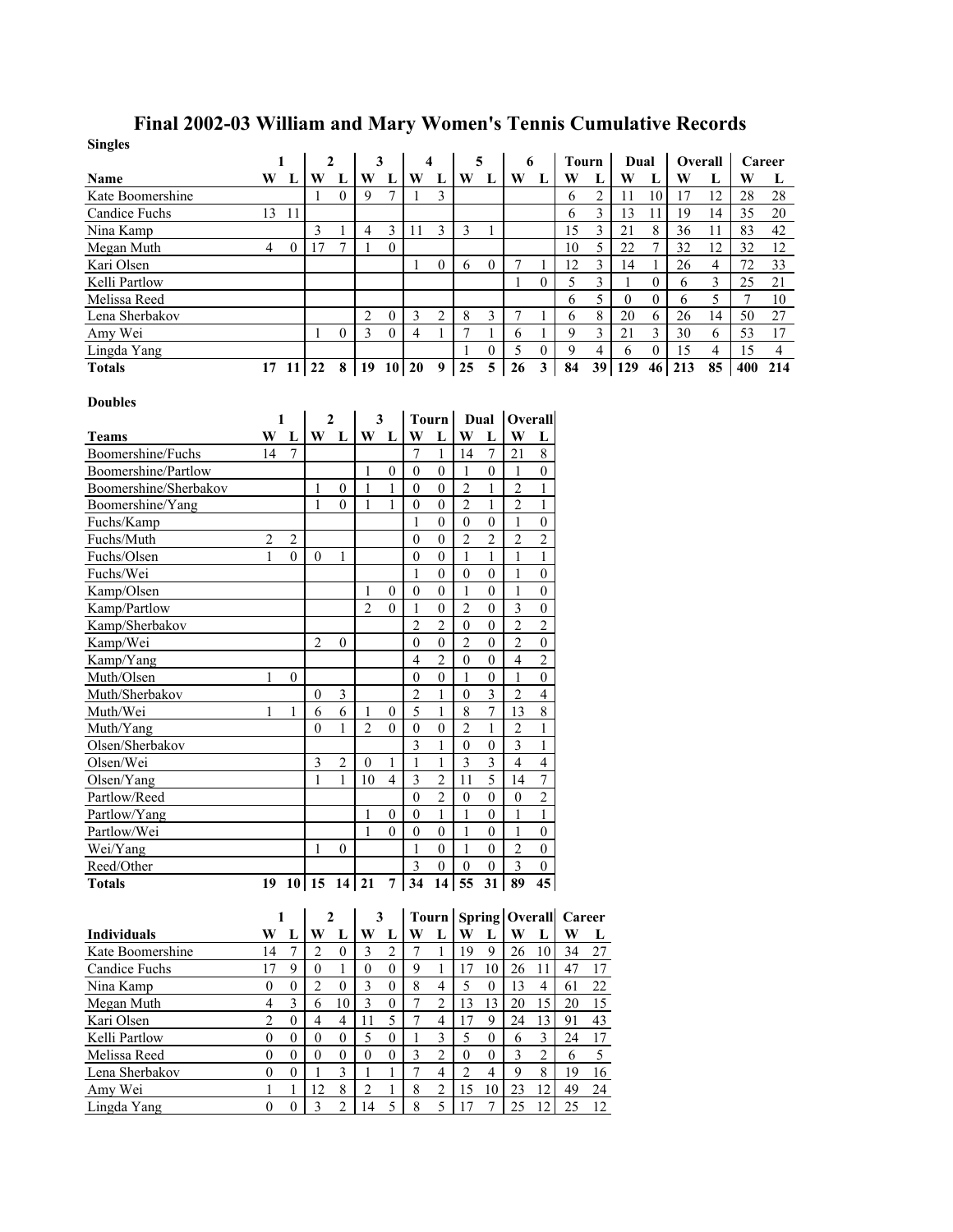# **Kate Boomershine, Sophomore, Glenwood, MD/Glenelg**

|          |           |     |                                     | <b>Reg</b>  |              |                          |                |      |           |
|----------|-----------|-----|-------------------------------------|-------------|--------------|--------------------------|----------------|------|-----------|
|          | Date Rank | W/L | <b>Opponent (School)</b>            | Opp         | Div          | <b>Score</b>             | Ev/Rd          | Pos  | Rec       |
| 9/20     | <b>NR</b> | W   | Staci Stevens (Miami)               | N           | $\mathbf{1}$ | $3-6, 6-2, 6-0$          | A Rd. 1 (16)   | F1.2 | $1 - 0$   |
| 9/20     | <b>NR</b> | W   | Sanela Kunovac (Pennsylvania)       | Y           | 1            | $6-0, 6-1$               | A Quarterfinal | F1.2 | $2 - 0$   |
| 9/21     | <b>NR</b> | L   | Karin Coetzee (Wake Forest)         | N           | 1            | $0-6, 3-6$               | A Semifinal    | F1.2 | $2 - 1$   |
| 9/22     | <b>NR</b> | W   | #97 Melissa Applebaum (Miami)       | ${\bf N}$   | 1            | $4-6, 6-3, 6-4$          | A Consolation  | F1.2 | $3-1$     |
| 10/27 NR |           | W   | Melissa Nguyen (Columbia)           | $\mathbf Y$ | $\bf{I}$     | $6-0, 6-1$               | F Rd. 2 (64)   |      | $4 - 1$   |
| 10/27 NR |           | W   | Jayme Ahmed (Dartmouth)             | Y           | Ι            | $7-6(3), 6-0$            | F Rd. 3 (32)   |      | $5 - 1$   |
| 10/28 NR |           | L   | #31 Delila Causevic (Maryland)      | Y           | $\bf{I}$     | $3-6, 1-6$               | F Rd. $4(16)$  |      | $5 - 2$   |
| 11/8     | <b>NR</b> | W   | Marissa Alikpala (Colgate)          | $\mathbf Y$ | $\mathbf I$  | $7-6, 6-2$               | H              |      | $6 - 2$   |
| 1/19     | <b>NR</b> | W   | Lille Nzudie (Marshall)             | Y           | Ι            | $4-6, 7-5, 6-1$          |                | 3S   | $7 - 2$   |
| 1/24     | <b>NR</b> | W   | #122 Karem Harboe (Mississippi)     | ${\bf N}$   | I            | $5-7, 6-3, 1-0$ (10-7)   |                | 3S   | $8 - 2$   |
| 1/26     | <b>NR</b> | L   | Cindy Sureephong (Arizona State)    | N           | Ι            | $1-6, 6-3, 4-6$          |                | 4S   | $8 - 3$   |
| 2/2      | <b>NR</b> | W   | Cheri Elkin (UNC Wilmington)        | ${\bf N}$   | Ι            | $6-0, 6-0$               |                | 2S   | $9 - 3$   |
| 2/6      | <b>NR</b> | L   | #46 Catherine Lynch (California)    | ${\bf N}$   | I            | $2-6, 6-3, 0-1$ $(2-10)$ | I Rd. $1(16)$  | 3S   | $9 - 4$   |
| 2/7      | <b>NR</b> | L   | Katie McGaffigan (Wisconsin)        | ${\bf N}$   | I            | $4-6, 3-6$               | I Consolation  | 3S   | $9 - 5$   |
| 2/15     | NR        | L   | Kendall Cline (North Carolina)      | ${\bf N}$   | I            | $3-6, 4-6$               |                | 4S   | $9 - 6$   |
| 2/22     | <b>NR</b> | L   | Michaela Havelkova (Minnesota)      | ${\bf N}$   | $\bf{I}$     | $6-3, 4-6, 2-6$          |                | 3S   | $9 - 7$   |
| 2/23     | NR        | L   | Danielle Schwartz (Wake Forest)     | ${\bf N}$   | $\bf{I}$     | $6-3, 3-6, 3-6$          |                | 3S   | $9 - 8$   |
| 3/4      | NR        | L   | #5 Alice Barnes (Stanford)          | $\mathbf N$ | $\bf I$      | $2-6, 1-6$               |                | 4S   | $9 - 9$   |
| 3/6      | NR        | W   | Kathrin Winterhalter (Fresno State) | $\mathbf N$ | Ι            | $6-1, 6-4$               |                | 4S   | $10-9$    |
| 3/16     | <b>NR</b> | L   | Marta Jedrzejak (Maryland)          | Y           | $\mathbf I$  | $4-6, 2-6$               |                | 3S   | $10 - 10$ |
| 3/22     | NR        | W   | Gloria Okino (Iowa)                 | $\mathbf N$ | $\bf{I}$     | $6-2, 6-1$               |                | 3S   | $11 - 10$ |
| 3/23     | NR        | W   | Katie Cunha (Notre Dame)            | ${\bf N}$   | I            | $7-5, 6-3$               |                | 3S   | $12 - 10$ |
| 4/1      | <b>NR</b> | W   | Kerstin Endlich (Old Dominion)      | $\mathbf Y$ | $\bf I$      | $6-4, 3-6, 1-0(5)$       |                | 3S   | $13 - 10$ |
| 4/5      | <b>NR</b> | W   | Carolyn Kramer (Virginia Tech)      | $\mathbf Y$ | $\mathbf I$  | $6-3, 6-0$               |                | 3S   | $14 - 10$ |
| 4/6      | <b>NR</b> | W   | #117 Mari Toro (Miami)              | ${\bf N}$   | I            | $6-1, 1-6, 6-0$          |                | 3S   | $15 - 10$ |
| 4/12     | <b>NR</b> | L   | Roberta Spencer (Texas A&M)         | N           | $\bf{I}$     | $4-6, 4-6$               |                | 3S   | $15 - 11$ |
| 4/13     | <b>NR</b> | W   | Kelly Baritot (Texas)               | ${\bf N}$   | $\mathbf I$  | $2-6, 6-2, 6-2$          |                | 3S   | $16 - 11$ |
| 4/20     | <b>NR</b> | L   | #T89 Beatriz Cabrera (VCU)          | Y           | I            | $1-6, 3-6$               | J Final        | 3S   | $16 - 12$ |
| $5/10$   | <b>NR</b> | W   | Marlieke Jager (South Alabama)      | ${\bf N}$   | I            | $6-3, 6-3$               | K Rd. 2 (32)   | 3S   | $17 - 12$ |

- B Deacon Classic, Winston-Salem, NC, October 4-6, 2002
- C Riviera/ITA All-American Championships Qualifying Draw, Pacific Palisades, CA, October 8-10, 2002
- D ODU East Coast Championships, Norfolk, VA, October 18-20, 2002
- E Omni Hotels ITA East Region Championships Qualifying, Cambridge, MA, October 25, 2002
- F Omni Hotels ITA East Region Championships Main Draw, Cambridge, MA, October 26-29, 2002
- G Omni Hotels National Intercollegiate Indoor Championships, Farmer's Branch, TX, November 7-10, 2002
- H Tribe Classic, Williamsburg, VA, November 8-10, 2002
- I USTA/ITA National Women's Team Indoor Championships, Madison, WI, Feb. 6-8, 2003
- J Colonial Athletic Association Tournament, Williamsburg & Richmond, VA, Apr. 18-20, 2003
- K NCAA Regional, Williamsburg, VA, May 9-10, 2003
- L NCAA Team Tournament, Gainesville, FL, May 15-18, 2003
- M NCAA Individual Tournament, Gainesville, FL, May 19-24, 2003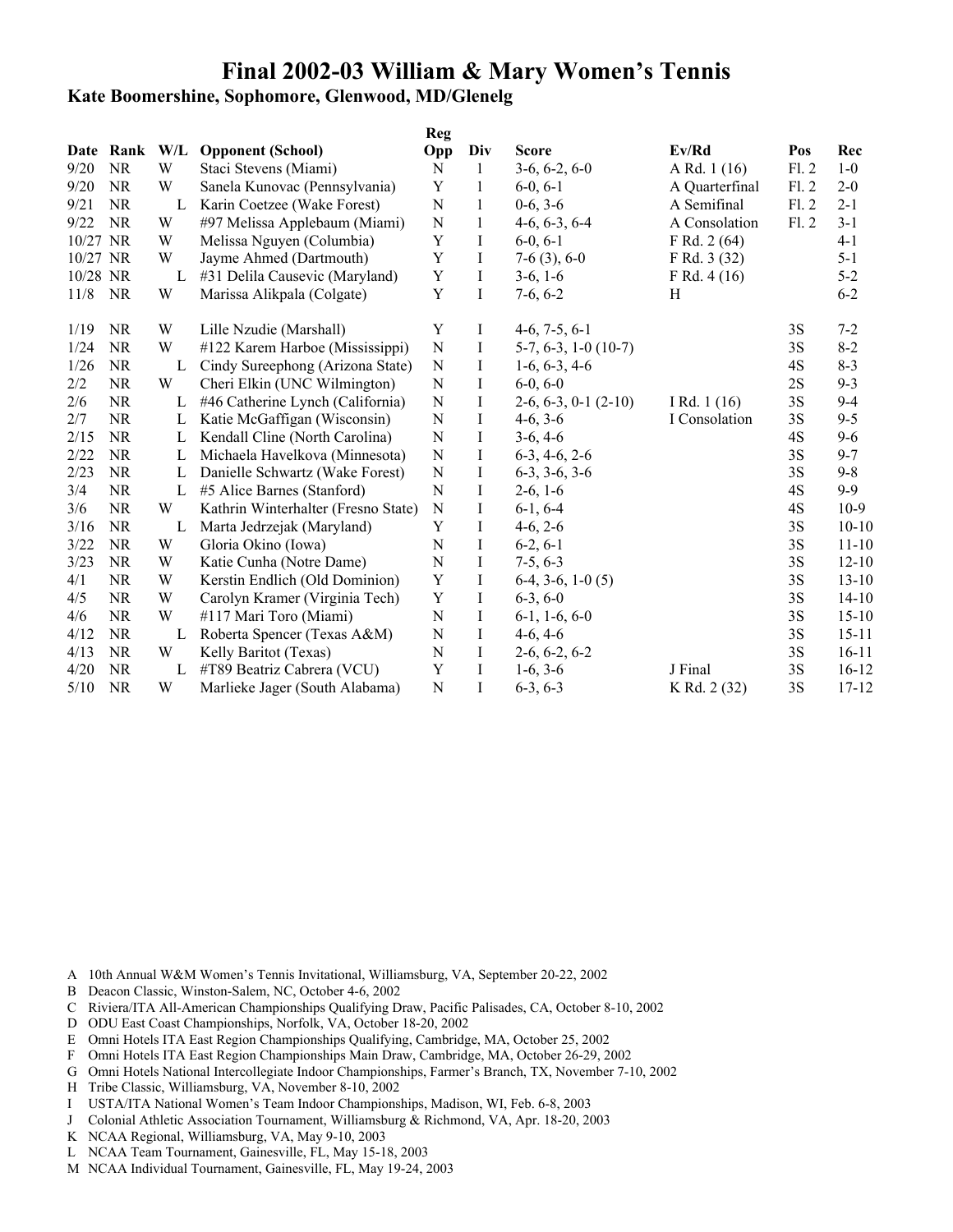**Candice Fuchs, Sophomore, Sarasota, FL/Pendleton**

|        |           |     |                                        | <b>Reg</b>  |              |                                |                  |           |           |
|--------|-----------|-----|----------------------------------------|-------------|--------------|--------------------------------|------------------|-----------|-----------|
|        | Date Rank | W/L | <b>Opponent (School)</b>               | Opp         | Div          | <b>Score</b>                   | Ev/Rd            | Pos       | Rec       |
| 9/20   | 61        | W   | #40 Jenny McGaffigan (Illinois)        | ${\bf N}$   | $\mathbf{1}$ | $7-5, 6-3$                     | A Rd. 1 (16)     | F1.1      | $1 - 0$   |
| 9/20   | 61        | W   | #54 Danira Penic (Temple)              | $\mathbf Y$ | $\mathbf{1}$ | $6-4, 7-5$                     | A Quarterfinal   | F1.1      | $2 - 0$   |
| 9/21   | 61        | L   | #14 Alice Pirsu (Pennsylvania)         | $\mathbf Y$ | $\mathbf{1}$ | $6-7(1), 1-6$                  | A Semifinal      | F1.1      | $2 - 1$   |
| 9/22   | 61        | W   | #82 Jessica Johnson (Marshall)         | $\mathbf Y$ | $\mathbf{1}$ | $6-3, 6-1$                     | A Consolation    | F1.1      | $3 - 1$   |
| 10/8   | 61        | W   | #32 Anne Nguyen (Georgia)              | ${\bf N}$   | $\bf{I}$     | $6-4, 6-3$                     | $C$ Rd. 1 $(64)$ |           | $4 - 1$   |
| 10/8   | 61        | W   | #99 Julia Smith (Duke)                 | ${\bf N}$   | $\mathbf I$  | $7-5, 7-5$                     | C Rd. 2 (32)     |           | $5 - 1$   |
| 10/9   | 61        | L   | #90 Cristelle Grier (Northwestern)     | ${\bf N}$   | $\rm I$      | $1-6$ , ret.                   | $C$ Rd. 3 (16)   |           | $5 - 2$   |
| 1/19   | 40        | W   | #95 Jessica Johnson (Marshall)         | Y           | Ι            | $6-2, 6-2$                     |                  | 1S        | $6 - 2$   |
| 1/24   | 40        | W   | #8 Mira Radu (Mississippi)             | ${\bf N}$   | $\bf{I}$     | $4-6, 6-1, 1-0(10-7)$          |                  | 1S        | $7 - 2$   |
| 1/26   | 40        | L   | #21 Adria Engel (Arizona State)        | ${\bf N}$   | $\bf{I}$     | $5-7, 7-5, 1-6$                |                  | 1S        | $7 - 3$   |
| 2/6    | 40        | L   | #12 Raquel Kops-Jones (California)     | N           | $\bf{I}$     | $4-6, 3-6$                     | I Rd. $1(16)$    | 1S        | $7-4$     |
| 2/7    | 40        | W   | Shana McElroy (Wisconsin)              | ${\bf N}$   | $\mathbf I$  | $7-6$ (3), $7-6$ (4)           | I Consolation    | 1S        | $8 - 4$   |
| 2/8    | 40        | W   | #37 Sarah Witten (Kentucky)            | ${\bf N}$   | $\mathbf I$  | $4-6, 7-5, 6-2$                | I Consolation    | 1S        | $9-4$     |
| 2/15   | 40        | W   | #38 Marlene Mejia (North Carolina) N   |             | $\bf{I}$     | $6-1, 6-1$                     |                  | 1S        | $10 - 4$  |
| 2/22   | 40        | W   | Angela Buergis (Minnesota)             | N           | $\bf{I}$     | $6-4, 6-2$                     |                  | 1S        | $11-4$    |
| 2/23   | 40        | W   | #62 Karin Coetzee (Wake Forest)        | ${\bf N}$   | $\bf{I}$     | $7-5, 6-0$                     |                  | 1S        | $12 - 4$  |
| 3/1    | 21        | L   | #6 Cristelle Grier (Northwestern)      | ${\bf N}$   | $\bf I$      | $5-7, 2-6$                     |                  | 1S        | $12 - 5$  |
| 3/4    | 21        | L   | #10 Amber Liu (Stanford)               | ${\bf N}$   | I            | $2-6, 6-4, 4-6$                |                  | 1S        | $12 - 6$  |
| 3/6    | 21        | W   | #11 Chloe Carlotti (Fresno State)      | ${\bf N}$   | I            | $6-4, 6-2$                     |                  | 1S        | $13 - 6$  |
| 3/16   | 26        | W   | Ramona But (Maryland)                  | Y           | Ι            | $6-2, 4-6, 1-0(10-7)$          |                  | 1S        | $14-6$    |
| 3/16   | 26        | W   | Dinali DeSilva (George Mason)          | $\mathbf Y$ | $\bf{I}$     | $6-1, 6-0$                     |                  | 1S        | $15 - 6$  |
| 3/22   | 26        | W   | Cassie Haas (Iowa)                     | ${\bf N}$   | $\bf{I}$     | $6-0, 3-6, 6-1$                |                  | 1S        | $16-6$    |
| 3/23   | 26        | L   | #51 Caylan Leslie (Notre Dame)         | ${\bf N}$   | $\bf{I}$     | $3-6, 1-6$                     |                  | 1S        | $16 - 7$  |
| 4/1    | 28        | L   | #18 Nataly Cahana (Old Dominion)       | Y           | $\mathbf I$  | $3-6, 4-6$                     |                  | 1S        | $16 - 8$  |
| 4/5    | 28        | L   | Kristen Stubbs (Virginia Tech)         | $\mathbf Y$ | $\bf{I}$     | $5-7, 7-6$ $(5), 0-1$ $(9-11)$ |                  | 1S        | $16-9$    |
| 4/6    | 28        | W   | #73 Melissa Applebaum (Miami)          | ${\bf N}$   | $\bf{I}$     | $6-2, 6-4$                     |                  | 1S        | $17-9$    |
| 4/12   | 27        | L   | #100 Jessica Roland (Texas A&M)        | ${\bf N}$   | $\bf I$      | $1-6, 7-6(4), 4-6$             |                  | 1S        | $17 - 10$ |
| 4/13   | 27        | L   | #74 Kendra Strohm (Texas)              | ${\bf N}$   | $\bf{I}$     | $3-6, 6-2, 0-1(1-10)$          |                  | <b>1S</b> | $17 - 11$ |
| 4/20   | 27        | L   | #43 Barbora Zahnoca (VCU)              | Y           | $\mathbf I$  | $6-1, 4-6, 1-6$                | J Final          | 1S        | $17 - 12$ |
| 5/10   | 30        | W   | #32 Viktoria Stoklasova (S. Alabama) N |             | $\rm I$      | $6-2, 6-2$                     | K Rd. 2 (32)     | 1S        | $18 - 12$ |
| $5/15$ | 30        | L   | #2 Kelly McCain (Duke)                 | ${\bf N}$   | $\rm I$      | $3-6, 4-6$                     | L Rd. $3(16)$    | <b>1S</b> | $18 - 13$ |
| 5/19   | 30        | W   | #39 Caylan Leslie (Notre Dame)         | ${\bf N}$   | $\bf{I}$     | $6-4, 1-6, 6-0$                | M Rd. 1 (64)     |           | 19-13     |
| $5/20$ | 30        | L   | #34 Dea Sumantri (Washington)          | $\mathbf N$ | $\rm I$      | $1-6, 4-6$                     | M Rd. 2 (32)     |           | 19-14     |

- A 10th Annual W&M Women's Tennis Invitational, Williamsburg, VA, September 20-22, 2002
- B Deacon Classic, Winston-Salem, NC, October 4-6, 2002
- C Riviera/ITA All-American Championships Qualifying Draw, Pacific Palisades, CA, October 8-10, 2002
- D ODU East Coast Championships, Norfolk, VA, October 18-20, 2002
- E Omni Hotels ITA East Region Championships Qualifying, Cambridge, MA, October 25, 2002
- F Omni Hotels ITA East Region Championships Main Draw, Cambridge, MA, October 26-29, 2002
- G Omni Hotels National Intercollegiate Indoor Championships, Farmer's Branch, TX, November 7-10, 2002
- H Tribe Classic, Williamsburg, VA, November 8-10, 2002
- I USTA/ITA National Women's Team Indoor Championships, Madison, WI, Feb. 6-8, 2003
- J Colonial Athletic Association Tournament, Williamsburg & Richmond, VA, Apr. 18-20, 2003
- K NCAA Regional, Williamsburg, VA, May 9-10, 2003
- L NCAA Team Tournament, Gainesville, FL, May 15-18, 2003
- M NCAA Individual Tournament, Gainesville, FL, May 19-24, 2003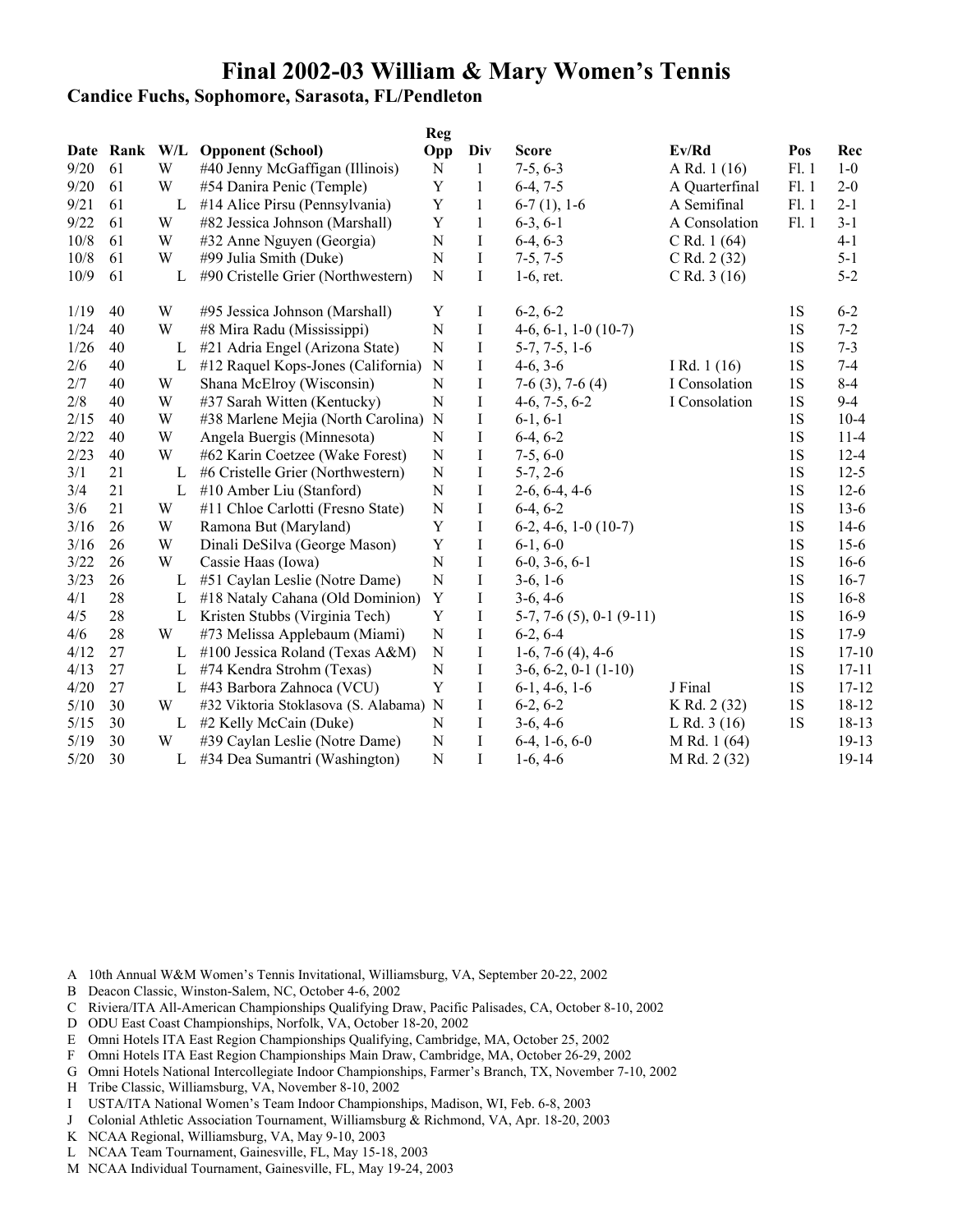## **Nina Kamp, Senior, Pine Brook, NJ/Newark Academy**

|             |           |        |                                     | <b>Reg</b>  |               |                          |                       |               |                  |
|-------------|-----------|--------|-------------------------------------|-------------|---------------|--------------------------|-----------------------|---------------|------------------|
| Date        | Rank      |        | <b>W/LOpponent (School)</b>         | Opp         | Div           | <b>Score</b>             | Ev/Rd                 | Pos           | Rec              |
| 9/20        | <b>NR</b> | W      | Kim Plaushines (Michigan)           | N           | 1             | $6-2, 6-2$               | A Rd. 1 (16)          | F1.4          | $1-0$            |
| 9/20        | <b>NR</b> | W      | Lillie Nzudie (Marshall)            | Y           | $\mathbf{1}$  | $6-7, 6-4, 6-2$          | A Quarterfinal        | F1.4          | $2 - 0$          |
| 9/21        | NR.       | W      | Katie Karhohs (Richmond)            | Y           | 1             | $6-1, 6-2$               | A Semifinal           | F1.4          | $3-0$            |
| 9/22        | <b>NR</b> | L      | Kari Olsen (William and Mary)       | Y           | $\mathbf{1}$  | $1-6, 4-6$               | A Final               | F1.4          | $3-1$            |
| 10/4        | <b>NR</b> | W      | Marina Tasheva (Tennessee Tech)     | N           | $\bf{I}$      | $6-4, 6-1$               | B Rd. 1 (16)          | F1.2          | $4 - 1$          |
| 10/4        | <b>NR</b> | W      | Aimee Smith (Wake Forest)           | N           | Ι             | $6-1, 6-3$               | <b>B</b> Quarterfinal | F1.2          | $5-1$            |
| 10/5        | <b>NR</b> | W      | Lingda Yang (William and Mary)      | Y           | I             | $6-3, 6-1$               | <b>B</b> Semifinal    | F1.2          | $6-1$            |
| $10/6$      | <b>NR</b> | W      | Elizabeth Proctor (Wake Forest)     | N           | $\bf{I}$      | $6-1, 3-6, 6-1$          | <b>B</b> Final        | F1.2          | $7-1$            |
| 10/18       | NR        | L      | Dita Hauerlandova (Hampton)         | Y           | $\bf{I}$      | $0-6, 2-6$               | D Rd. 1 (32)          | F1.1          | $7 - 2$          |
| 10/18 NR    |           |        | #81 Henriette Williams (Virginia)   | Y           | I             | default                  | D Cons.               | F1.1          | $7 - 2$          |
| 10/19       | NR        | W      | Vanessa Bagnato (Richmond)          | Y           | $\bf{I}$      | $8 - 5$                  | D Cons. Quart.        | F1.1          | $8 - 2$          |
| 10/19       | NR        | W      | Margie Zesinger (James Madison)     | $\mathbf Y$ | $\bf{I}$      | $8 - 6$                  | D Cons. Semi.         | F1.1          | $9 - 2$          |
| 10/20       | NR        | W      | Barbara Stejskalova (Norfolk State) | $\mathbf Y$ | I             | $8 - 4$                  | D Cons. Final         | F1.1          | $10 - 2$         |
| 10/26 NR    |           | W      | Victoria Beck (Brown)               | Y           | $\bf{I}$      | $6-3, 6-3$               | F Rd. 1 (96)          |               | $11 - 2$         |
| 10/27 NR    |           | W      | #82 Jessica Johnson (Marshall)      | Y           | Ι             | $6-4, 6-4$               | F Rd. 2(64)           |               | $12 - 2$         |
| 10/27       | <b>NR</b> | W      | Sanja Bajin (Harvard)               | Y           | $\bf{I}$      | $6-4, 7-5$               | F Rd. 3 (32)          |               | $13 - 2$         |
| 10/28       | NR        | L      | #91 Jen Tuchband (Virginia)         | Y           | Ι             | $5-7, 5-7$               | F Rd. $4(16)$         |               | $13 - 3$         |
| 11/8        | NR.       | W      | Lindsey Suffredini (Colgate)        | Y           | I             | $6-0, 6-1$               | Η                     |               | $14-3$           |
| 11/9        | <b>NR</b> | W      | #68 Silvia Urickova (VCU)           | Y           | $\bf{I}$      | $7-6(5)$ , 6-3           | H                     |               | $15-3$           |
|             |           |        |                                     |             |               |                          |                       |               |                  |
| 1/19        | 113       | W      | Joelle Good (Marshall)              | Y           | Ι             | $6-1, 6-4$               |                       | 4S            | $16-3$           |
| 1/24        | 113       | W      | #118 Virginia Tomatis (Mississippi) | N           | Ι             | $6-4, 6-0$               |                       | 4S            | $17-3$           |
|             | 113       |        |                                     |             |               |                          |                       |               |                  |
| 1/26<br>2/2 | 113       | L<br>W | #109 Mhairi Brown (Arizona State)   | N<br>Y      | $\bf{I}$<br>Ι | $4-6, 4-6$<br>$6-0, 6-2$ |                       | 3S<br>2S      | $17 - 4$<br>18-4 |
|             |           |        | Spencer Brown (James Madison)       |             |               |                          |                       |               |                  |
| 2/6         | 113       | L      | #54 Jieun Jacobs (California)       | N           | Ι             | $2-6, 3-6$               | I Rd. 1 (16)          | 4S            | $18-5$           |
| 2/7         | 113       | W      | Lindsay Martin (Wisconsin)          | N           | $\bf{I}$      | $6-2, 6-1$               | I Consolation         | 4S            | $19-5$           |
| 2/8         | 113       | W      | Jill Buckley (Kentucky)             | ${\bf N}$   | $\bf I$       | $6-3, 6-2$               | I Consolation         | 3S            | $20 - 5$         |
| 2/15        | 113       | L      | #61 Aniela Mojzis (North Carolina)  | N           | I             | $3-6, 6-2, 1-6$          |                       | 3S            | $20 - 6$         |
| 2/22        | 113       | W      | Amy Thomas (Minnesota)              | N           | Ι             | $6-3, 4-6, 6-2$          |                       | 4S            | $21-6$           |
| 2/23        | 113       | W      | Aimee Smith (Wake Forest)           | N           | $\bf{I}$      | $6-2, 6-2$               |                       | 4S            | $22 - 6$         |
| 3/1         | <b>NR</b> | W      | #67 Andrea Yung (Northwestern)      | N           | $\bf{I}$      | $6-1, 6-3$               |                       | 3S            | $23 - 6$         |
| 3/4         | <b>NR</b> | L      | #26 Lauren Barnikow (Stanford)      | N           | I             | $3-6, 1-6$               |                       | 2S            | $23 - 7$         |
| 3/6         | <b>NR</b> | L      | Lucia Tallo (Fresno State)          | N           | I             | $1-6, 0-6$               |                       | 3S            | $23 - 8$         |
| $3/16$      | <b>NR</b> | W      | Andreea Fusea (Maryland)            | Y           | $\bf I$       | $6-1, 6-3$               |                       | 4S            | $24 - 8$         |
| 3/16        | <b>NR</b> | W      | Katie Sloper (George Mason)         | Y           | Ι             | $6-0, 6-0$               |                       | 3S            | $25 - 8$         |
| 3/22        | <b>NR</b> | W      | Chelsea Glynn (Iowa)                | N           | I             | $6-4, 6-2$               |                       | 4S            | $26 - 8$         |
| 3/23        | <b>NR</b> | W      | Kristina Stastny (Notre Dame)       | N           | I             | $6-4, 5-7, 6-2$          |                       | $4\mathrm{S}$ | $27 - 8$         |
| 3/29        | <b>NR</b> | W      | Kristina Georgieva (American)       | Y           | $\bf{I}$      | $6-0, 6-1$               |                       | 2S            | $28 - 8$         |
| 4/1         | <b>NR</b> | W      | Julia Sotiriu (Old Dominion)        | Y           | Ι             | $6-0, 6-2$               |                       | 4S            | $29 - 8$         |
| 4/1         | <b>NR</b> | W      | Tracy Wei (George Washington)       | Y           | Ι             | $6-0$ , ret.             |                       | 2S            | $30 - 8$         |
| 4/5         | <b>NR</b> | W      | Felice Lam (Virginia Tech)          | Y           | $\bf{I}$      | $6-4, 6-4$               |                       | 4S            | $31 - 8$         |
| 4/6         | $\rm NR$  | L      | Staci Stevens (Miami)               | ${\bf N}$   | I             | $7-6, 4-6, 0-1$ (10-4)   |                       | 4S            | $31-9$           |
| 4/12        | NR.       | L      | Lauren Walker (Texas A&M)           | N           | Ι             | $6-4, 4-6, 3-6$          |                       | 4S            | $31 - 10$        |
| 4/13        | <b>NR</b> | W      | Lindsay Blau (Texas)                | N           | Ι             | $7-6, 6-0$               |                       | 5S            | $32 - 10$        |
| 4/18        | NR.       | W      | Kelly Melichar (George Mason)       | Y           | I             | $6-0, 6-0$               | J Quarterfinal        | 4S            | $33 - 10$        |
| 4/19        | <b>NR</b> | W      | Kristen Veith (James Madison)       | Y           | Ι             | $6-1, 6-0$               | J Semifinal           | 3S            | $34 - 10$        |
| 4/20        | NR.       | W      | Ana Franco-Lopez (VCU)              | Y           | Ι             | $6-4, 6-4$               | J Final               | 5S            | $35 - 10$        |
| 5/9         | <b>NR</b> | W      | Rene Deyzel (Temple)                | $\mathbf Y$ | I             | $6-0, 6-0$               | K Rd. 1 (64)          | $5S$          | $36 - 10$        |
| 5/15        | <b>NR</b> | L      | #69 Katie Blaszak (Duke)            | N           | Ι             | $4-6, 3-6$               | L Rd. $3(16)$         | 5S            | $36-11$          |
|             |           |        |                                     |             |               |                          |                       |               |                  |

- B Deacon Classic, Winston-Salem, NC, October 4-6, 2002
- C Riviera/ITA All-American Championships Qualifying Draw, Pacific Palisades, CA, October 8-10, 2002
- D ODU East Coast Championships, Norfolk, VA, October 18-20, 2002
- E Omni Hotels ITA East Region Championships Qualifying, Cambridge, MA, October 25, 2002
- F Omni Hotels ITA East Region Championships Main Draw, Cambridge, MA, October 26-29, 2002
- G Omni Hotels National Intercollegiate Indoor Championships, Farmer's Branch, TX, November 7-10, 2002
- H Tribe Classic, Williamsburg, VA, November 8-10, 2002
- I USTA/ITA National Women's Team Indoor Championships, Madison, WI, Feb. 6-8, 2003
- J Colonial Athletic Association Tournament, Williamsburg & Richmond, VA, Apr. 18-20, 2003
- K NCAA Regional, Williamsburg, VA, May 9-10, 2003
- L NCAA Team Tournament, Gainesville, FL, May 15-18, 2003
- M NCAA Individual Tournament, Gainesville, FL, May 19-24, 2003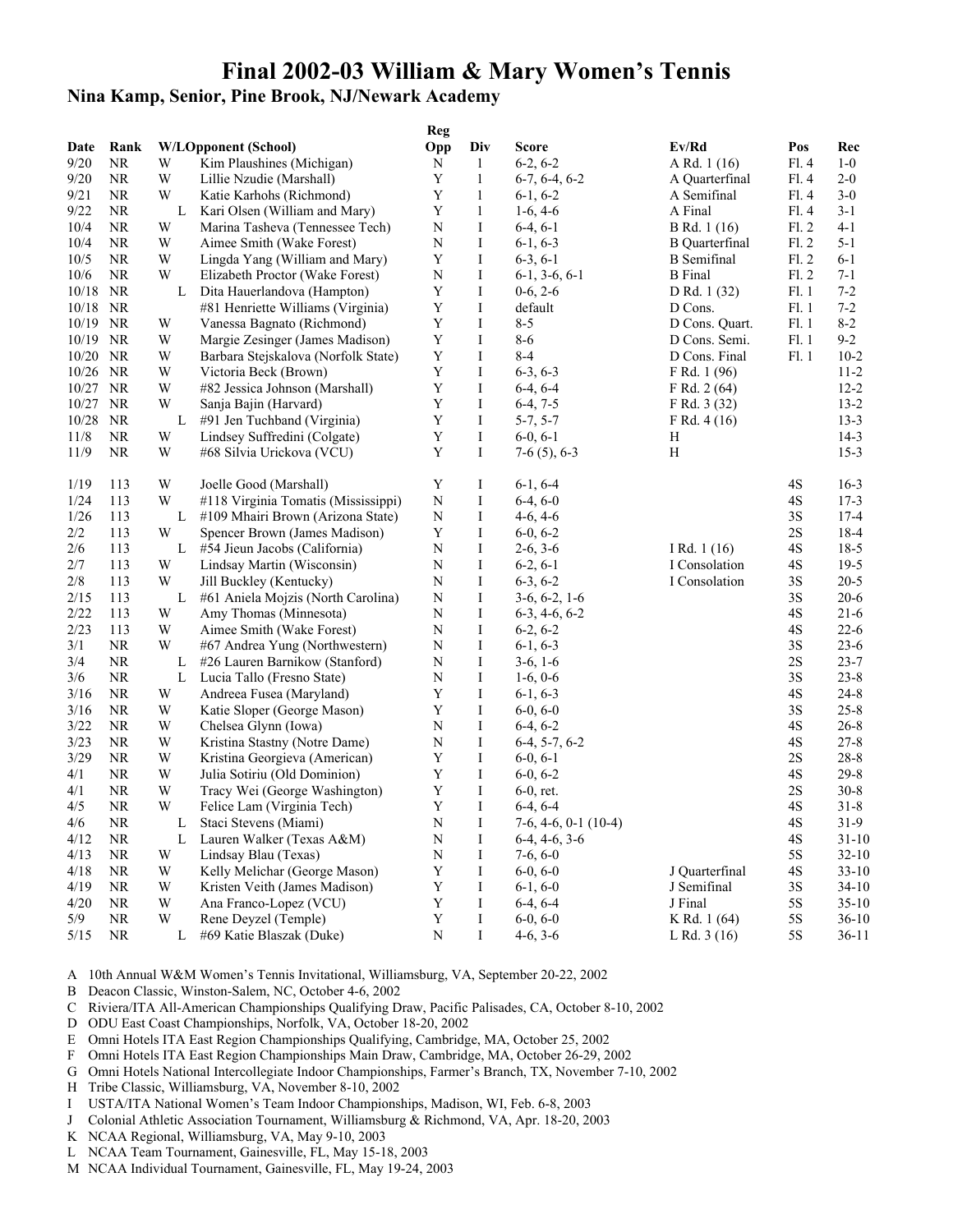# **Megan Muth, Freshman, Covington, LA/Covington**

|          |           |                         |                                      | Reg         |              |                    |                       |               |           |
|----------|-----------|-------------------------|--------------------------------------|-------------|--------------|--------------------|-----------------------|---------------|-----------|
|          | Date Rank | W/L                     | <b>Opponent (School)</b>             | Opp         | Div          | Score              | Ev/Rd                 | Pos           | Rec       |
| 9/20     | NR.       | L                       | Leanne Rutherford (Michigan)         | N           | $\mathbf{1}$ | $7-5, 4-6, 4-6$    | A Rd. 1 (16)          | Fl. 3         | $0 - 1$   |
| 9/20     | NR.       | W                       | Carolyn Kramer (Virginia Tech)       | $\mathbf Y$ | $\mathbf{1}$ | $6-3, 6-4$         | A Consolation         | F1.3          | $1 - 1$   |
| 9/21     | <b>NR</b> | W                       | Amy Thomas (Minnesota)               | ${\bf N}$   | $\mathbf{1}$ | $6-3, 6-4$         | A Consolation         | F1.3          | $2 - 1$   |
| 9/22     | NR.       | W                       | Amy Molden (Boston College)          | $\mathbf Y$ | $\mathbf{1}$ | $6-4, 7-5$         | A Consolation         | F1.3          | $3-1$     |
| 10/4     | <b>NR</b> |                         | Tammy Beaulieu (Appalachian St)      | N           | $\rm I$      | default            | B Rd. 1 (16)          | F1.1          | $3 - 1$   |
| 10/4     | NR.       | L                       | #75 Katie Martzolf (Wake Forest)     | N           | Ι            | $2-6, 1-6$         | <b>B</b> Quarterfinal | Fl. 1         | $3-2$     |
| 10/5     | $\rm NR$  | W                       | Laura Swain (Charlotte)              | N           | I            | $6-1, 6-1$         | <b>B</b> Consolation  | F1.1          | $4 - 2$   |
| 10/6     | <b>NR</b> | L                       | Amy Wei (William and Mary)           | $\mathbf Y$ | $\rm I$      | $2-6, 2-6$         | <b>B</b> Consolation  | Fl. 1         | $4 - 3$   |
| 10/27 NR |           | W                       | Nataliya Kostava (St. John's)        | $\mathbf Y$ | I            | $6-3, 6-2$         | F Rd. 2 (64)          |               | $5 - 3$   |
| 10/27 NR |           | W                       | #88 Emily Marker (Maryland)          | $\mathbf Y$ | $\bf{I}$     | $4-6, 6-3, 6-4$    | F Rd. 3 (32)          |               | $6 - 3$   |
| 10/28 NR |           | W                       | #81 Henreitte Williams (Virginia)    | $\mathbf Y$ | I            | $6-1, 7-6(3)$      | F Rd. 4 (16)          |               | $7 - 3$   |
| 10/28 NR |           | W                       | Nicki Ptak (Pennsylvania)            | $\mathbf Y$ | $\bf I$      | $6-0, 6-2$         | F Quarterfinal        |               | $8 - 3$   |
| 10/29 NR |           | W                       | #57 Susanna Lingman (Harvard)        | Y           | I            | $6-4, 6-1$         | F Semifinal           |               | $9 - 3$   |
| 10/29 NR |           | W                       | #56 Alexis Martire (Harvard)         | Y           | Ι            | $1-6, 7-6, 6-3$    | F Final               |               | $10-3$    |
| 11/7     | NR.       | L                       | #5 Kally McCain (Duke)               | N           | $\bf I$      | $6-7(0)$ , 2-6     | G Rd. 1 (32)          |               | $10-4$    |
| 11/8     | NR.       | L                       | #67 Amber Liu (Stanford)             | N           | I            | $6-3, 3-6, 1-6$    | G Consolation         |               | $10-5$    |
|          |           |                         |                                      |             |              |                    |                       |               |           |
| 1/19     | 52        | W                       | Alice Sukner (Marshall)              | Y           | Ι            | $6-3, 6-4$         |                       | 2S            | $11-5$    |
| 1/24     | 52        | W                       | Florencia Basile (Mississippi)       | $\mathbf N$ | I            | $6-2, 6-2$         |                       | 2S            | $12-5$    |
| 1/26     | 52        | L                       | #39 Dora Krstulovic (Arizona State)  | N           | I            | $3-6, 6-3, 4-6$    |                       | 2S            | $12-6$    |
| 2/2      | 52        | W                       | Lindsey Hess (UNC Wilmington)        | N           | Ι            | $6-0, 6-1$         |                       | 1S            | $13-6$    |
| $2/2\,$  | 52        | W                       | Margie Zesinger (James Madison)      | $\mathbf Y$ | I            | $6-0, 6-0$         |                       | 1S            | $14-6$    |
| 2/6      | 52        |                         | L #34 Christina Fusano (California)  | ${\bf N}$   | I            | $6-1, 4-6, 4-6$    | I Rd. $1(16)$         | 2S            | $14-7$    |
| 2/7      | 52        |                         | L Linde Mues (Wisconsin)             | N           | I            | $6-4, 0-6, 4-6$    | I Consolation         | $2\mathrm{S}$ | $14-8$    |
| 2/8      | 52        | W                       | #48 Nathalie Roels (Kentucky)        | ${\bf N}$   | I            | $5-7, 7-6(2), 6-4$ | I Consolation         | $2{\rm S}$    | $15 - 8$  |
| 2/15     | 52        | L                       | #11 Kate Pinchbeck (North Carolina)  | N           | I            | $1-6, 3-6$         |                       | 2S            | $15-9$    |
| 2/22     | 52        | W                       | #119 Valeira Vladea (Minnesota)      | N           | I            | $7-6, 7-6$         |                       | 2S            | $16-9$    |
| 2/23     | 52        | W                       | #70 Katie Martzolf (Wake Forest)     | N           | I            | $6-2, 6-2$         |                       | 2S            | 17-9      |
| 3/1      | 72        | L                       | #104 Jessica Rush (Northwestern)     | N           | I            | $2-6, 2-6$         |                       | 2S            | $17 - 10$ |
| 3/4      | 72        | W                       | #43 Erin Burdette (Stanford)         | N           | I            | $7-6, 6-4$         |                       | 3S            | $18-10$   |
| 3/6      | 72        | W                       | Lucia Sainz (Fresno State)           | N           | I            | $6-0, 6-2$         |                       | $2{\rm S}$    | $19-10$   |
| 3/16     | 82        | W                       | Emily Marker (Maryland)              | Y           | I            | $7-6, 6-4$         |                       | 2S            | $20 - 10$ |
| 3/16     | 82        | W                       | Jenn Dektas (George Mason)           | Y           | $\bf{I}$     | $6-1, 6-3$         |                       | 2S            | $21-10$   |
| $3/22$   | 82        | W                       | Steffi Hoch (Iowa)                   | N           | I            | $6-4, 6-4$         |                       | 2S            | $22 - 10$ |
| 3/23     | 82        | W                       | #65 Alicia Salas (Notre Dame)        | N           | Ι            | $3-6, 6-4, 6-4$    |                       | 2S            | $23 - 10$ |
| 3/29     | 100       | W                       | Katarina Kollarova (American)        | $\mathbf Y$ | I            | $6-2, 6-1$         |                       | 1S            | $24-10$   |
| 4/1      | 100       | $\ensuremath{\text{W}}$ | Maretha van Niekerk (Old Dominion) Y |             | I            | $3-0$ , ret.       |                       | $2\mathrm{S}$ | $25-10$   |
| 4/1      | 100       | W                       | Nazli Gencsoy (George Washington)    | Y           | I            | $6-1, 6-2$         |                       | 1S            | $26-10$   |
| 4/5      | 100       | W                       | Elissa Kinard (Virginia Tech)        | Y           | I            | $6-4, 6-0$         |                       | $2{\rm S}$    | $27 - 10$ |
| 4/6      | 100       | W                       | Megan Bradley (Miami)                | N           | I            | $6-4, 7-5$         |                       | 2S            | $28 - 10$ |
| 4/12     | 78        | W                       | Ashley Hedberg (Texas A&M)           | N           | I            | $6-4, 7-6(4)$      |                       | 2S            | $29-10$   |
| 4/13     | 78        | W                       | Michelle Krinke (Texas)              | N           | Ι            | $5-7, 4-6$         |                       | 2S            | $30 - 10$ |
| 4/20     | 78        | L                       | #36 Marina Escobar-Martinez (VCU)    | Y           | Ι            | $6-4, 5-7, 2-6$    | J Final               | 2S            | $30 - 11$ |
| 5/9      | 73        | W                       | Mia Marovic (Temple)                 | Y           | $\bf I$      | $6-2, 6-0$         | K Rd. 1 (64)          | $2\mathrm{S}$ | $31 - 11$ |
| 5/10     | 73        | W                       | Andrea Kurekova (South Alabama)      | $\mathbf Y$ | $\rm I$      | $3-1$ , ret.       | K Rd. 2 (32)          | $2\mathrm{S}$ | $32 - 11$ |
| 5/15     | 73        | L                       | #19 Amanda Johnson (Duke)            | N           | $\rm I$      | $2-6.5-7$          | L Rd. $3(16)$         | 2S            | $32 - 12$ |
|          |           |                         |                                      |             |              |                    |                       |               |           |

- B Deacon Classic, Winston-Salem, NC, October 4-6, 2002
- C Riviera/ITA All-American Championships Qualifying Draw, Pacific Palisades, CA, October 8-10, 2002
- D ODU East Coast Championships, Norfolk, VA, October 18-20, 2002
- E Omni Hotels ITA East Region Championships Qualifying, Cambridge, MA, October 25, 2002
- F Omni Hotels ITA East Region Championships Main Draw, Cambridge, MA, October 26-29, 2002
- G Omni Hotels National Intercollegiate Indoor Championships, Farmer's Branch, TX, November 7-10, 2002
- H Tribe Classic, Williamsburg, VA, November 8-10, 2002
- I USTA/ITA National Women's Team Indoor Championships, Madison, WI, Feb. 6-8, 2003
- J Colonial Athletic Association Tournament, Williamsburg & Richmond, VA, Apr. 18-20, 2003
- K NCAA Regional, Williamsburg, VA, May 9-10, 2003
- L NCAA Team Tournament, Gainesville, FL, May 15-18, 2003
- M NCAA Individual Tournament, Gainesville, FL, May 19-24, 2003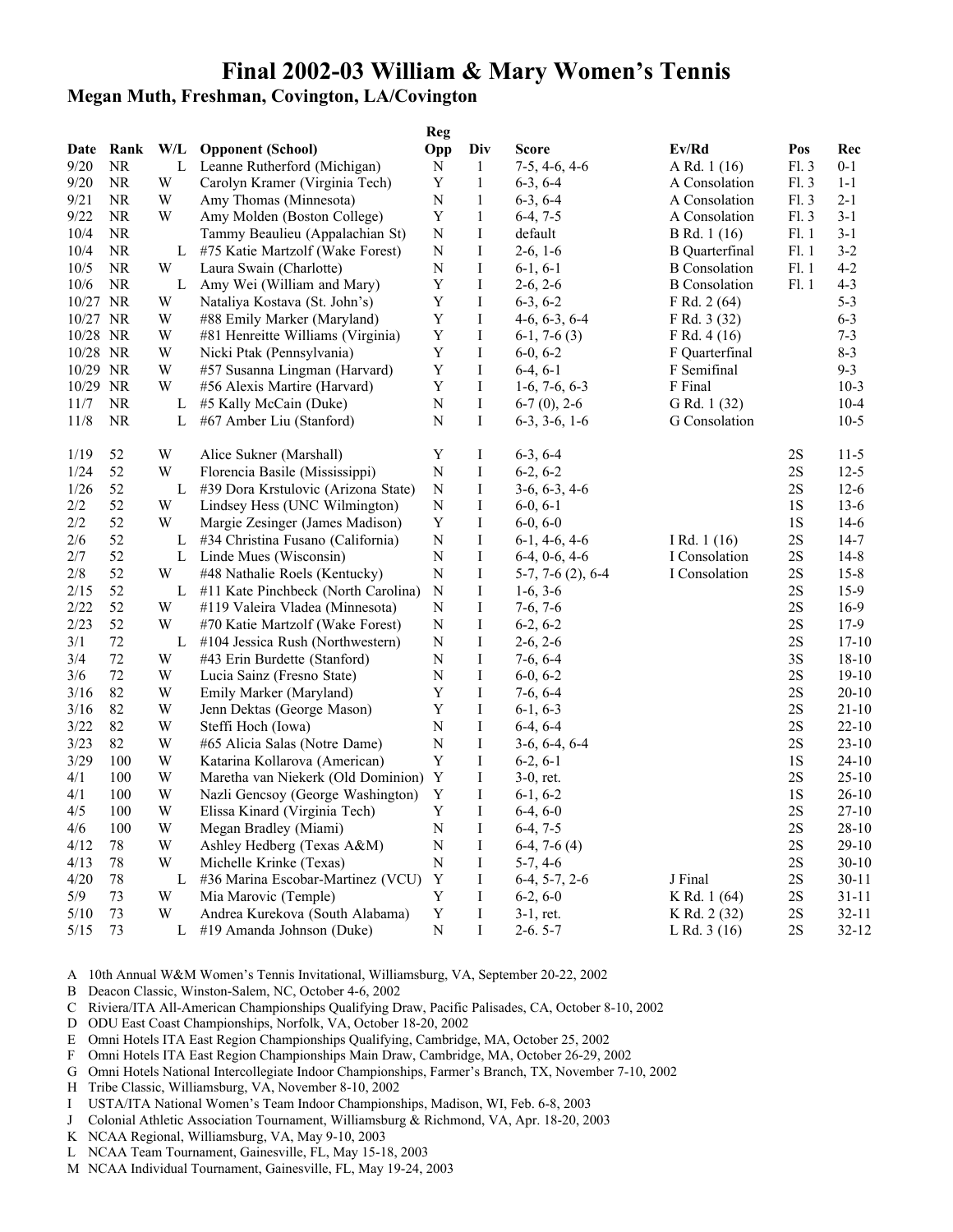### **Kari Olsen, Senior, San Diego, CA/Torrey Pines**

|          |           |     |                                       | Reg         |              |                         |                       |       |          |
|----------|-----------|-----|---------------------------------------|-------------|--------------|-------------------------|-----------------------|-------|----------|
| Date     | Rank      | W/L | <b>Opponent (School)</b>              | Opp         | Div          | <b>Score</b>            | Ev/Rd                 | Pos   | Rec      |
| 9/20     | <b>NR</b> | W   | Lauren Verrall (Temple)               | Y           | 1            | $6-1, 6-1$              | A Rd. 1 (16)          | F1.4  | $1-0$    |
| 9/20     | <b>NR</b> | W   | Eva Choe (Illinois)                   | N           | 1            | $6-3, 6-3$              | A Quarterfinal        | Fl.4  | $2 - 0$  |
| 9/21     | <b>NR</b> | W   | Aimee Smith (Wake Forest)             | $\mathbf N$ | 1            | $6-1, 6-2$              | A Semifinal           | Fl.4  | $3-0$    |
| 9/22     | <b>NR</b> | W   | Nina Kamp (William and Mary)          | Y           | $\mathbf{1}$ | $6-1, 6-4$              | A Final               | Fl.4  | $4 - 0$  |
| 10/4     | <b>NR</b> | L   | Lauren Bruch (Virginia)               | $\mathbf Y$ | I            | $4-6, 6-7(4)$           | <b>B</b> Quarterfinal | F1.2  | $4 - 1$  |
| 10/5     | <b>NR</b> | W   | Marta Bechliwanis (Virginia)          | Y           | Ι            | $7-5, 6-1$              | <b>B</b> Consolation  | F1.2  | $5 - 1$  |
| 10/6     | <b>NR</b> | W   | Dora Bechliwanis (Virginia)           | $\mathbf Y$ | I            | $6-3, 6-2$              | <b>B</b> Consolation  | F1.2  | $6 - 1$  |
| 10/18 NR |           | W   | Tia Kaasalainen (UMBC)                | Y           | I            | $6-2, 6-0$              | D Rd. 1 (32)          | F1.1  | $7 - 1$  |
| 10/18 NR |           | L   | #54 Danira Penic (Temple)             | $\mathbf Y$ | I            | $3-6, 0-6$              | D Rd. $2(16)$         | Fl. 1 | $7 - 2$  |
| 10/26 NR |           | W   | Xer-Li Woo (Fordham)                  | Y           | $\bf{I}$     | $6-2, 6-4$              | F Rd. 1 (96)          |       | $8 - 2$  |
| 10/27 NR |           | L   | Margaret Purcell (Yale)               | $\mathbf Y$ | $\bf I$      | $6-7(4)$ , 3-6          | F Rd. 2 (64)          |       | $8 - 3$  |
| 11/8     | <b>NR</b> | W   | Natasha Eno (Colgate)                 | Y           | $\bf{I}$     | $6-0, 6-1$              | H                     |       | $9 - 3$  |
| 11/8     | <b>NR</b> | W   | Danielle Hock (Marshall)              | Y           | I            | $3-6, 7-5, 6-4$         | H                     |       | $10-3$   |
| 11/9     | <b>NR</b> | W   | Ana Franco Lopez (Virginia Comm.) Y   |             | I            | $6-3, 6-0$              | H                     |       | $11 - 3$ |
| 11/10 NR |           | W   | Leigh Ann Merryman (Penn State)       | Y           | Ι            | $3-6, 6-1, 6-4$         | H                     |       | $12 - 3$ |
| 1/19     | <b>NR</b> | W   | Danielle Hock (Marshall)              | $\mathbf Y$ | Ι            | $6-1, 6-0$              |                       | 6S    | $13 - 3$ |
| 1/24     | <b>NR</b> | W   | Savrina Peppl (Mississippi)           | $\mathbf N$ | I            | $4-6, 6-2, 1-0$ (12-10) |                       | 6S    | $14-3$   |
| 2/2      | <b>NR</b> | W   | Lauren Filliettaz (UNC Wilmington) N  |             | Ι            | $3-2$ , ret.            |                       | 5S    | $15 - 3$ |
| 2/2      | <b>NR</b> | W   | Ashley Reyer (James Madison)          | Y           | Ι            | $6-0, 6-2$              |                       | 5S    | $16-3$   |
| 2/6      | <b>NR</b> | L   | Jody Scheldt (California)             | $\mathbf N$ | I            | $6-4, 6-7, 1-6$         | I Rd. $1(16)$         | 6S    | $16-4$   |
| 2/8      | <b>NR</b> | W   | Shannon Stough (Kentucky)             | N           | Ι            | $3-6, 6-2, 7-5$         | I Consolation         | 6S    | $17-4$   |
| 2/22     | <b>NR</b> | W   | Brandi Watts (Minnesota)              | N           | Ι            | $6-2, 6-4$              |                       | 6S    | 18-4     |
| 2/23     | <b>NR</b> | W   | Sandie Knight (Wake Forest)           | $\mathbf N$ | Ι            | $7-5, 6-1$              |                       | 6S    | $19-4$   |
| 3/1      | <b>NR</b> | W   | Kristi Roemer (Northwestern)          | $\mathbf N$ | $\bf I$      | $6-1, 3-6, 6-1$         |                       | 6S    | $20 - 4$ |
| 3/16     | <b>NR</b> | W   | Deepti Bhalla (George Mason)          | Y           | Ι            | $6-0, 6-1$              |                       | 4S    | $21 - 4$ |
| 3/29     | <b>NR</b> | W   | Ashley Retlev (American)              | Y           | Ι            | $6-0, 6-0$              |                       | 5S    | $22 - 4$ |
| 4/1      | <b>NR</b> | W   | Samantha Fisher (George Washington) Y |             | I            | $6-1, 6-0$              |                       | 5S    | $23 - 4$ |
| 4/5      | <b>NR</b> | W   | Zdenka Videnova (Virginia Tech)       | Y           | I            | $4-6, 6-4, 6-2$         |                       | 6S    | $24 - 4$ |
| 4/18     | <b>NR</b> | W   | Katie Moore (George Mason)            | Y           | I            | $6-0, 6-0$              | J Quarterfinal        | 5S    | $25 - 4$ |
| 4/19     | <b>NR</b> | W   | Shell Grover (James Madison)          | Y           | I            | $6-1, 6-3$              | J Semifinal           | 5S    | $26 - 4$ |

- B Deacon Classic, Winston-Salem, NC, October 4-6, 2002
- C Riviera/ITA All-American Championships Qualifying Draw, Pacific Palisades, CA, October 8-10, 2002
- D ODU East Coast Championships, Norfolk, VA, October 18-20, 2002
- E Omni Hotels ITA East Region Championships Qualifying, Cambridge, MA, October 25, 2002
- F Omni Hotels ITA East Region Championships Main Draw, Cambridge, MA, October 26-29, 2002
- G Omni Hotels National Intercollegiate Indoor Championships, Farmer's Branch, TX, November 7-10, 2002
- H Tribe Classic, Williamsburg, VA, November 8-10, 2002
- I USTA/ITA National Women's Team Indoor Championships, Madison, WI, Feb. 6-8, 2003
- J Colonial Athletic Association Tournament, Williamsburg & Richmond, VA, Apr. 18-20, 2003
- K NCAA Regional, Williamsburg, VA, May 9-10, 2003
- L NCAA Team Tournament, Gainesville, FL, May 15-18, 2003
- M NCAA Individual Tournament, Gainesville, FL, May 19-24, 2003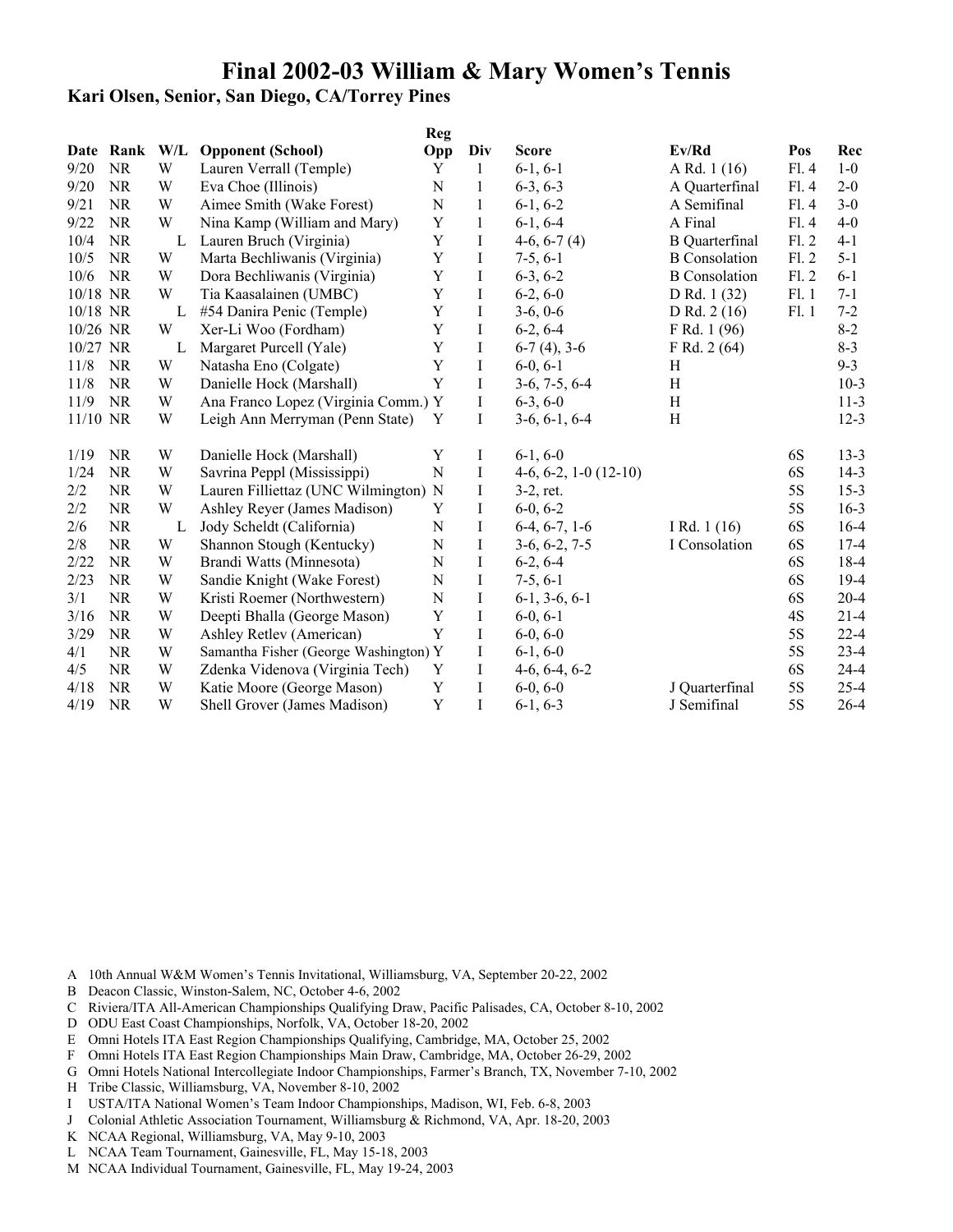**Kelli Partlow, Senior, Winchester, VA/John Handley**

|            |           |   |                                  | Reg        |     |                  |                       |      |         |
|------------|-----------|---|----------------------------------|------------|-----|------------------|-----------------------|------|---------|
|            | Date Rank |   | W/L Opponent (School)            | <b>Opp</b> | Div | <b>Score</b>     | Ev/Rd                 | Pos  | Rec     |
| 9/20       | NR.       |   | Meredith Vincent (Virginia Tech) | Y          |     | $1-6, 2-6$       | A Rd. $1(16)$         | F1.5 | $0 - 1$ |
| 9/20       | NR.       |   | Brandi Watts (Minnesota)         | N          |     | $4-6, 6-7(2)$    | A Consolation         | F1.5 | $0 - 2$ |
| 9/21       | NR.       |   | Casey Cohen (Richmond)           |            |     | default          | A Consolation         | FL.5 | $0 - 2$ |
| 10/4       | <b>NR</b> | W | Marilyn Clark (Charlotte)        | N          |     | $7-6(5)$ , 6-4   | <b>B</b> Rd. 1 (16)   | FL.3 | $1-2$   |
| 10/4       | NR.       |   | Lindsey Peel (UNC Greensboro)    | N          |     | $6-1, 5-7,$ ret. | <b>B</b> Quarterfinal | FL3  | $1 - 3$ |
| 10/5       | <b>NR</b> | W | Karmelina Rivera (Georgia State) | N          |     | $6-3, 6-0$       | <b>B</b> Consolation  | FL.3 | $2 - 3$ |
| 10/6       | <b>NR</b> |   | Anita Obando (Tennessee Tech)    | N          |     | default          | <b>B</b> Consolation  | FL.3 | $2 - 3$ |
| 11/8       | NR.       | W | Emily Wenink (Colgate)           | Y          |     | $6-1, 6-0$       | H                     |      | $3 - 3$ |
| 11/8       | NR        | W | Ashley Crank (Marshall)          |            |     | $6-0, 6-0$       | H                     |      | $4 - 3$ |
| $11/10$ NR |           | W | April Uy (Penn State)            | Y          |     | $6-1, 6-4$       | Н                     |      | $5-3$   |
| 3/16       | NR.       | W | Kathleen Moore (George Mason)    |            |     | $6-0, 6-0$       |                       | 6S   | $6 - 3$ |

### **Melissa Reed, Sophomore, Wyomissing, PA/Wyomissing**

|      |           |   |                                  | Reg |     |                 |                      |       |         |
|------|-----------|---|----------------------------------|-----|-----|-----------------|----------------------|-------|---------|
|      | Date Rank |   | W/L Opponent (School)            | Opp | Div | <b>Score</b>    | Ev/Rd                | Pos   | Rec     |
| 9/20 | NR.       | L | Kandis Batiste (Minnesota)       | N   |     | $0-6, 5-7$      | A Rd. $1(16)$        | Fl.6  | $0 - 1$ |
| 9/20 | NR.       |   | Leila Cehajic (Illinois)         | Ν   |     | $3-6, 1-6$      | A Consolation        | Fl.6  | $0 - 2$ |
| 9/21 | <b>NR</b> | W | Meredith Holmes (Virginia Tech)  |     |     | $6-4, 6-0$      | A Consolation        | F1.6  | $1 - 2$ |
| 9/22 | NR        | W | Rene Deyzel (Temple)             | Y   |     | $6-2, 6-2$      | A Consolation        | Fl. 6 | $2 - 2$ |
| 10/4 | <b>NR</b> | W | Megan Bullins (Charlotte)        | N   |     | $6-3, 6-1$      | B Quarterfinal       | F1.4  | $3-2$   |
| 10/5 | <b>NR</b> | L | Rebecca Mitchell (Georgia State) | N   |     | $4-6, 5-7$      | B Semifinal          | F1.4  | $3 - 3$ |
| 10/6 | NR.       |   | Natasha Lucki (Winthrop)         | N   |     | $4-6, 2-6$      | <b>B</b> Consolation | F1.4  | $3-4$   |
| 11/8 | <b>NR</b> | W | Allison Stoloff (Colgate)        | Y   |     | $6-3, 3-6, 1-0$ | H                    |       | $4 - 4$ |
| 11/8 | <b>NR</b> | W | Olivia Hill (Marshall)           | Y   |     | $6-0, 6-0$      | H                    |       | $5-4$   |
| 11/9 | NR.       |   | Coralie Herrmann (Old Dominion)  | Y   |     | $1-6, 1-6$      | H                    |       | $5 - 5$ |
| 11/9 | NR        | W | April Uy (Penn State)            |     |     | 8-6             | H                    |       | $6 - 5$ |

- A 10th Annual W&M Women's Tennis Invitational, Williamsburg, VA, September 20-22, 2002
- B Deacon Classic, Winston-Salem, NC, October 4-6, 2002
- C Riviera/ITA All-American Championships Qualifying Draw, Pacific Palisades, CA, October 8-10, 2002
- D ODU East Coast Championships, Norfolk, VA, October 18-20, 2002
- E Omni Hotels ITA East Region Championships Qualifying, Cambridge, MA, October 25, 2002
- F Omni Hotels ITA East Region Championships Main Draw, Cambridge, MA, October 26-29, 2002
- G Omni Hotels National Intercollegiate Indoor Championships, Farmer's Branch, TX, November 7-10, 2002
- H Tribe Classic, Williamsburg, VA, November 8-10, 2002
- I USTA/ITA National Women's Team Indoor Championships, Madison, WI, Feb. 6-8, 2003
- J Colonial Athletic Association Tournament, Williamsburg & Richmond, VA, Apr. 18-20, 2003
- K NCAA Regional, Williamsburg, VA, May 9-10, 2003
- L NCAA Team Tournament, Gainesville, FL, May 15-18, 2003
- M NCAA Individual Tournament, Gainesville, FL, May 19-24, 2003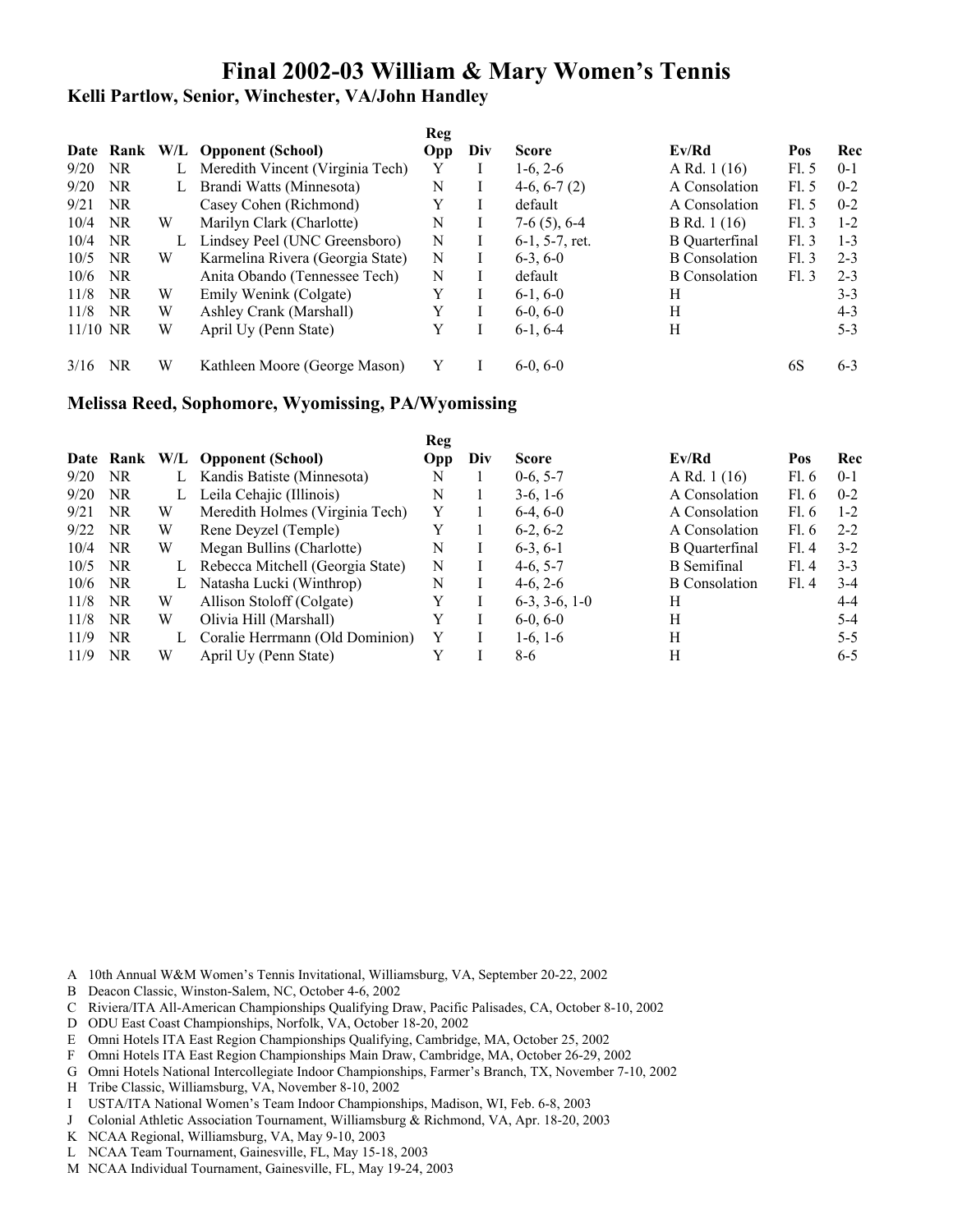### **Lena Sherbakov, Sophomore, Mountain View, CA/Los Altos**

|          |           |   |                                      | <b>Reg</b>              |              |                                |                      |               |           |
|----------|-----------|---|--------------------------------------|-------------------------|--------------|--------------------------------|----------------------|---------------|-----------|
|          |           |   | Date Rank W/L Opponent (School)      | Opp                     | Div          | <b>Score</b>                   | Ev/Rd                | Pos           | Rec       |
| 9/20     | <b>NR</b> |   | L Ramona But (Maryland)              | Y                       | $\mathbf{1}$ | $2-6, 4-6$                     | A Rd. 1 (16)         | F1.2          | $0 - 1$   |
| 9/20     | $\rm NR$  | W | Nikki Ptak (Pennsylvania)            | $\mathbf Y$             | $\mathbf{1}$ | $6-0, 6-2$                     | A Consolation        | F1.2          | $1 - 1$   |
| 9/21     | NR        | L | Chrissie Nolan (Michigan)            | N                       | $\mathbf{1}$ | $0-6, 4-6$                     | A Consolation        | F1.2          | $1 - 2$   |
| 9/22     | NR        | L | Nida Waseem (Boston College)         | Y                       | $\,1$        | $4-6, 6-7(4)$                  | A Consolation        | F1.2          | $1 - 3$   |
| 10/4     | NR        |   | L Laura Swain (Charlotte)            | ${\bf N}$               | $\bf I$      | $1-6, 6-4, 1-6$                | B Rd. 1 (16)         | F1.1          | $1-4$     |
| 10/4     | $\rm NR$  | L | Kristen James (Virginia)             | Y                       | $\bf{I}$     | $6-4, 4-6, 0-6$                | <b>B</b> Consolation | Fl.1          | $1 - 5$   |
| 10/6     | <b>NR</b> | W | Ana Maria Cibils (Tennessee Tech)    | ${\bf N}$               | $\mathbf I$  | $6-3$ , 1 $-6$ , $6-1$         | <b>B</b> Consolation | Fl.1          | $2 - 5$   |
| 10/18 NR |           | L | Barbara Zahnova (VCU)                | $\mathbf Y$             | I            | $5-7, 2-6$                     | D Rd. 1 (32)         | Fl.1          | $2 - 6$   |
| 10/18 NR |           | L | Kersitn Stockinger (Campbell)        | ${\bf N}$               | $\bf I$      | $2 - 8$                        | D Cons.              | F1.1          | $2 - 7$   |
| 10/27 NR |           | W | Milena Matijevic (Niagara)           | $\mathbf Y$             | $\bf{I}$     | $6-3, 6-1$                     | F Rd. 2 (64)         |               | $3 - 7$   |
| 10/27 NR |           | L | #54 Danira Penic (Temple)            | $\mathbf Y$             | $\mathbf I$  | $2-6, 0-6$                     | F Rd. 3 (32)         |               | $3 - 8$   |
| 11/8     | <b>NR</b> | W | Sheila Rao (Colgate)                 | $\mathbf Y$             | $\bf I$      | $6-0, 6-1$                     | H                    |               | $4 - 8$   |
| 11/8     | <b>NR</b> | W | Lille Nzudie (Marshall)              | $\mathbf Y$             | $\rm I$      | $6-3, 7-6(3)$                  | H                    |               | $5 - 8$   |
| 11/10 NR |           | W | Lindsay Downing (Penn State)         | Y                       | I            | $6-2, 6-4$                     | H                    |               | $6 - 8$   |
| 1/19     | <b>NR</b> | W | Ashley Kroh (Marshall)               | Y                       | $\bf{I}$     | $6-1, 6-0$                     |                      | 5S            | $7 - 8$   |
| 1/24     | <b>NR</b> | W | Audra Adams (Mississippi)            | ${\bf N}$               | $\rm I$      | $6-0, 6-2$                     |                      | 5S            | $8-8$     |
| 1/26     | <b>NR</b> | W | Joslynn Burkett (Arizona State)      | ${\bf N}$               | I            | $1-6, 7-5, 6-3$                |                      | 5S            | $9 - 8$   |
| $2/2$    | <b>NR</b> | W | Sallie Kiser (UNC Wilmington)        | ${\bf N}$               | I            | $6-0, 6-1$                     |                      | 3S            | $10 - 8$  |
| $2/2$    | <b>NR</b> | W | Kristen Veith (James Madison)        | $\mathbf Y$             | $\bf I$      | $6-0, 6-1$                     |                      | 3S            | $11 - 8$  |
| 2/6      | NR        | L | Nicole Havlicek (California)         | ${\bf N}$               | $\rm I$      | $7-6$ , $2-6$ , $0-1$ $(5-10)$ | I Rd. $1(16)$        | 5S            | 11-9      |
| 2/7      | NR.       | W | Lara Vojnov (Wisconsin)              | $\ensuremath{\text{N}}$ | I            | $6-1, 6-3$                     | I Consolation        | 5S            | $12-9$    |
| $2/8$    | <b>NR</b> | L | Shannon Stafford (Kentucky)          | N                       | $\rm I$      | $1-6, 6-1, 6-7(4)$             | I Consolation        | 4S            | $12 - 10$ |
| 2/15     | $\rm NR$  | W | Lee Bairos (North Carolina)          | $\mathbf N$             | I            | $6-4, 6-1$                     |                      | 5S            | $13 - 10$ |
| 3/1      | NR        | L | Jamie Peisel (Northwestern)          | $\mathbf N$             | $\rm I$      | $4-6, 3-6$                     |                      | 4S            | $13 - 11$ |
| 3/4      | <b>NR</b> | L | Emilia Anderson (Stamford)           | $\mathbf N$             | I            | $6-3, 1-6, 1-6$                |                      | 5S            | $13 - 12$ |
| 3/6      | <b>NR</b> | W | Vlatka Jovanovic (Fresno State)      | ${\bf N}$               | I            | $7-5, 4-6, 1-0(10-7)$          |                      | 5S            | $14 - 12$ |
| 3/16     | $\rm NR$  | W | Chloe Chavardes (Maryland)           | $\mathbf Y$             | $\bf I$      | $6-1, 6-2$                     |                      | 6S            | $15 - 12$ |
| 3/22     | NR        | W | Denitza Alexandrova (Iowa)           | ${\bf N}$               | $\rm I$      | $6-2, 6-1$                     |                      | 5S            | $16 - 12$ |
| 3/23     | <b>NR</b> | L | Sarah Jane Connelly (Notre Dame)     | ${\bf N}$               | I            | $1-6, 7-6(4), 1-6$             |                      | 5S            | $16 - 13$ |
| 3/29     | NR        | W | Olga Mikhailova (American)           | Y                       | $\rm I$      | $6-2, 7-6(6)$                  |                      | 4S            | $17 - 13$ |
| 4/1      | <b>NR</b> | W | Verena Munzinger (Old Dominion)      | $\mathbf Y$             | I            | $6-0, 6-2$                     |                      | 6S            | $18 - 13$ |
| 4/1      | <b>NR</b> | W | Sevla Gonca (George Washington)      | $\mathbf Y$             | $\rm I$      | $6-0, 6-0$                     |                      | 4S            | $19 - 13$ |
| 4/5      | <b>NR</b> | W | Ginger Lowdermilk (Virginia Tech)    | Y                       | I            | $6-0, 6-2$                     |                      | 5S            | $20 - 13$ |
| 4/6      | <b>NR</b> | W | Ewelina Skaza (Miami)                | $\mathbf Y$             | I            | $7-6, 6-2$                     |                      | 6S            | $21 - 13$ |
| 4/12     | <b>NR</b> | W | Seva Iwinski (Texas A&M)             | ${\bf N}$               | I            | $6-2, 6-3$                     |                      | 6S            | $22 - 13$ |
| 4/13     | NR        | W | Macey Breece (Texas)                 | ${\bf N}$               | $\rm I$      | $6-2, 7-5$                     |                      | 6S            | $23 - 13$ |
| 4/19     | NR        | W | Rebecca Vanderelst (James Madison) Y |                         | I            | $6-1, 6-0$                     | J Semifinal          | $4\mathrm{S}$ | $24 - 13$ |
| 4/20     | NR        | W | Cristina Gago (Virginia Comm.)       | Y                       | I            | $6-4, 6-4$                     | J Final              | 6S            | $25 - 13$ |
| 5/10     | $\rm NR$  | W | Klara Jarova (South Alabama)         | $\mathbf N$             | $\bf I$      | $6-1, 6-4$                     | K Rd. 2 (32)         | 6S            | $26 - 13$ |
| $5/15$   | $\rm NR$  | L | Katie Granson (Duke)                 | $\mathbf N$             | $\rm I$      | $4-6, 2-6$                     | L Rd. $3(16)$        | 6S            | $26 - 14$ |

- A 10th Annual W&M Women's Tennis Invitational, Williamsburg, VA, September 20-22, 2002
- B Deacon Classic, Winston-Salem, NC, October 4-6, 2002
- C Riviera/ITA All-American Championships Qualifying Draw, Pacific Palisades, CA, October 8-10, 2002
- D ODU East Coast Championships, Norfolk, VA, October 18-20, 2002
- E Omni Hotels ITA East Region Championships Qualifying, Cambridge, MA, October 25, 2002
- F Omni Hotels ITA East Region Championships Main Draw, Cambridge, MA, October 26-29, 2002
- G Omni Hotels National Intercollegiate Indoor Championships, Farmer's Branch, TX, November 7-10, 2002
- H Tribe Classic, Williamsburg, VA, November 8-10, 2002
- I USTA/ITA National Women's Team Indoor Championships, Madison, WI, Feb. 6-8, 2003
- J Colonial Athletic Association Tournament, Williamsburg & Richmond, VA, Apr. 18-20, 2003
- K NCAA Regional, Williamsburg, VA, May 9-10, 2003
- L NCAA Team Tournament, Gainesville, FL, May 15-18, 2003
- M NCAA Individual Tournament, Gainesville, FL, May 19-24, 2003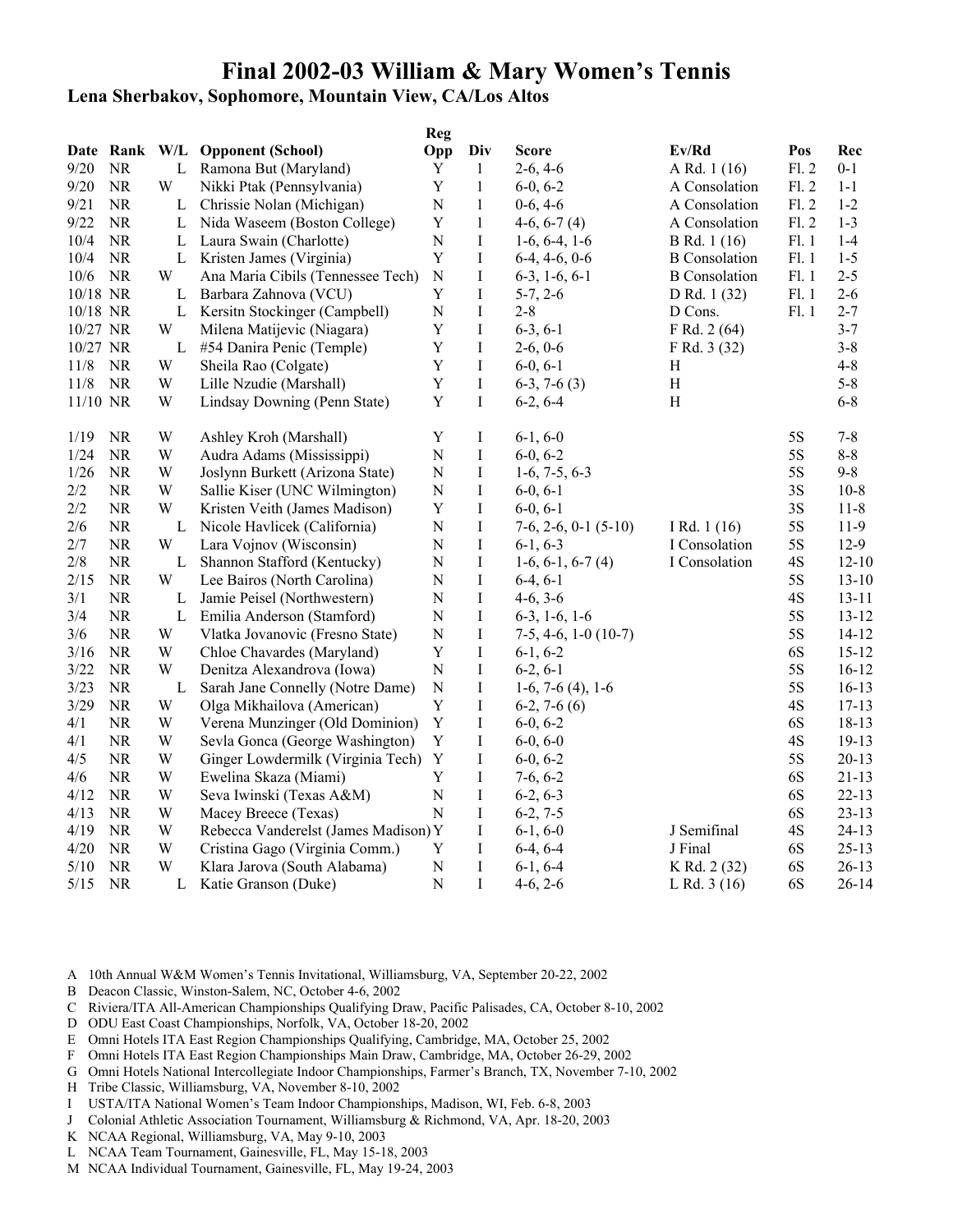**Amy Wei, Sophomore, Marietta, GA/New Braunfels (TX)**

|          |                  |              |                                   | <b>Reg</b>  |             |                            |                       |      |          |
|----------|------------------|--------------|-----------------------------------|-------------|-------------|----------------------------|-----------------------|------|----------|
|          | Date Rank W/L    |              | <b>Opponent (School)</b>          | Opp         | Div         | <b>Score</b>               | Ev/Rd                 | Pos  | Rec      |
| 9/20     | NR               | W            | Amy Molden (Boston College)       | Y           | Ι           | $6-2, 6-3$                 | A Rd. 1 (16)          | F1.3 | $1-0$    |
| 9/20     | <b>NR</b>        | W            | Ginger Lowdermilk (Virginia Tech) | $\mathbf Y$ | $\bf{I}$    | $6-1, 6-1$                 | A Quarterfinal        | F1.3 | $2 - 0$  |
| 9/21     | <b>NR</b>        | W            | Ana Franco Lopez (VCU)            | $\mathbf Y$ | $\bf I$     | $5-7, 6-4, 6-4$            | A Semifinal           | F1.3 | $3 - 0$  |
| 9/22     | <b>NR</b>        |              | Shelah Chao (Pennsylvania)        | $\mathbf Y$ | $\bf I$     | default                    | A Final               | F1.3 | $3 - 0$  |
| 10/4     | <b>NR</b>        | W            | Ana Maria Cibils (Tennessee Tech) | ${\bf N}$   | $\mathbf I$ | $6-1, 6-3$                 | B Rd. 1 (16)          | F1.1 | $4 - 0$  |
| 10/4     | <b>NR</b>        | L            | #92 Jen Tuchband (Virginia)       | Y           | I           | $7-6$ (3), 5-7, 3-6        | <b>B</b> Quarterfinal | F1.1 | $4 - 1$  |
| 10/5     | <b>NR</b>        | W            | Lori Stern (Virginia)             | Y           | $\rm I$     | $7-5, 6-1$                 | <b>B</b> Consolation  | F1.1 | $5 - 1$  |
| 10/6     | <b>NR</b>        | W            | Megan Muth (William and Mary)     | $\mathbf Y$ | $\rm I$     | $6-2, 6-2$                 | <b>B</b> Consolation  | F1.1 | $6 - 1$  |
| 10/27 NR |                  | W            | Marta Jedrzejak (Maryland)        | $\mathbf Y$ | $\bf{I}$    | $4-6, 7-5, 6-2$            | F Rd. 2(64)           |      | $7 - 1$  |
| 10/27 NR |                  | W            | Eva Wang (Harvard)                | $\mathbf Y$ | $\bf{I}$    | $6-2, 6-2$                 | F Rd. 3 (32)          |      | $8 - 1$  |
| 10/28 NR |                  | $\mathbf{L}$ | Nicki Ptak (Pennsylvania)         | $\mathbf Y$ | $\rm I$     | $5-7, 7-6$ (10), 2-6       | F Rd. 4 (16)          |      | $8 - 2$  |
| 11/8     | <b>NR</b>        | W            | Lauren Erikson (Colgate)          | $\mathbf Y$ | $\rm I$     | $6-3, 6-0$                 | Η                     |      | $9 - 2$  |
| 11/9     | <b>NR</b>        | L            | Barbora Zahnova (Virginia Comm.)  | Y           | I           | 7-6, ret.                  | H                     |      | $9 - 3$  |
| 1/26     | 114              | L            | Laurel Colalillo (Arizona State)  | ${\bf N}$   | I           | $4-6, 3-6$                 |                       | 6S   | $9 - 4$  |
| 2/2      | 114              | W            | Kristin Mears (UNC Wilmington)    | ${\bf N}$   | I           | $6-1, 6-0$                 |                       | 4S   | $10 - 4$ |
| 2/2      | 114              | W            | Rebecca Vanderelst (JMU)          | $\mathbf Y$ | $\bf I$     | $6-0, 6-3$                 |                       | 4S   | $11-4$   |
| 2/7      | 114              | W            | Teresa Gonzaga (Wisconsin)        | ${\bf N}$   | $\bf I$     | $7-6$ (4), 1-6, 1-0 (10-5) | I Consolation         | 6S   | $12 - 4$ |
| 2/8      | 114              | L            | #89 Amy Trefethen (Kentucky)      | ${\bf N}$   | I           | $2-6, 5-7$                 | I Consolation         | 5S   | $12 - 5$ |
| 2/15     | 114              | W            | Kendrick Bunn (North Carolina)    | ${\bf N}$   | I           | $4-6, 7-6, 1-0(10-5)$      |                       | 6S   | $13 - 5$ |
| 2/22     | 114              | W            | Nischela Reddy (Minnesota)        | ${\bf N}$   | $\bf{I}$    | $7-5, 6-2$                 |                       | 5S   | $14-5$   |
| 2/23     | 114              | W            | Elizabeth Proctor (Wake Forest)   | ${\bf N}$   | $\bf{I}$    | $6-3, 5-7, 1-0(12-10)$     |                       | 5S   | $15 - 5$ |
| 3/1      | 102              | W            | Ruth Barnes (Northwestern)        | ${\bf N}$   | $\rm I$     | $6-3, 6-4$                 |                       | 5S   | $16 - 5$ |
| 3/4      | 102              | W            | Story Tweedie-Yates (Stanford)    | ${\bf N}$   | I           | $2-6, 7-5, 6-3$            |                       | 6S   | $17 - 5$ |
| 3/6      | 102              | W            | Kristy McRae (Fresno State)       | ${\bf N}$   | $\bf{I}$    | $6-4, 6-4$                 |                       | 6S   | $18-5$   |
| 3/16     | 114              | W            | Jennifer Dent (Maryland)          | $\mathbf Y$ | $\rm I$     | $6-4, 6-2$                 |                       | 5S   | $19-5$   |
| 3/22     | 114              | W            | Jennifer Hodgman (Iowa)           | ${\bf N}$   | $\bf I$     | $6-7, 7-5, 1-0(13-11)$     |                       | 6S   | $20 - 5$ |
| 3/23     | 114              | W            | Lauren Connelly (Notre Dame)      | ${\bf N}$   | $\bf I$     | $7-6(4)$ , 6-0             |                       | 6S   | $21 - 5$ |
| 3/29     | <b>NR</b>        | W            | Aleksandra Zerkalova (American)   | Y           | $\bf{I}$    | $6-1$ , ret.               |                       | 3S   | $22 - 5$ |
| 4/1      | NR               | W            | Coralie Herrmann (Old Dominion)   | $\mathbf Y$ | $\bf I$     | $6-0, 6-0$                 |                       | 5S   | $23 - 5$ |
| 4/1      | <b>NR</b>        | W            | Natasha Bode (George Washington)  | $\mathbf Y$ | $\bf I$     | $6-0, 6-0$                 |                       | 3S   | $24 - 5$ |
| 4/6      | <b>NR</b>        | W            | Sihem Bennacer (Miami)            | ${\bf N}$   | $\bf I$     | $6-2, 6-2$                 |                       | 5S   | $25 - 5$ |
| 4/12     | T122             | W            | Nicki Mechem (Texas A&M)          | ${\bf N}$   | $\rm I$     | $2-6, 6-2, 6-3$            |                       | 5S   | $26 - 5$ |
| 4/13     | T122             | W            | Ziva Grasic (Texas)               | ${\bf N}$   | I           | $7-5, 6-1$                 |                       | 4S   | $27 - 5$ |
| 4/18     | T122             | W            | Katie Sloper (George Mason)       | $\mathbf Y$ | $\bf{I}$    | $6-0, 6-0$                 | J Quarterfinal        | 3S   | $28 - 5$ |
| 4/19     | T122             | W            | Spencer Brown (James Madison)     | Y           | $\bf{I}$    | $6-1, 6-2$                 | J Semifinal           | $2S$ | $29 - 5$ |
| 4/20     | T <sub>122</sub> | L            | Silvia Urickova (Virginia Comm.)  | $\mathbf Y$ | I           | $6-1, 5-7, 2-6$            | J Final               | 4S   | $29 - 6$ |
| 5/9      | 112              | W            | Lauren Verrall (Temple)           | $\mathbf Y$ | I           | $6-0, 6-0$                 | K Rd. 1               | 4S   | $30 - 6$ |

- B Deacon Classic, Winston-Salem, NC, October 4-6, 2002
- C Riviera/ITA All-American Championships Qualifying Draw, Pacific Palisades, CA, October 8-10, 2002
- D ODU East Coast Championships, Norfolk, VA, October 18-20, 2002
- E Omni Hotels ITA East Region Championships Qualifying, Cambridge, MA, October 25, 2002
- F Omni Hotels ITA East Region Championships Main Draw, Cambridge, MA, October 26-29, 2002
- G Omni Hotels National Intercollegiate Indoor Championships, Farmer's Branch, TX, November 7-10, 2002
- H Tribe Classic, Williamsburg, VA, November 8-10, 2002
- I USTA/ITA National Women's Team Indoor Championships, Madison, WI, Feb. 6-8, 2003
- J Colonial Athletic Association Tournament, Williamsburg & Richmond, VA, Apr. 18-20, 2003
- K NCAA Regional, Williamsburg, VA, May 9-10, 2003
- L NCAA Team Tournament, Gainesville, FL, May 15-18, 2003
- M NCAA Individual Tournament, Gainesville, FL, May 19-24, 2003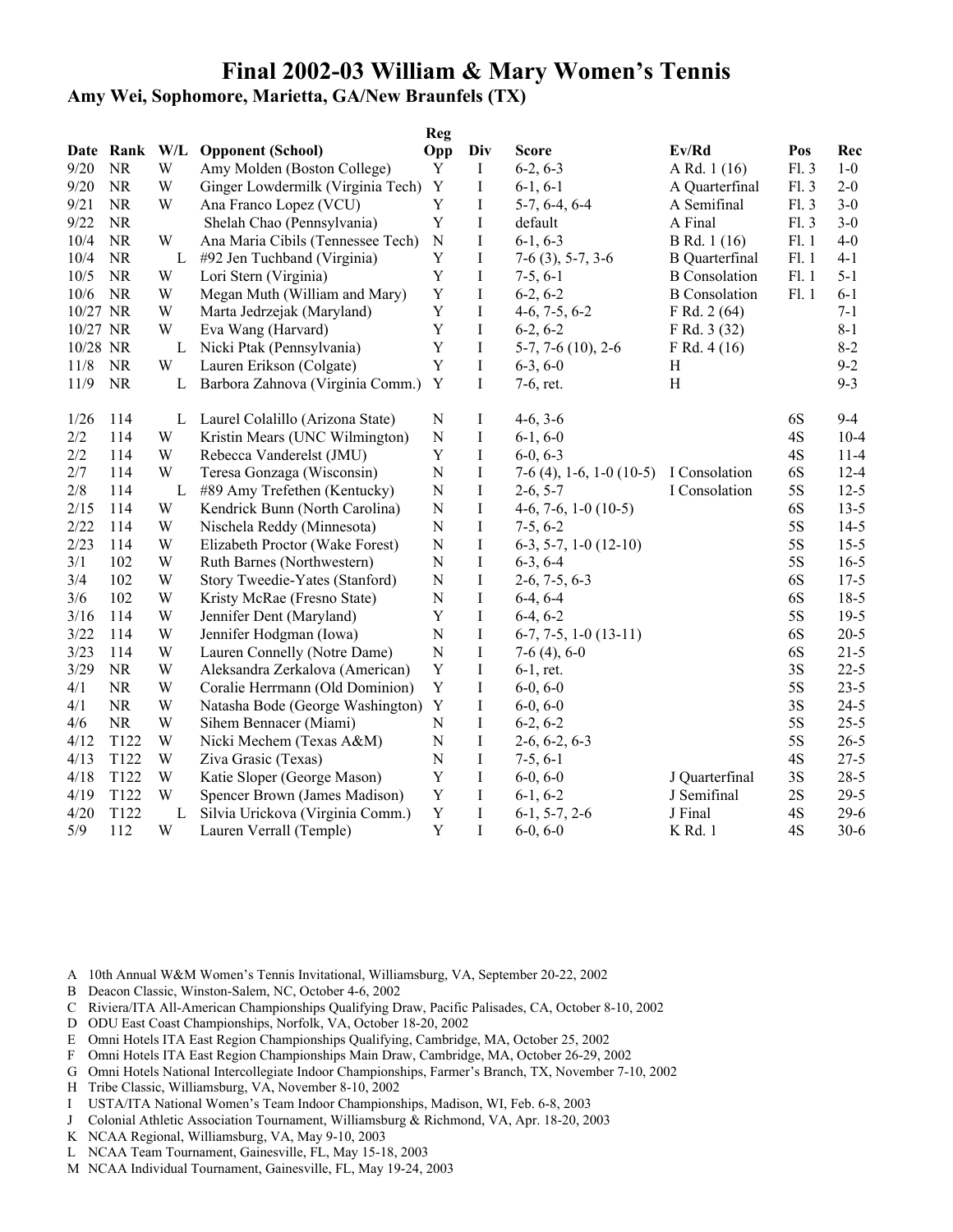**Lingda Yang, Freshman, Coconut Creek, FL/Cardinal Gibbons**

|            |           |     |                                   | <b>Reg</b> |          |                         |                       |      |          |
|------------|-----------|-----|-----------------------------------|------------|----------|-------------------------|-----------------------|------|----------|
|            | Date Rank | W/L | <b>Opponent</b> (School)          | Opp        | Div      | <b>Score</b>            | Ev/Rd                 | Pos  | Rec      |
| 9/20       | <b>NR</b> | W   | Joelle Good (Marshall)            | Y          | L        | $6-2, 6-2$              | A Rd. 1 (16)          | FL.5 | $1-0$    |
| 9/20       | <b>NR</b> | W   | Elissa Kinard (Virginia Tech)     | Y          | Ι        | $6-3, 6-4$              | A Quarterfinal        | F1.5 | $2 - 0$  |
| 9/21       | <b>NR</b> | W   | Ewelina Skaza (Miami)             | N          | Ι        | $6-4, 4-6, 7-6(5)$      | A Semifinal           | F1.5 | $3-0$    |
| 9/22       | <b>NR</b> | W   | Elizabeth Proctor (Wake Forest)   | N          | Ι        | $6-0, 6-3$              | A Final               | F1.5 | $4 - 0$  |
| 10/4       | NR.       | W   | Jennifer Hatch (Charlotte)        | N          | Ι        | $6-4, 6-1$              | B Rd. 1 (16)          | F1.2 | $5-0$    |
| 10/4       | <b>NR</b> | W   | Dora Bechliwanis (Virginia)       | Y          | Ι        | $6-2, 7-5$              | <b>B</b> Quarterfinal | F1.2 | $6-0$    |
| 10/5       | <b>NR</b> | L   | Nina Kamp (William and Mary)      | Y          | L        | $3-6, 1-6$              | <b>B</b> Semifinal    | F1.2 | $6 - 1$  |
| 10/6       | <b>NR</b> | L   | Lauren Bruch (Virginia)           | Y          | Ι        | $6-4, 7-5$              | <b>B</b> Consolation  | FL2  | $6 - 2$  |
| $10/26$ NR |           | L   | Katarina Kollarova (American)     | Y          | Ι        | $6-4, 2-6, 5-7$         | F Rd. 1 (96)          |      | $6 - 3$  |
| 11/8       | <b>NR</b> | W   | Jessica Fede (Colgate)            | Y          | L        | $6-2, 6-0$              | Н                     |      | $7 - 3$  |
| 11/8       | <b>NR</b> | W   | Sheila Rao (Colgate)              | Y          | L        | $6-0, 6-0$              | H                     |      | $8 - 3$  |
| 11/9       | <b>NR</b> | W   | Julia Sotiriu (Old Dominion)      | Y          | Ι        | $6-3, 6-7(5), 6-0$      | Η                     |      | $9 - 3$  |
| $11/10$ NR |           | L   | Judy Wang (Penn State)            | Y          | Ι        | $6-3$ , 1 $-6$ , 4 $-6$ | Н                     |      | $9-4$    |
| 2/2        | NR.       | W   | Cary Wyeth (UNC Wilmington)       | N          | Ι        | $6-1, 6-0$              |                       | 6S   | $10-4$   |
| 2/2        | NR.       | W   | Kristin Nordstrom (James Madison) | Y          | $\bf{l}$ | $6-0, 6-1$              |                       | 6S   | $11 - 4$ |
| 3/16       | NR.       | W   | Caroline Kanaskie (George Mason)  | Y          | Ι        | $6-0, 6-0$              |                       | 5S   | $12 - 4$ |
| 3/29       | <b>NR</b> | W   | Brandi Kligman (American)         | Y          | L        | $6-0, 6-0$              |                       | 6S   | $13 - 4$ |
| 4/1        | NR.       | W   | Estee Bartell (George Washington) | Y          | Ι        | $6-0, 6-0$              |                       | 6S   | $14 - 4$ |
| 4/18       | <b>NR</b> | W   | Caroline Kanaskie (George Mason)  | Y          | Ι        | $6-0, 6-0$              | J Quarterfinal        | 6S   | $15 - 4$ |

- A 10th Annual W&M Women's Tennis Invitational, Williamsburg, VA, September 20-22, 2002
- B Deacon Classic, Winston-Salem, NC, October 4-6, 2002
- C Riviera/ITA All-American Championships Qualifying Draw, Pacific Palisades, CA, October 8-10, 2002
- D ODU East Coast Championships, Norfolk, VA, October 18-20, 2002
- E Omni Hotels ITA East Region Championships Qualifying, Cambridge, MA, October 25, 2002
- F Omni Hotels ITA East Region Championships Main Draw, Cambridge, MA, October 26-29, 2002
- G Omni Hotels National Intercollegiate Indoor Championships, Farmer's Branch, TX, November 7-10, 2002
- H Tribe Classic, Williamsburg, VA, November 8-10, 2002
- I USTA/ITA National Women's Team Indoor Championships, Madison, WI, Feb. 6-8, 2003
- J Colonial Athletic Association Tournament, Williamsburg & Richmond, VA, Apr. 18-20, 2003
- K NCAA Regional, Williamsburg, VA, May 9-10, 2003
- L NCAA Team Tournament, Gainesville, FL, May 15-18, 2003
- M NCAA Individual Tournament, Gainesville, FL, May 19-24, 2003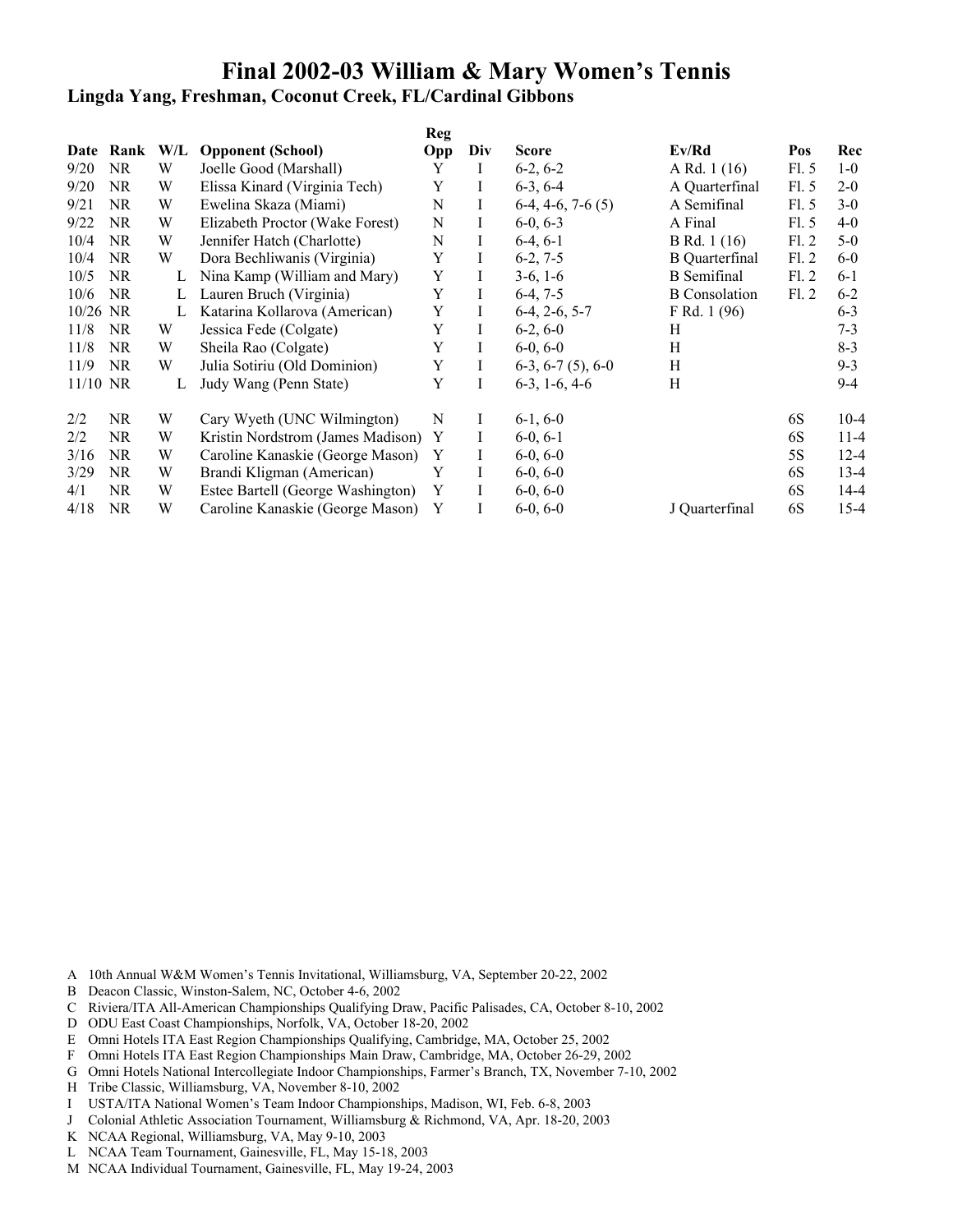### **Kate Boomershine/Candice Fuchs**

|      |           |     |                                       | Reg            |          |              |                           |                |          |
|------|-----------|-----|---------------------------------------|----------------|----------|--------------|---------------------------|----------------|----------|
| Date | Rank      | W/L | <b>Opponent (School)</b>              | Opp            | Div      | <b>Score</b> | Ev/Rd                     | Pos            | Rec      |
| 9/20 | 36        | W   | Buergis/Cluskey (Minnesota)           | N              | Ι        | $8 - 4$      | A Rd. 1 (16)              | Fl. A          | $1-0$    |
| 9/21 | 36        | W   | DaCosta/Rutherford (Michigan)         | $\mathbf N$    | I        | $8 - 5$      | A Quarterfinal            | Fl. A          | $2 - 0$  |
| 9/21 | 36        | W   | Chao/Pirsu (Pennsylvania)             | Y              | Ι        | $9-8(6)$     | A Semifinal               | Fl. A          | $3-0$    |
| 9/22 | 36        | W   | McGaffigan/Webb (Illinois)            | N              | I        | $8 - 4$      | A Final                   | Fl. A          | $4 - 0$  |
| 10/8 | 36        | W   | #49 Koksova/Vernaz (Pepperdine)       | $\mathbf Y$    | $\bf{I}$ | $9 - 8$      | $C$ Rd. 1 $(32)$          |                | $5-0$    |
| 10/9 | 36        |     | #18 DeRoo/Johnson (Duke)              | N              | Ι        | default      | C Rd. $2(16)$             |                | $5-0$    |
| 11/8 | 36        | W   | Husain/Merryman (Penn State)          | Y              | I        | $8 - 3$      | H                         |                | $6-0$    |
| 11/9 | 36        | W   | #24 Urickova/Zahnova (VCU)            | Y              | $\bf I$  | $8 - 6$      | $\boldsymbol{\mathrm{H}}$ |                | $7 - 0$  |
| 1/19 | 18        | L   | #35 Johnson/Sukner (Marshall)         | Y              | Ι        | $1 - 8$      |                           | 1 <sub>D</sub> | $7 - 1$  |
| 1/24 | 18        | W   | Radu/Tomatis (Mississippi)            | $\mathbf N$    | I        | $8 - 3$      |                           | 1 <sub>D</sub> | $8 - 1$  |
| 1/26 | 18        | L   | Colalillo/Engel (Arizona State)       | $\overline{N}$ | I        | $4 - 8$      |                           | 1 <sub>D</sub> | $8 - 2$  |
| 2/22 | 18        | W   | Thomas/Vladea (Minnesota)             | N              | I        | $8 - 5$      |                           | 1 <sub>D</sub> | $9 - 2$  |
| 2/23 | 18        | L   | Coetzee/Smith (Wake Forest)           | N              | I        | $4 - 8$      |                           | 1 <sub>D</sub> | $9 - 3$  |
| 3/1  | 25        | W   | #9 Grier/Rush (Northwestern)          | $\overline{N}$ | I        | $8 - 3$      |                           | 1 <sub>D</sub> | $10-3$   |
| 3/4  | 25        | W   | #1 Barnikow/Burdette (Stanford)       | N              | $\rm I$  | $8 - 5$      |                           | 1 <sub>D</sub> | $11-3$   |
| 3/6  | 25        | L   | Carlotti/Tallo (Fresno State)         | $\overline{N}$ | I        | $6 - 8$      |                           | 1 <sub>D</sub> | $11 - 4$ |
| 3/16 | 15        | W   | But/Marker (Maryland)                 | Y              | I        | $8 - 3$      |                           | 1 <sub>D</sub> | $12 - 4$ |
| 3/22 | 15        | W   | Hoch/Okino (Iowa)                     | N              | I        | $9-8(6)$     |                           | 1 <sub>D</sub> | $13 - 4$ |
| 3/23 | 15        | W   | #27 Cunha/Stastny (Notre Dame)        | N              | I        | $8 - 4$      |                           | 1 <sub>D</sub> | $14 - 4$ |
| 3/29 | 9         | W   | Georgieva/Kollarova (American)        | Y              | I        | $8 - 4$      |                           | 1 <sub>D</sub> | $15 - 4$ |
| 4/1  | 9         | W   | Cahana/van Niekerk (Old Dominion) Y   |                | I        | $8 - 5$      |                           | 1 <sub>D</sub> | $16-4$   |
| 4/5  | 9         | W   | Kinard/Kramer (Virginia Tech)         | Y              | I        | $8 - 4$      |                           | 1 <sub>D</sub> | $17 - 4$ |
| 4/6  | 9         | L   | Applebaum/Bradley (Miami)             | N              | I        | $4 - 8$      |                           | 1 <sub>D</sub> | $17 - 5$ |
| 4/12 | 12        | W   | #58 Roland/Spencer (Texas A&M)        | N              | I        | $8 - 3$      |                           | 1D             | $18-5$   |
| 4/13 | 12        | L   | #32 Grasic/Strohm (Texas)             | N              | I        | $5 - 8$      |                           | 1 <sub>D</sub> | $18-6$   |
| 4/19 | 12        | W   | Vanderelst/Veith (James Madison)      | Y              | I        | $8 - 1$      | J Semifinal               | 1 <sub>D</sub> | $19-6$   |
| 4/20 | 12        | W   | #18 Urickova/Zahnova (VCU)            | Y              | I        | $8 - 5$      | J Final                   | 1D             | $20 - 6$ |
| 5/10 | 12        | W   | Palenikova/Stoklasova (S. Alabama) N  |                | I        | $8 - 2$      | K Rd. 2 (32)              | 1 <sub>D</sub> | $21-6$   |
| 5/15 | 12        | L   | #8 DeRoo/Johnson (Duke)               | N              | I        | $1 - 8$      | L Rd. $3(16)$             | 1 <sub>D</sub> | $21 - 7$ |
| 5/20 | 12        | L   | #20 Urickova/Zahnova (VCU)            | Y              | I        | $2-6, 4-6$   | M Rd. 1 (32)              |                | $21 - 8$ |
|      |           |     | <b>Kate Boomershine/Kelli Partlow</b> |                |          |              |                           |                |          |
|      |           |     |                                       | <b>Reg</b>     |          |              |                           |                |          |
|      | Date Rank | W/L | <b>Opponent (School)</b>              | Opp            | Div      | <b>Score</b> | Ev/Rd                     | Pos            | Rec      |
| 4/1  | <b>NR</b> | W   | Bode/Bartell (George Washington)      | Y              | $\bf{I}$ | $8 - 2$      |                           | 3D             | $1-0$    |

### **Kate Boomershine/Lena Sherbakov**

|           |          |    |                                 | Reg     |       |               |      |         |
|-----------|----------|----|---------------------------------|---------|-------|---------------|------|---------|
|           |          |    | Date Rank W/L Opponent (School) | Opp Div | Score | Ev/Rd         | Pos  | Rec     |
|           | $2/2$ NR | W. | Elkin/Wyeth (UNC Wilmington)    | N       |       |               | 2D   | $1-0$   |
| $2/8$ NR  |          | W  | Bradwell/Stafford (Kentucky)    | N       | 8-6   | I Consolation | 3D   | $2 - 0$ |
| $2/15$ NR |          |    | L Bairos/Mejia (North Carolina) | N.      |       |               | -3D. | $2 - 1$ |

A 10th Annual W&M Women's Tennis Invitational, Williamsburg, VA, September 20-22, 2002

B Deacon Classic, Winston-Salem, NC, October 4-6, 2002

C Riviera/ITA All-American Championships Qualifying Draw, Pacific Palisades, CA, October 8-10, 2002

D ODU East Coast Championships, Norfolk, VA, October 18-20, 2002

E Omni Hotels ITA East Region Championships Qualifying, Cambridge, MA, October 25, 2002

- F Omni Hotels ITA East Region Championships Main Draw, Cambridge, MA, October 26-29, 2002
- G Omni Hotels National Intercollegiate Indoor Championships, Farmer's Branch, TX, November 7-10, 2002

H Tribe Classic, Williamsburg, VA, November 8-10, 2002

I USTA/ITA National Women's Team Indoor Championships, Madison, WI, Feb. 6-8, 2003

J Colonial Athletic Association Tournament, Williamsburg & Richmond, VA, Apr. 18-20, 2003

- K NCAA Regional, Williamsburg, VA, May 9-10, 2003
- L NCAA Team Tournament, Gainesville, FL, May 15-18, 2003
- M NCAA Individual Tournament, Gainesville, FL, May 19-24, 2003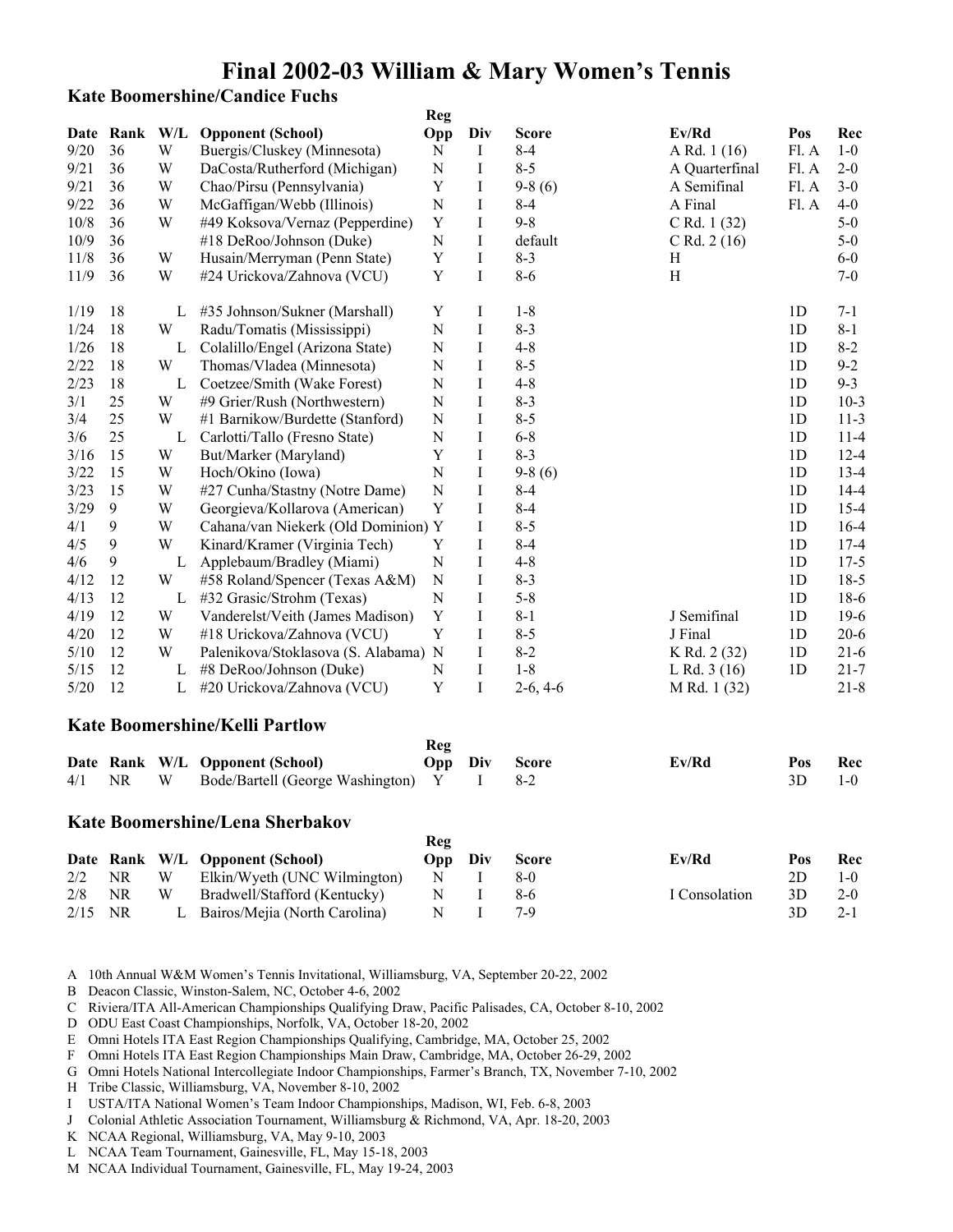**Kate Boomershine/Lingda Yang**

|            |           |              |                                     | <b>Reg</b>  |             |              |               |                |         |
|------------|-----------|--------------|-------------------------------------|-------------|-------------|--------------|---------------|----------------|---------|
|            |           |              | Date Rank W/L Opponent (School)     | Opp         | Div         | Score        | Ev/Rd         | Pos            | Rec     |
| 2/2        | <b>NR</b> | W            | Brown/Zesinger (James Madison)      | Y           | Ι           | $8 - 1$      |               | 2D             | $1-0$   |
| 2/6        | NR        | $\mathbf{L}$ | Havlicek/Lynch (California)         | ${\bf N}$   | $\bf I$     | $2 - 8$      | I Rd. $1(16)$ | 3D             | $1 - 1$ |
| 2/7        | NR        | W            | Cogger/McElroy (Wisconsin)          | $\mathbf N$ | I           | $8 - 4$      | I Consolation | 3D             | $2 - 1$ |
|            |           |              | <b>Candice Fuchs/Nina Kamp</b>      |             |             |              |               |                |         |
|            |           |              |                                     | Reg         |             |              |               |                |         |
|            |           |              | Date Rank W/L Opponent (School)     | Opp         | Div         | <b>Score</b> | Ev/Rd         | Pos            | Rec     |
| $11/10$ NR |           | W            | Kroh/Nzudie (Marshall)              | Y           | I           | $8-4$        | H             |                | $1-0$   |
|            |           |              | <b>Candice Fuchs/Megan Muth</b>     |             |             |              |               |                |         |
|            |           |              |                                     | Reg         |             |              |               |                |         |
|            |           |              | Date Rank W/L Opponent (School)     | Opp         | Div         | <b>Score</b> | Ev/Rd         | Pos            | Rec     |
| 2/2        | <b>NR</b> | W            | Vanderelst/Veith (James Madison)    | Y           | I           | $8 - 1$      |               | 1 <sub>D</sub> | $1-0$   |
| 2/6        | <b>NR</b> | L            | #4 Fusano/Kops-Jones (California)   | N           | Ι           | $6 - 8$      | I Rd. $1(16)$ | 1D             | $1 - 1$ |
| 2/7        | <b>NR</b> | W            | McGaffigan/Mues (Wisconsin)         | $\mathbf N$ | $\mathbf I$ | $8 - 3$      | I Consolation | 1D             | $2 - 1$ |
| 2/8        | NR        | L            | #10 Roels/Witten (Kentucky)         | $\mathbf N$ | I           | $4 - 8$      | I Consolation | 1 <sub>D</sub> | $2 - 2$ |
|            |           |              | <b>Candice Fuchs/Kari Olsen</b>     |             |             |              |               |                |         |
|            |           |              |                                     | <b>Reg</b>  |             |              |               |                |         |
|            |           |              | Date Rank W/L Opponent (School)     | Opp         | Div         | <b>Score</b> | Ev/Rd         | Pos            | Rec     |
| 2/15       | NR.       | L            | Cline/Mojzis (North Carolina)       | N           | Ι           | $7-9$        |               | 2D             | $0 - 1$ |
| 3/16       | <b>NR</b> | W            | Dektas/DeSilva (George Mason)       | Y           | I           | $8-0$        |               | 1 <sub>D</sub> | $1 - 1$ |
|            |           |              | <b>Candice Fuchs/Amy Wei</b>        |             |             |              |               |                |         |
|            |           |              |                                     | Reg         |             |              |               |                |         |
|            |           |              | Date Rank W/L Opponent (School)     | Opp         | Div         | <b>Score</b> | Ev/Rd         | Pos            | Rec     |
| 11/9       | <b>NR</b> | W            | Molony/Italia (Cincinnati)          | N           | I           | $8 - 4$      | H             |                | $1-0$   |
|            |           |              |                                     |             |             |              |               |                |         |
|            |           |              | Nina Kamp/Kari Olsen                |             |             |              |               |                |         |
|            |           |              |                                     | Reg         |             |              |               |                |         |
|            |           |              | Date Rank W/L Opponent (School)     | Opp         | Div         | <b>Score</b> | Ev/Rd         | Pos            | Rec     |
| 4/20       | <b>NR</b> | W            | Franco-Lopez/Gago (VCU)             | Y           | I           | $9 - 7$      | J Final       | 3D             | $1-0$   |
|            |           |              | Nina Kamp/Kelli Partlow             |             |             |              |               |                |         |
|            |           |              |                                     | Reg         |             |              |               |                |         |
|            |           |              | Date Rank W/L Opponent (School)     | Opp         | Div         | <b>Score</b> | Ev/Rd         | Pos            | Rec     |
| 11/8       | <b>NR</b> | W            | Alikpala/Eno (Colgate)              | Y           | I           | $8 - 2$      | H             |                | $1-0$   |
| 2/2        | <b>NR</b> | W            | Filliettaz/Mears (UNC Wilmington) N |             | Ι           | $8 - 1$      |               | 3D             | $2 - 0$ |
| 2/2        | <b>NR</b> | W            | Grover/Nordstrom (James Madison) Y  |             | I           | $8 - 2$      |               | 3D             | $3-0$   |

- B Deacon Classic, Winston-Salem, NC, October 4-6, 2002
- C Riviera/ITA All-American Championships Qualifying Draw, Pacific Palisades, CA, October 8-10, 2002
- D ODU East Coast Championships, Norfolk, VA, October 18-20, 2002
- E Omni Hotels ITA East Region Championships Qualifying, Cambridge, MA, October 25, 2002
- F Omni Hotels ITA East Region Championships Main Draw, Cambridge, MA, October 26-29, 2002
- G Omni Hotels National Intercollegiate Indoor Championships, Farmer's Branch, TX, November 7-10, 2002
- H Tribe Classic, Williamsburg, VA, November 8-10, 2002
- I USTA/ITA National Women's Team Indoor Championships, Madison, WI, Feb. 6-8, 2003
- J Colonial Athletic Association Tournament, Williamsburg & Richmond, VA, Apr. 18-20, 2003
- K NCAA Regional, Williamsburg, VA, May 9-10, 2003
- L NCAA Team Tournament, Gainesville, FL, May 15-18, 2003
- M NCAA Individual Tournament, Gainesville, FL, May 19-24, 2003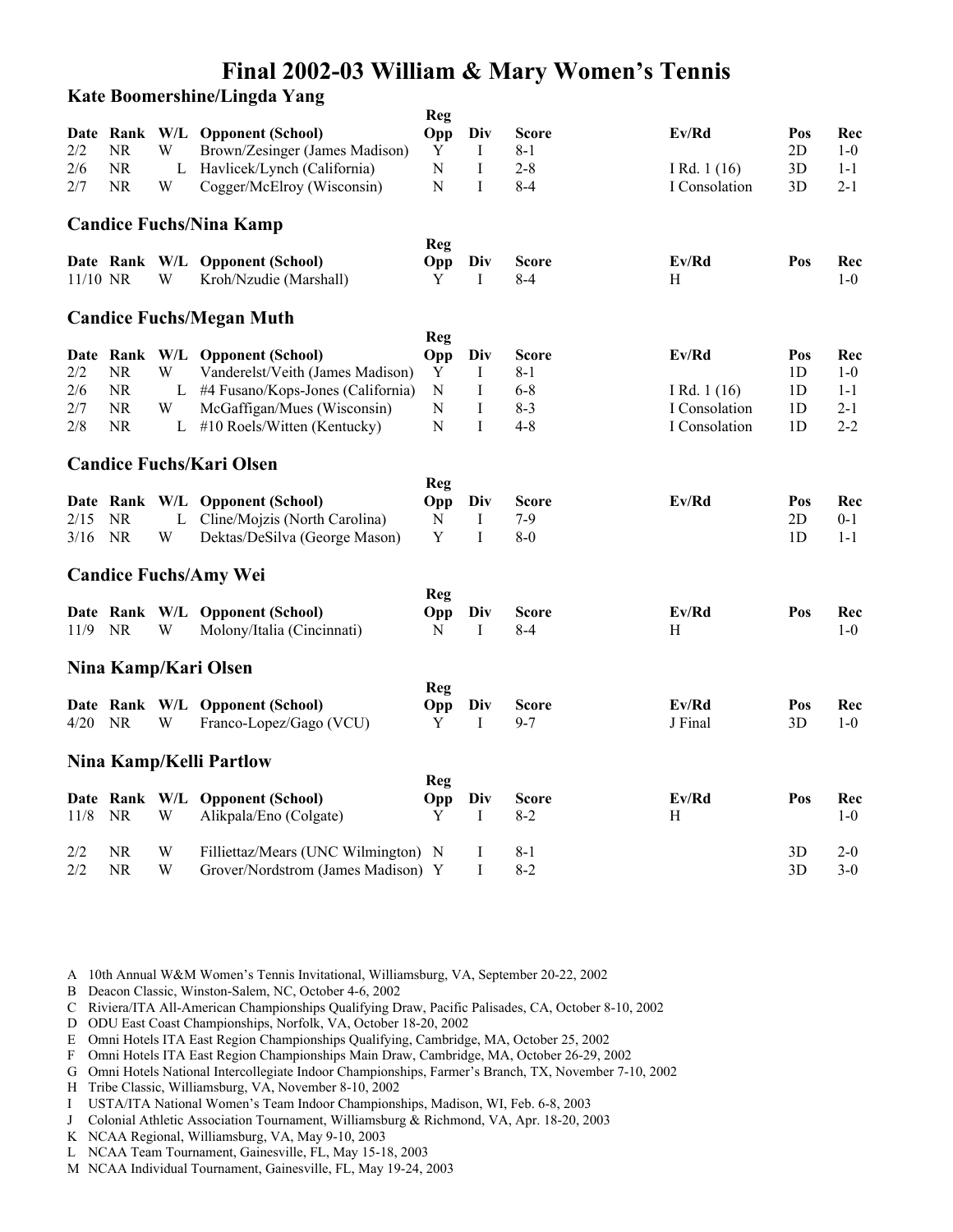### **Nina Kamp/Lena Sherbakov**

|          |           |   |                                    | <b>Reg</b> |              |              |                      |       |         |
|----------|-----------|---|------------------------------------|------------|--------------|--------------|----------------------|-------|---------|
|          |           |   | Date Rank W/L Opponent (School)    | Opp        | Div          | <b>Score</b> | Ev/Rd                | Pos   | Rec     |
| 10/4     | <b>NR</b> | L | Bechliwanis/Bechliwanis (Virginia) | Y          | Ι            | $6 - 8$      | B Rd. 1 (16)         | F1.1  | $0 - 1$ |
| 10/5     | <b>NR</b> | W | Breiholtz/Forgacs (Georgia State)  | N          | Ι            | $8-0$        | <b>B</b> Consolation | F1.1  | $1 - 1$ |
| 10/5     | NR        | L | Murray/Swain (Charlotte)           | N          | I            | $9-8(3)$     | <b>B</b> Consolation | F1.1  | $1 - 2$ |
| 10/6     | <b>NR</b> | W | Andrade/Lucki (Winthrop)           | N          | I            | $8 - 4$      | <b>B</b> Consolation | F1.1  | $2 - 2$ |
|          |           |   | Nina Kamp/Amy Wei                  |            |              |              |                      |       |         |
|          |           |   |                                    | Reg        |              |              |                      |       |         |
|          |           |   | Date Rank W/L Opponent (School)    | Opp        | Div          | <b>Score</b> | Ev/Rd                | Pos   | Rec     |
| 3/16     | <b>NR</b> | W | Bhalla/Sloper (George Mason)       | Y          | I            | $8-0$        |                      | 2D    | $1-0$   |
| 3/22     | <b>NR</b> | W | Alexandrova/Haas (Iowa)            | N          | I            | $8 - 4$      |                      | 2D    | $2 - 0$ |
|          |           |   | Nina Kamp/Lingda Yang              |            |              |              |                      |       |         |
|          |           |   |                                    | Reg        |              |              |                      |       |         |
|          |           |   | Date Rank W/L Opponent (School)    | Opp        | Div          | <b>Score</b> | Ev/Rd                | Pos   | Rec     |
| 9/20     | <b>NR</b> | L | Martzolf/Schwartz (Wake Forest)    | N          | Ι            | $8 - 4$      | A Rd. 1 (16)         | Fl. B | $0 - 1$ |
| 9/21     | <b>NR</b> | W | Asel/Nzudie (Marshall)             | Y          | I            | $8 - 5$      | A Consolation        | Fl. B | $1 - 1$ |
| 9/21     | <b>NR</b> | W | Duprez/Plaushines (Michigan)       | N          | I            | $9 - 7$      | A Consolation        | Fl. B | $2 - 1$ |
| 9/22     | <b>NR</b> | W | Reddy/Watts (Minnesota)            | N          | $\mathbf I$  | $8-0$        | A Consolation        | Fl. B | $3 - 1$ |
| 10/25 NR |           |   | Reidinger/Stein (Duquesne)         | Y          | I            | default      | E Rd. $1(16)$        |       | $3 - 1$ |
| 10/25 NR |           | W | Minh/Hyotte (Harvard)              | Y          | $\mathbf I$  | $8 - 3$      | E Quarterfinal       |       | $4 - 1$ |
| 10/26 NR |           | L | Ciochina/Kunovac (Pennsylvania)    | Y          | $\mathbf{I}$ | $6 - 8$      | F Rd. 1 (64)         |       | $4 - 2$ |
|          |           |   | <b>Megan Muth/Kari Olsen</b>       |            |              |              |                      |       |         |
|          |           |   |                                    | Reg        |              |              |                      |       |         |
|          |           |   | Date Rank W/L Opponent (School)    | Opp        | Div          | <b>Score</b> | Ev/Rd                | Pos   | Rec     |
| 4/1      | <b>NR</b> | W | First/Fisher (George Washington)   | Y          | I            | $8 - 1$      |                      | 1D    | $1-0$   |
|          |           |   | <b>Megan Muth/Lena Sherbakov</b>   |            |              |              |                      |       |         |
|          |           |   |                                    | Reg        |              |              |                      |       |         |
|          |           |   | Date Rank W/L Opponent (School)    | Opp        | Div          | <b>Score</b> | Ev/Rd                | Pos   | Rec     |
| 10/26 NR |           | W | Fleming/Taylor (Rhode Island)      | Y          | I            | $8 - 4$      | F Rd. 1 (64)         |       | $1-0$   |
| 10/26 NR |           | W | M. Berley/Petijevic (Albany)       | Y          | I            | $8 - 2$      | F Rd. 2 (32)         |       | $2 - 0$ |
| 10/27 NR |           | L | Bajin/Martire (Harvard)            | Y          | I            | $1 - 8$      | F Rd. 3 (16)         |       | $2 - 1$ |
| 3/4      | <b>NR</b> | L | Barnes/Liu (Stanford)              | N          | Ι            | $4 - 8$      |                      | 2D    | $2 - 2$ |
| 3/23     | <b>NR</b> | L | L. Connelly/Salas (Notre Dame)     | N          | $\bf I$      | $2 - 8$      |                      | 2D    | $2 - 3$ |
| 5/15     | <b>NR</b> | L | #14 Adams/McCain (Duke)            | N          | $\mathbf{I}$ | $1 - 8$      | L Rd. $3(16)$        | 2D    | $2 - 4$ |

- A 10th Annual W&M Women's Tennis Invitational, Williamsburg, VA, September 20-22, 2002
- B Deacon Classic, Winston-Salem, NC, October 4-6, 2002
- C Riviera/ITA All-American Championships Qualifying Draw, Pacific Palisades, CA, October 8-10, 2002
- D ODU East Coast Championships, Norfolk, VA, October 18-20, 2002
- E Omni Hotels ITA East Region Championships Qualifying, Cambridge, MA, October 25, 2002
- F Omni Hotels ITA East Region Championships Main Draw, Cambridge, MA, October 26-29, 2002
- G Omni Hotels National Intercollegiate Indoor Championships, Farmer's Branch, TX, November 7-10, 2002
- H Tribe Classic, Williamsburg, VA, November 8-10, 2002
- I USTA/ITA National Women's Team Indoor Championships, Madison, WI, Feb. 6-8, 2003
- J Colonial Athletic Association Tournament, Williamsburg & Richmond, VA, Apr. 18-20, 2003
- K NCAA Regional, Williamsburg, VA, May 9-10, 2003
- L NCAA Team Tournament, Gainesville, FL, May 15-18, 2003
- M NCAA Individual Tournament, Gainesville, FL, May 19-24, 2003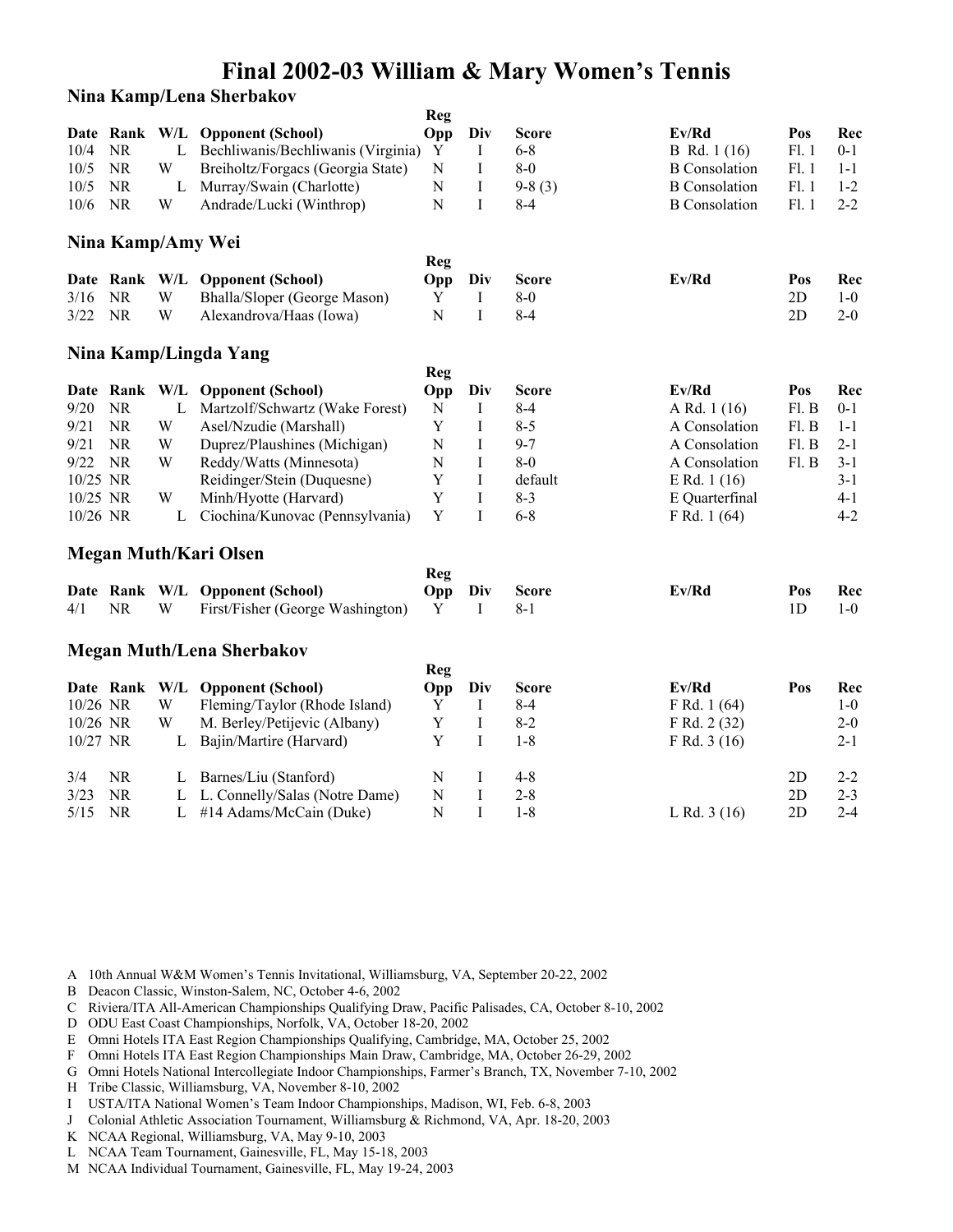## **Megan Muth/Amy Wei**

|      |           |     |                                     | Reg        |     |              |                       |                |          |
|------|-----------|-----|-------------------------------------|------------|-----|--------------|-----------------------|----------------|----------|
| Date | Rank      | W/L | <b>Opponent (School)</b>            | <b>Opp</b> | Div | <b>Score</b> | Ev/Rd                 | Pos            | Rec      |
| 9/20 | <b>NR</b> | W   | Bagnato/Cox (Richmond)              | Y          | Ι   | $8 - 3$      | A Rd. 1 (16)          | Fl. A          | $1-0$    |
| 9/21 | <b>NR</b> | W   | Coetzee/Smith Wake Forest)          | N          | Ι   | $8 - 2$      | A Quarterfinal        | Fl. A          | $2 - 0$  |
| 9/21 | <b>NR</b> | L   | McGaffigan/Webb (Illinois)          | N          | Ι   | $8 - 2$      | A Semifinal           | Fl. A          | $2 - 1$  |
| 9/22 | <b>NR</b> |     | Chao/Pirsu (Pennsylvania)           | Y          | I   | default      | A Consolation         | Fl. A          | $2 - 1$  |
| 10/5 | <b>NR</b> | W   | Orellana/Peel (UNC Greensboro)      | N          | Ι   | $8-4$        | <b>B</b> Quarterfinal | F1.1           | $3-1$    |
| 10/5 | <b>NR</b> | W   | Coetzee/Smith (Wake Forest)         | N          | Ι   | $8-4$        | <b>B</b> Semifinal    | F1.1           | $4 - 1$  |
| 10/6 | <b>NR</b> | W   | Martzolf/Schwartz (Wake Forest)     | N          | Ι   | 8-1          | <b>B</b> Final        | Fl.1           | $5 - 1$  |
| 1/24 | <b>NR</b> | W   | Adams/Peppl (Mississippi)           | N          | Ι   | $8-4$        |                       | 2D             | $6 - 1$  |
| 1/26 | <b>NR</b> | L   | #37 Brown/Sureephong (Arizona St) N |            | Ι   | $5 - 8$      |                       | 2D             | $6 - 2$  |
| 2/2  | NR.       | W   | Hess/Kiser (UNC Wilmington)         | N          | Ι   | $8-0$        |                       | 1 <sub>D</sub> | $7 - 2$  |
| 2/15 | <b>NR</b> | L   | #19 Bunn/Pinchbeck (UNC)            | N          | Ι   | $5 - 8$      |                       | 1 <sub>D</sub> | $7 - 3$  |
| 2/22 | NR.       | L   | Buergis/Reddy (Minnesota)           | N          | Ι   | $7-9$        |                       | 2D             | 7-4      |
| 2/23 | NR.       | L   | Martzolf/Schwartz (Wake Forest)     | N          | Ι   | $6 - 8$      |                       | 2D             | $7 - 5$  |
| 3/16 | NR.       | W   | Dent/Jedrzejak (Maryland)           | Y          |     | $8-4$        |                       | 2D             | $8 - 5$  |
| 4/1  | <b>NR</b> | W   | Herrmann/Sotiriu (Old Dominion)     | Y          |     | $8 - 2$      |                       | 2D             | $9 - 5$  |
| 4/5  | <b>NR</b> | W   | Lowdermilk/Stubbs (Virginia Tech)   | Y          |     | $9 - 8$      |                       | 2D             | $10-5$   |
| 4/6  | NR.       | W   | Stevens/Toro (Miami)                | N          | Ι   | $8 - 5$      |                       | 3D             | $11 - 5$ |
| 4/12 | NR        | L   | Hedberg/Walker (Texas A&M)          | N          |     | $3 - 8$      |                       | 2D             | $11-6$   |
| 4/13 | <b>NR</b> | L   | Baritot/Blau (Texas)                | N          | Ι   | $5 - 8$      |                       | 2D             | $11 - 7$ |
| 4/19 | <b>NR</b> | W   | Brown/Zesinger (James Madison)      | Y          |     | $8 - 2$      | J Semifinal           | 2D             | $12 - 7$ |
| 5/9  | <b>NR</b> | W   | Marovic/Verrall (Temple)            | Y          |     | $8-3$        | K Rd. 1 (64)          | 2D             | $13 - 7$ |
| 5/10 | <b>NR</b> | L   | Jarova/Kurekova (South Alabama)     | N          |     | $8-9(5)$     | K Rd. 2 (32)          | 2D             | $13 - 8$ |

### **Megan Muth/Lingda Yang**

|          |             |   |                                     | Reg         |              |       |     |         |
|----------|-------------|---|-------------------------------------|-------------|--------------|-------|-----|---------|
|          |             |   | Date Rank W/L Opponent (School)     | Opp Div     | <b>Score</b> | Ev/Rd | Pos | Rec     |
|          | $1/19$ NR W |   | Hock/Skalsky (Marshall)             |             | -8-T         |       | 3D. | $1 - 0$ |
| $3/2$ NR |             | W | Peisel/Roemer (Northwestern)        | $\mathbf N$ |              |       | 3D. | $2 - 0$ |
| 3/6      | NR.         |   | L Sainz/Winterhalter (Fresno State) | N           | $0 - 8$      |       | 2D. | $2 - 1$ |

### **Kari Olsen/Lena Sherbakov**

|           |             |   |                                   | Reg     |       |                |             |        |
|-----------|-------------|---|-----------------------------------|---------|-------|----------------|-------------|--------|
|           |             |   | Date Rank W/L Opponent (School)   | Opp Div | Score | Ev/Rd          | <b>Pos</b>  | Rec    |
|           | $9/20$ NR W |   | Ashley/Hellburg (Boston College)  |         |       | A Rd. 1 (16)   | FL B        | $1-0$  |
| $9/21$ NR |             | W | Kinard/Kramer (Virginia Tech)     |         | $8-0$ | A Quarterfinal | $F1. B$ 2-0 |        |
| 9/21      | NR          | W | Cehajic/Fazlic (Illinois)         |         | $8-5$ | A Semifinal    | $FL B$ 3-0  |        |
| 9/22      | NR.         |   | L Martzolf/Schwartz (Wake Forest) | N       |       | A Final        | FI B        | $-3-1$ |

- A 10th Annual W&M Women's Tennis Invitational, Williamsburg, VA, September 20-22, 2002
- B Deacon Classic, Winston-Salem, NC, October 4-6, 2002
- C Riviera/ITA All-American Championships Qualifying Draw, Pacific Palisades, CA, October 8-10, 2002
- D ODU East Coast Championships, Norfolk, VA, October 18-20, 2002
- E Omni Hotels ITA East Region Championships Qualifying, Cambridge, MA, October 25, 2002
- F Omni Hotels ITA East Region Championships Main Draw, Cambridge, MA, October 26-29, 2002
- G Omni Hotels National Intercollegiate Indoor Championships, Farmer's Branch, TX, November 7-10, 2002
- H Tribe Classic, Williamsburg, VA, November 8-10, 2002
- I USTA/ITA National Women's Team Indoor Championships, Madison, WI, Feb. 6-8, 2003
- J Colonial Athletic Association Tournament, Williamsburg & Richmond, VA, Apr. 18-20, 2003
- K NCAA Regional, Williamsburg, VA, May 9-10, 2003
- L NCAA Team Tournament, Gainesville, FL, May 15-18, 2003
- M NCAA Individual Tournament, Gainesville, FL, May 19-24, 2003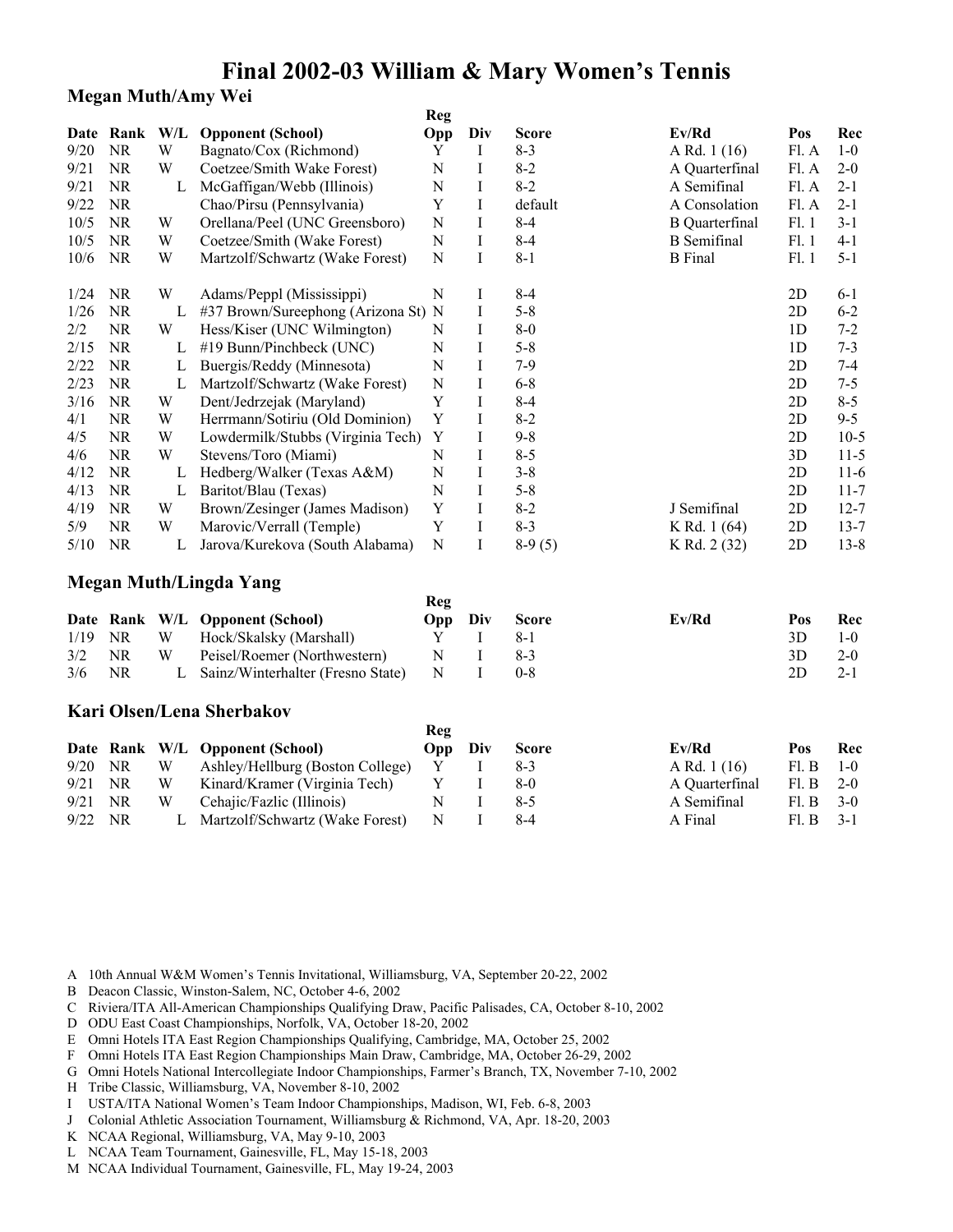### **Kari Olsen/Amy Wei**

|          | Date Rank W/L |   | <b>Opponent (School)</b>            | Reg<br>Opp  | Div     | <b>Score</b> | Ev/Rd                 | Pos  | Rec      |
|----------|---------------|---|-------------------------------------|-------------|---------|--------------|-----------------------|------|----------|
| 10/26 NR |               | W | Saricas/Serrano (Lafayette)         | Y           | Ι       | $8 - 1$      | F Rd. 1 (64)          |      | $1-0$    |
| 10/26 NR |               | L | Arlak/Meath (Brown)                 | Y           | I       | $7-9$        | F Rd. 2 (32)          |      | $1 - 1$  |
| 1/19     | <b>NR</b>     | W | Kroh/Nzudie (Marshall)              | Y           | Ι       | $8 - 5$      |                       | 2D   | $2 - 1$  |
| 2/6      | <b>NR</b>     | W | Jacobs/Scheldt (California)         | $\mathbf N$ | I       | $8 - 6$      | I Rd. 1 (16)          | 2D   | $3 - 1$  |
| 2/7      | <b>NR</b>     | W | Gonzaga/Martin (Wisconsin)          | N           | I       | $8 - 2$      | I Consolation         | 2D   | $4 - 1$  |
| 2/8      | NR.           | L | #17 Buckley/Trefethen (Kentucky)    | N           | I       | $6 - 8$      | I Consolation         | 2D   | $4 - 2$  |
| 3/1      | <b>NR</b>     | L | Barnes/Yung (Northwestern)          | N           | I       | $1 - 8$      |                       | 2D   | $4 - 3$  |
| 3/6      | <b>NR</b>     | L | Jovanovic/McRae (Fresno State)      | N           | $\bf I$ | $2 - 8$      |                       | 3D   | $4 - 4$  |
|          |               |   | Kari Olsen/Lingda Yang              |             |         |              |                       |      |          |
|          |               |   |                                     | Reg         |         |              |                       |      |          |
|          | Date Rank W/L |   | <b>Opponent</b> (School)            | Opp         | Div     | <b>Score</b> | Ev/Rd                 | Pos  | Rec      |
| 10/4     | <b>NR</b>     | W | Cibils/Tasheva (Tennessee Tech)     | N           | Ι       | $8 - 1$      | B Rd. 1 (16)          | F1.1 | $1-0$    |
| 10/5     | <b>NR</b>     | W | Bruch/Tuchband (Virginia)           | Y           | I       | $8 - 4$      | <b>B</b> Quarterfinal | F1.1 | $2 - 0$  |
| 10/5     | <b>NR</b>     | L | Martzolf/Schwartz (Wake Forest)     | N           | I       | $6 - 8$      | <b>B</b> Semifinal    | F1.1 | $2 - 1$  |
| 10/6     | <b>NR</b>     | L | Coetzee/Smith (Wake Forest)         | N           | I       | $9-8(1)$     | <b>B</b> Consolation  | F1.1 | $2 - 2$  |
| 11/9     | <b>NR</b>     | W | Capuzzi/Liu (Cincinnati)            | N           | Ι       | $8 - 4$      | H                     |      | $3 - 2$  |
| 1/24     | <b>NR</b>     | W | Basile/Harboe (Mississippi)         | N           | Ι       | $8 - 2$      |                       | 3D   | $4 - 2$  |
| 1/26     | <b>NR</b>     | W | Burkett/Yeats (Arizona State)       | N           | I       | $8 - 5$      |                       | 3D   | $5 - 2$  |
| 2/22     | <b>NR</b>     | W | Havelkova/Watts (Minnesota)         | N           | Ι       | $8 - 3$      |                       | 3D   | $6 - 2$  |
| 2/23     | <b>NR</b>     | W | Knight/Proctor (Wake Forest)        | N           | I       | $8 - 4$      |                       | 3D   | $7 - 2$  |
| 3/4      | <b>NR</b>     | L | Anderson/Tweedie-Yates (Stanford)   | N           | I       | $6 - 8$      |                       | 3D   | $7 - 3$  |
| 3/16     | <b>NR</b>     | W | Chavardes/Fusea (Maryland)          | Y           | I       | $8 - 2$      |                       | 3D   | $8 - 3$  |
| 3/22     | <b>NR</b>     | W | Glynn/Jenny Schulte (Iowa)          | N           | I       | $8 - 1$      |                       | 3D   | $9 - 3$  |
| 3/23     | <b>NR</b>     | L | Leslie/Smith (Notre Dame)           | N           | $\rm I$ | $4 - 8$      |                       | 3D   | $9 - 4$  |
| 3/29     | <b>NR</b>     | W | Mikhailova/Zerkalova (American)     | Y           | I       | $8 - 3$      |                       | 2D   | $10 - 4$ |
| 4/1      | <b>NR</b>     | W | Endlich/Munzinger (Old Dominion)    | Y           | I       | $8 - 1$      |                       | 3D   | $11-4$   |
| 4/5      | <b>NR</b>     | W | Lam/Videnova (Virginia Tech)        | Y           | I       | $8 - 5$      |                       | 3D   | $12 - 4$ |
| 4/6      | <b>NR</b>     | L | deVilliers/Smith (Miami)            | N           | I       | $5 - 8$      |                       | 2D   | $12 - 5$ |
| 4/12     | NR            | W | Lee/Mechem (Texas A&M)              | N           | I       | $8 - 6$      |                       | 3D   | $13 - 5$ |
| 4/13     | <b>NR</b>     | L | Breece/Krinke (Texas)               | N           | I       | $6 - 8$      |                       | 3D   | $13-6$   |
| 5/9      | <b>NR</b>     | W | Deyzel/Seiverling (Temple)          | Y           | I       | $8-0$        | K Rd. 1 (64)          | 3D   | $14-6$   |
| 5/10     | <b>NR</b>     | L | Jager/Nemcovicova (South Alabama) N |             | I       | $6 - 8$      | K Rd. 2 (32)          | 3D   | $14-7$   |

### **Kelli Partlow/Melissa Reed**

|           |    |                                 | Reg     |              |               |                   |  |
|-----------|----|---------------------------------|---------|--------------|---------------|-------------------|--|
|           |    | Date Rank W/L Opponent (School) | Opp Div | <b>Score</b> | Ev/Rd         | Pos Rec           |  |
| $9/20$ NR |    | L Good/Hock (Marshall)          |         | $9 - 7$      | A Rd. 1 (16)  | $F1. C \quad 0-1$ |  |
| 9/21      | NR | L Cohen/Klein (Richmond)        |         | 8-2          | A Consolation | $F1. C 0-2$       |  |
| 10/4      | NR | Barreto/Caceres (Winthrop)      | N.      | default      | B Rd. 1 (16)  | $F1.2$ 0-2        |  |

A 10th Annual W&M Women's Tennis Invitational, Williamsburg, VA, September 20-22, 2002

B Deacon Classic, Winston-Salem, NC, October 4-6, 2002

C Riviera/ITA All-American Championships Qualifying Draw, Pacific Palisades, CA, October 8-10, 2002

- D ODU East Coast Championships, Norfolk, VA, October 18-20, 2002
- E Omni Hotels ITA East Region Championships Qualifying, Cambridge, MA, October 25, 2002
- F Omni Hotels ITA East Region Championships Main Draw, Cambridge, MA, October 26-29, 2002
- G Omni Hotels National Intercollegiate Indoor Championships, Farmer's Branch, TX, November 7-10, 2002
- H Tribe Classic, Williamsburg, VA, November 8-10, 2002
- I USTA/ITA National Women's Team Indoor Championships, Madison, WI, Feb. 6-8, 2003
- J Colonial Athletic Association Tournament, Williamsburg & Richmond, VA, Apr. 18-20, 2003
- K NCAA Regional, Williamsburg, VA, May 9-10, 2003
- L NCAA Team Tournament, Gainesville, FL, May 15-18, 2003
- M NCAA Individual Tournament, Gainesville, FL, May 19-24, 2003